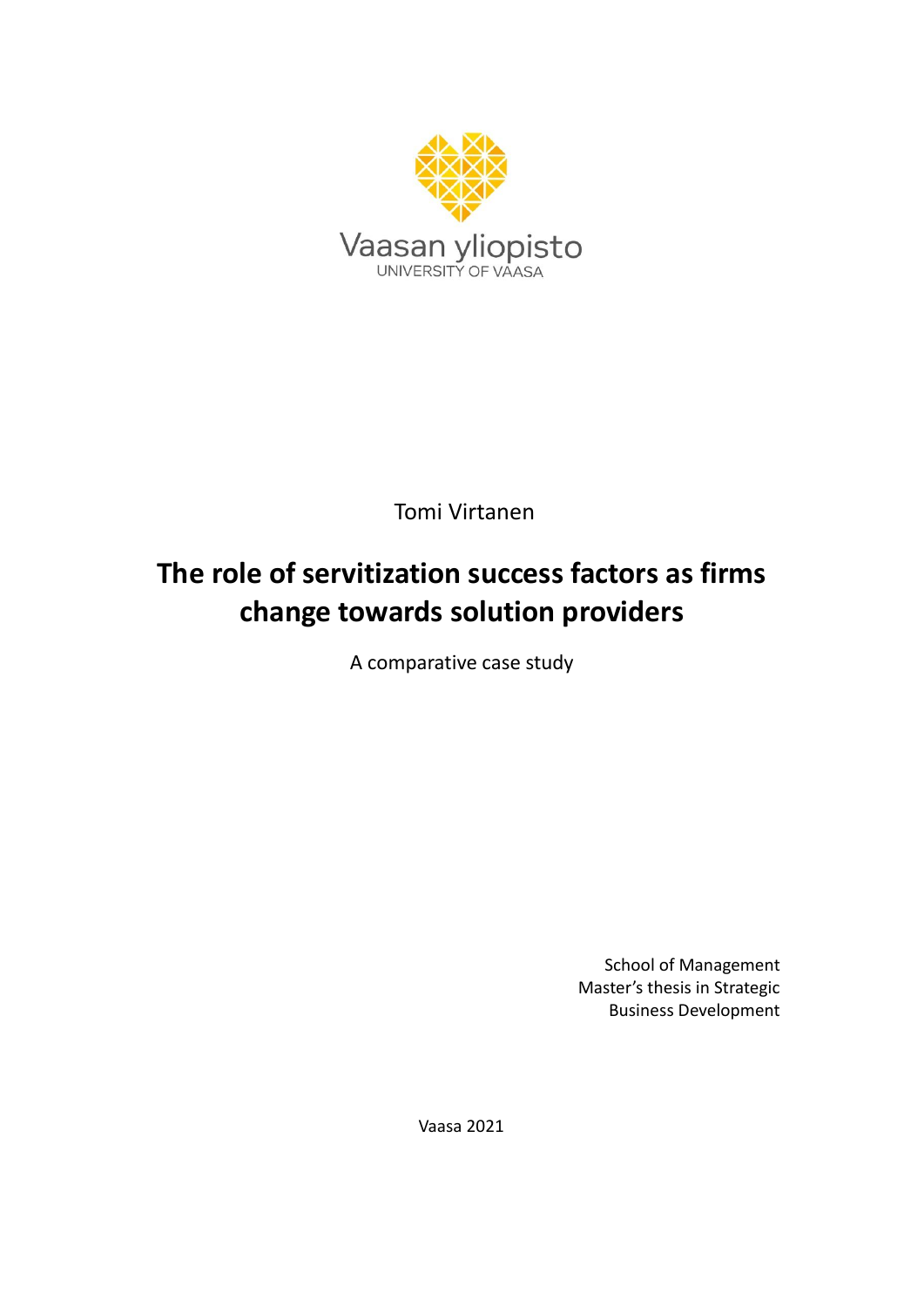| <b>UNIVERSITY OF VAASA</b>                    |                                                                   |
|-----------------------------------------------|-------------------------------------------------------------------|
| <b>School of Management</b>                   |                                                                   |
| Author:                                       | Tomi Virtanen                                                     |
| <b>Title of the Thesis:</b>                   | The role of servitization success factors as firms change towards |
| solution providers : A comparative case study |                                                                   |
| Degree:                                       | Master of Science in Economics and Business Administration        |
| Programme:                                    | <b>Strategic Business Development</b>                             |
| Supervisor:                                   | Jukka Vesalainen                                                  |
| Year:                                         | Pages: 68<br>2021                                                 |
| <b>ABSTRACT:</b>                              |                                                                   |

This study focuses on the servitization process of manufacturing companies and in the success factors that enable positive outcome in the servitization process. This is relevant to study as most of the servitization processes fail, even though than servitization process is seen as an ideal goal for all manufacturing companies looking to gain competitive advantage over competition and ensuring better profits through services. This combined with clear lack of study on this matter work as motivations to complete this study.

In this study we filled this gap by answering three research questions, which enabled me to shed light on success factors of servitization process. These research questions are: 1. What kind of process is servitization as a whole? 2.What is success in servitization process? 3. What factors can be identified from the servitization process and which of those are the most critical ones that result in a successful servitization process? Chosen method for this study is literature review combined with qualitative case study. In literature review I looked at the servitization processes of companies combined with different levels of servitization, barriers in these processes and we also defined what success in servitization means. After this I was able to draft success factors that I tested in empirical set. This was done through comparative case study, where two case companies were chosen based on their success in servitization into solution providers. Interviews were conducted with representatives from these companies and theory of success factors was tested. Also, annual reports were utilized especially when looking into success in services with these companies, and when illustrating the servitization process of these companies. After both companies and their servitization processes were analysed individually, a comparative analysis was made, and results were gathered through this.

As a result of this study, I was able to compile five success factors that servitizing companies should look into when embarking on servitization journey. These factors are structural change of organization, culture & people within the organization, resources, capabilities, and the markets of servitizing company. I was also able to further strengthen the visual of servitization journey as a continuum from more basic products supporting services into customers needs complying solutions.

This study contributes to the servitization literature by compiling success factors of servitization processes within one study, enabling future studies to further look into these factors. Also, the idea of servitization process as a linear continuum is further emphasized combined with the image of successful servitized company.

**KEYWORDS:** Servitization, Servitization process, Servitization success factors, Solutions, Servitization continuum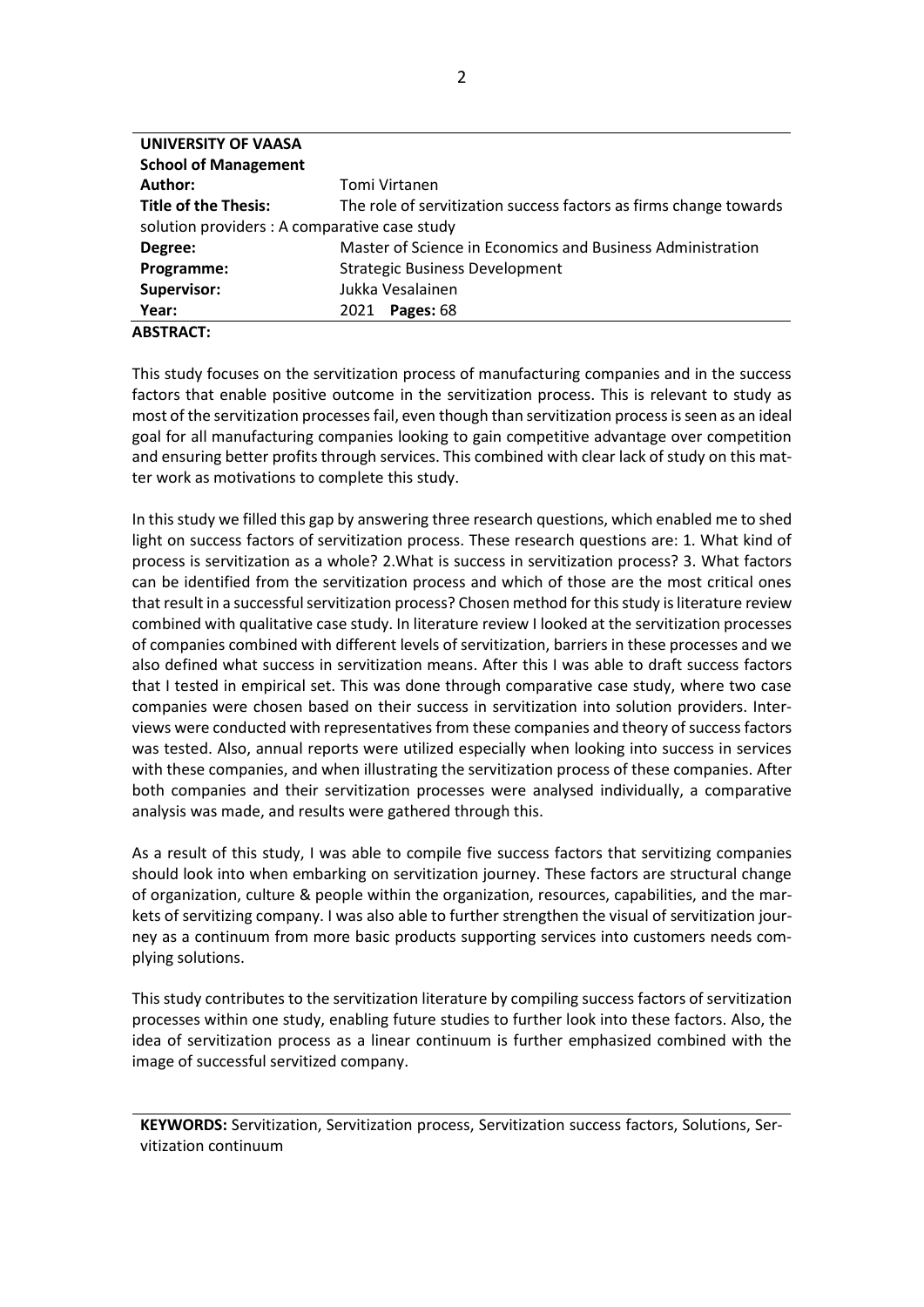# **Contents**

| $\mathbf 1$    |     |       | Introduction                                           | 6  |
|----------------|-----|-------|--------------------------------------------------------|----|
|                | 1.1 |       | Research background                                    | 6  |
|                | 1.2 |       | Research questions and purpose                         | 7  |
|                | 1.3 |       | Scope of the study                                     | 8  |
|                | 1.4 |       | Thesis structure                                       | 9  |
| $\overline{2}$ |     |       | Servitization                                          | 10 |
|                | 2.1 |       | Different service offerings                            | 13 |
|                | 2.2 |       | Servitization level                                    | 15 |
|                |     | 2.2.1 | Service initiation stage                               | 15 |
|                |     | 2.2.2 | Service anchoring stage                                | 15 |
|                |     | 2.2.3 | Advanced services                                      | 16 |
|                | 2.3 |       | Servitization process                                  | 17 |
|                |     | 2.3.1 | Setting the scene                                      | 18 |
|                |     | 2.3.2 | Identifying current set of services and customer needs | 19 |
|                |     | 2.3.3 | Defining service strategy                              | 19 |
|                |     | 2.3.4 | New business models and pricing logics                 | 20 |
|                |     | 2.3.5 | Organizing the management of the services              | 20 |
|                | 2.4 |       | Barriers in servitization                              | 21 |
|                |     | 2.4.1 | Strategy-related barriers                              | 21 |
|                |     | 2.4.2 | Implementation-related barriers                        | 23 |
|                |     |       | 2.4.3 Market-related barriers                          | 23 |
|                | 2.5 |       | Servitization success                                  | 24 |
|                | 2.6 |       | Servitization failure and deservitization              | 24 |
|                | 2.7 |       | Critical success factors in servitization process      | 25 |
| 3              |     |       | Data and methodology                                   | 31 |
|                | 3.1 |       | Research method                                        | 31 |
|                | 3.2 |       | Case selection                                         | 32 |
|                | 3.3 |       | Data collection and analysis process                   | 33 |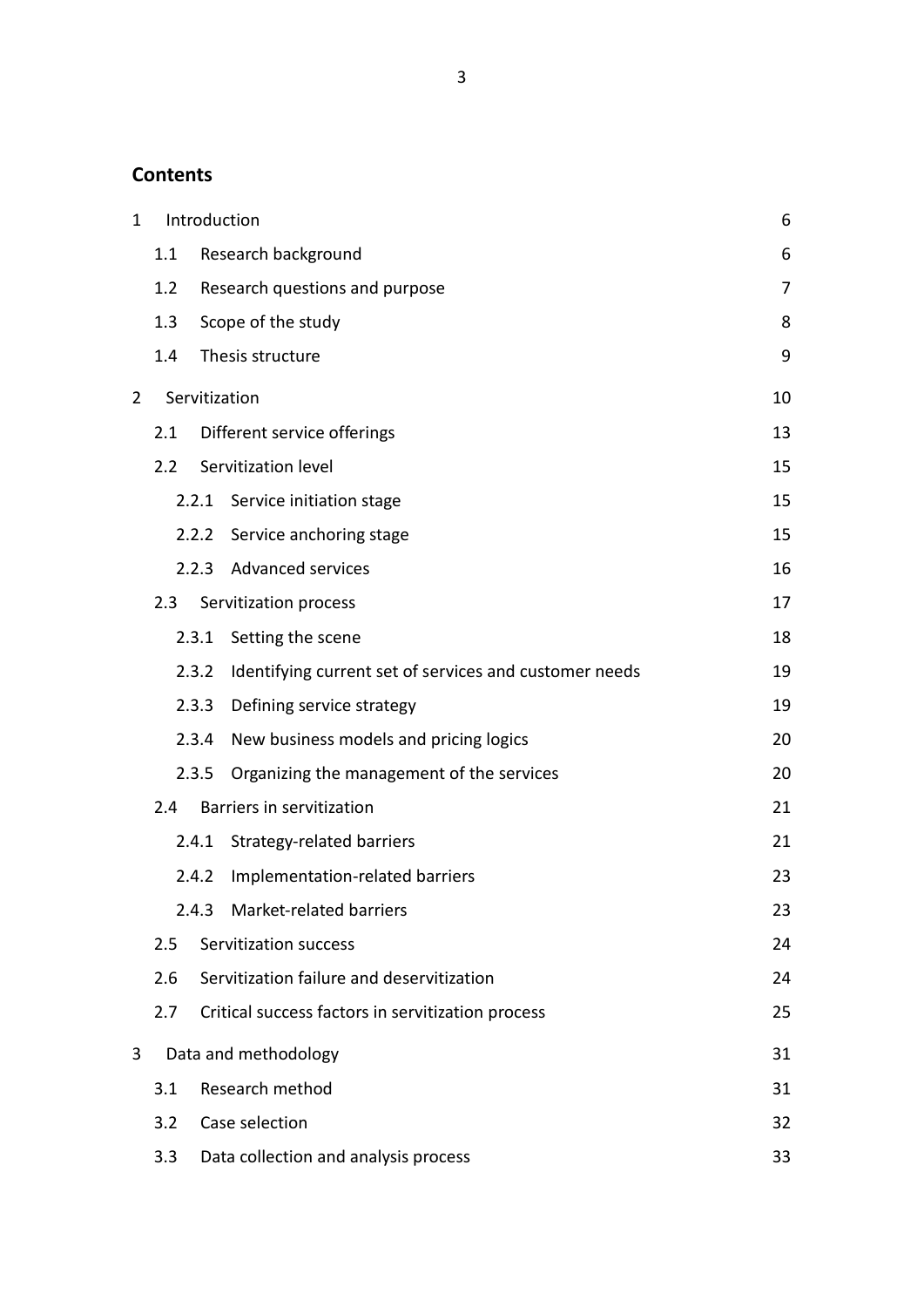|   | 3.4        |            | Validity and reliability                | 34 |
|---|------------|------------|-----------------------------------------|----|
| 4 |            | Results    |                                         | 36 |
|   | 4.1        | Kone       |                                         | 36 |
|   |            | 4.1.1      | Servitization process                   | 37 |
|   |            | 4.1.2      | Servitization success factors           | 40 |
|   | 4.2        |            | Konecranes                              | 43 |
|   |            | 4.2.1      | Servitization process                   | 44 |
|   |            | 4.2.2      | Servitization success factors           | 47 |
|   | 4.3        |            | Cross-case analysis                     | 49 |
|   |            | 4.3.1      | Servitization processes                 | 50 |
|   |            | 4.3.2      | Servitization success factors           | 53 |
| 5 |            |            | Summary & discussion                    | 56 |
|   | 5.1        |            | Theoretical implications                | 56 |
|   | 5.2        |            | Managerial implications                 | 59 |
|   | 5.3        |            | Limitations                             | 60 |
|   | 5.4        |            | Suggestions for future research         | 61 |
| 6 |            | References |                                         | 62 |
|   | Appendices |            |                                         | 67 |
|   |            |            | Appendix 1. The interview questionnaire | 67 |
|   |            |            | Appendix 2. Annual reports              | 68 |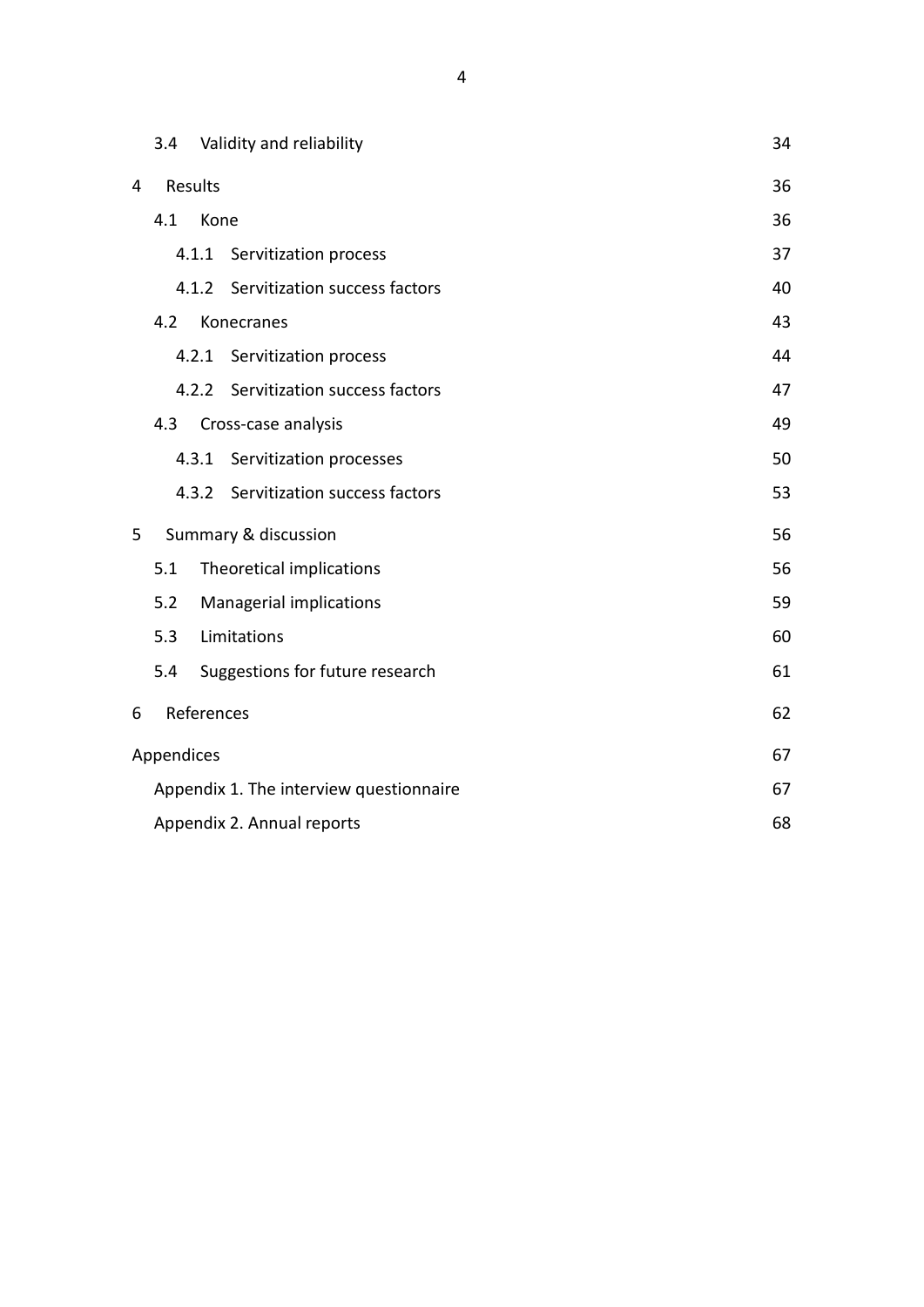# **Figures**

| Figure 1. Servitization continuum                                   | 17 |
|---------------------------------------------------------------------|----|
| <b>Figure 2.</b> Critical success factors for servitization process | 30 |
| Figure 3. Kone's service net sales percentage of total net sales    | 37 |
| Figure 4. Konecranes net sales percentage of total net sales        | 44 |
| Figure 5. Comparing annual net service sales out of total sales     | 50 |

# **Tables**

| Table 1. Servitization definitions                           |  |
|--------------------------------------------------------------|--|
| Table 2: Servitization process comparison of case companies. |  |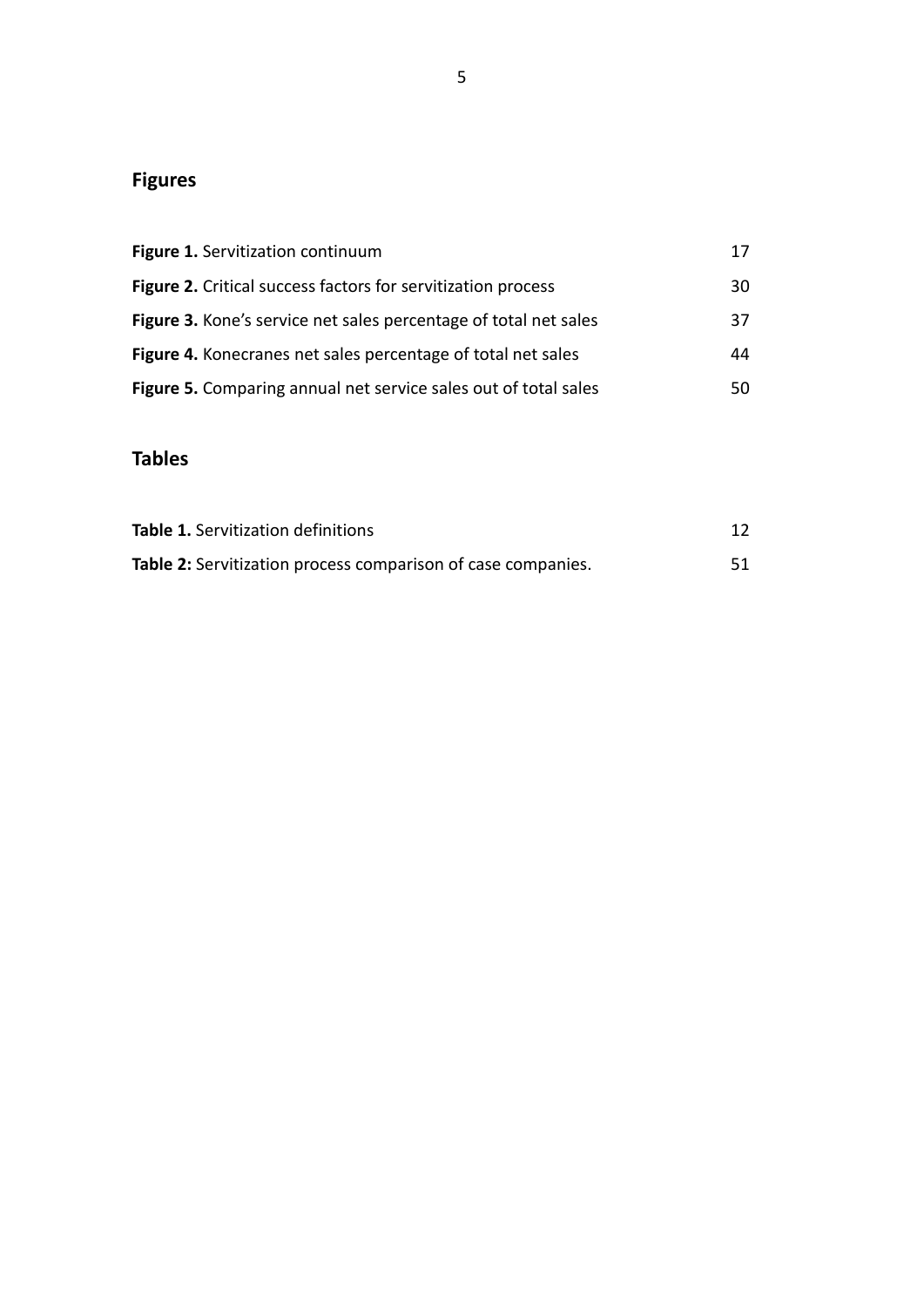# <span id="page-5-0"></span>**1 Introduction**

In this chapter I introduce you to my thesis. First, there is little bit about the research background, followed by research questions and purpose. After this I present the scope of the study and lastly there is the structure of rest of the thesis.

#### <span id="page-5-1"></span>**1.1 Research background**

Competition inside traditional manufacturing markets is increasing, as a result of faster evolving technology, which has resulted in smaller profit margins on products. This drives manufacturing companies to seek competitive advantage and profit margins from elsewhere. (Huikkola, Kohtamäki & Rabetino, 2016) Servitization has been a key to these problems, as services are much harder to imitate and hold higher profit margins within. (Oliva & Kallenberg, 2003) Thus making services to also be a key to sustainable competitive advantage. (Salonen, 2011) Lastly, servitization enables companies to answer to increasingly complex customer needs for customized solutions. (Baines, Lightfoot, Benedettini, & Kay, 2009) Nowadays services generate on average one-third of revenue to manufacturers. (Martinez, Neely, Velu, Leinster-Evans & Bisessar, 2017) Services seem to be a natural answer to most of manufacturing companies' problems.

But you rarely create harder to imitate services and get to hold your higher profit margins with only add-on services. (Mathieu, 2001) Therefore, it is important to understand what kind of servitization process it is to establish your company as a solution provider, which more often creates harder to imitate services that offer competitive advantage and hold higher profit margins. (Salonen, 2011; Oliva & Kallenberg, 2003) Knowing this one might suspect that servitization process is very studied field with all the more basic areas such as success factors covered.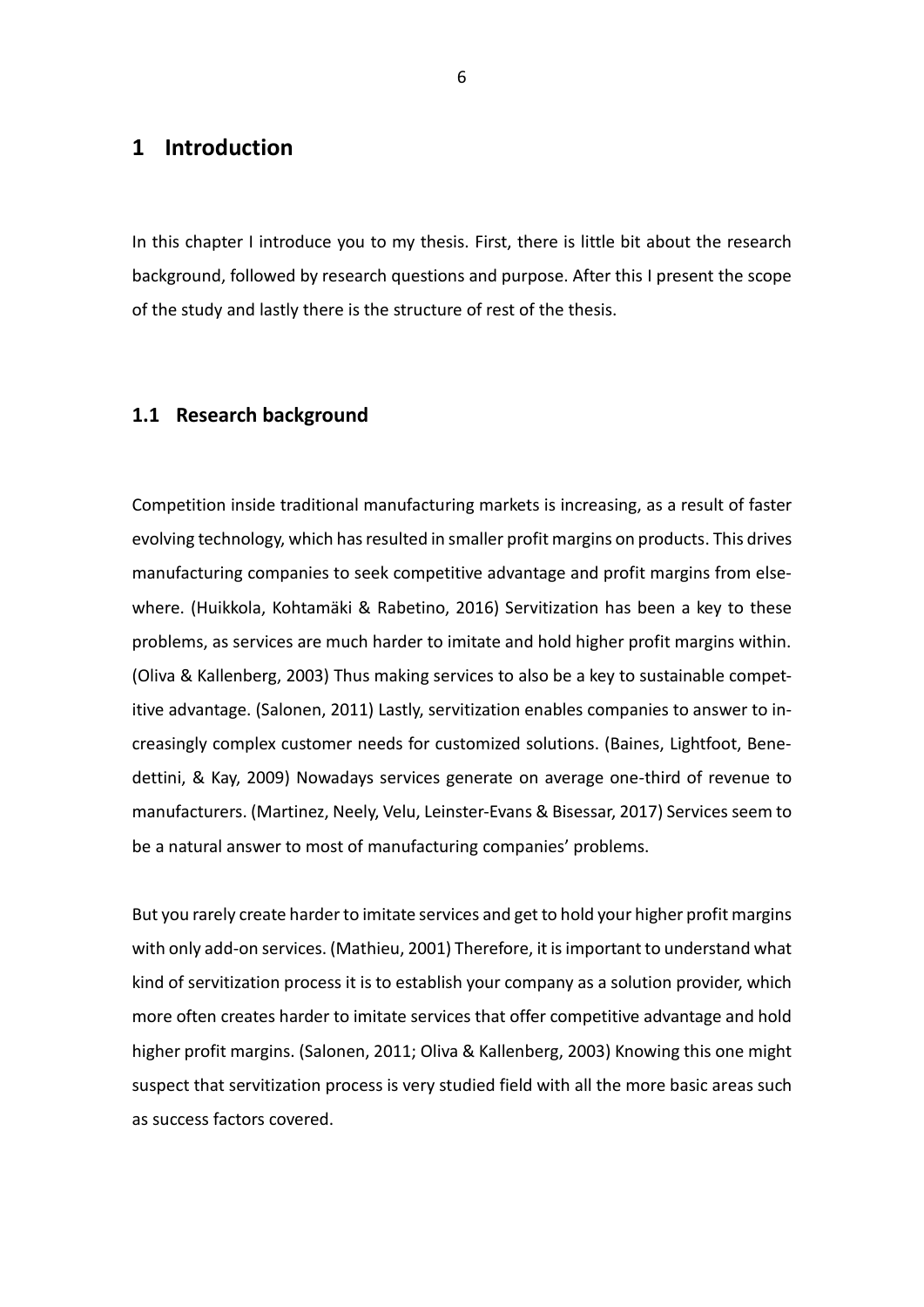However, many companies do not succeed in the transition towards servitization as a strategy (Kowalkowski, Windahl, Kindström, & Gebauer, 2015) the success rate of companies going towards servitization are rather low, only 20 percent of companies dwelling into servitization were successful in their endeavours (Ulaga & Reinartz, 2011), caused by struggles in transition from product-centric to service-centric business. (Martinez et al., 2017; Baines, Bigdeli, Sousa & Schroeder, 2019) There is a clear lack of studies on what factors affect the successfulness of servitization process. (Ulaga & Reinartz, 2011; Lexutt, 2020) This is why I felt that it is important to study more on the servitization process, to see what factors are important for the successful process of servitization and which ones are the most critical to succeed in order to achieve successful servitization process. This makes this study relevant as this enables companies that are starting their servitization process to know what to focus on and guides future studies with clear success factors for servitization processes.

Most literature regarding manufacturers' moving towards services is normative by nature. (Ulaga et al., 2008) Also the studies in this field are focusing on generating generalizable frameworks by studying large amount of companies and interviewing multiple company representatives. (Reinartz & Kumar, 2003) This is why in this study I am going to focus on describing in detailed way a servitization process of two case companies without focusing on generalizing their servitization processes but rather focusing on learning from these processes common factors that enable success in their respective servitization processes.

#### <span id="page-6-0"></span>**1.2 Research questions and purpose**

The purpose of this theses is to identify the most important success factors for companies and advice on the best practices to help companies to successfully consider these factors. This can be answered by answering the following three research questions. First, there is a need to find out what kind of process is servitization process to help

7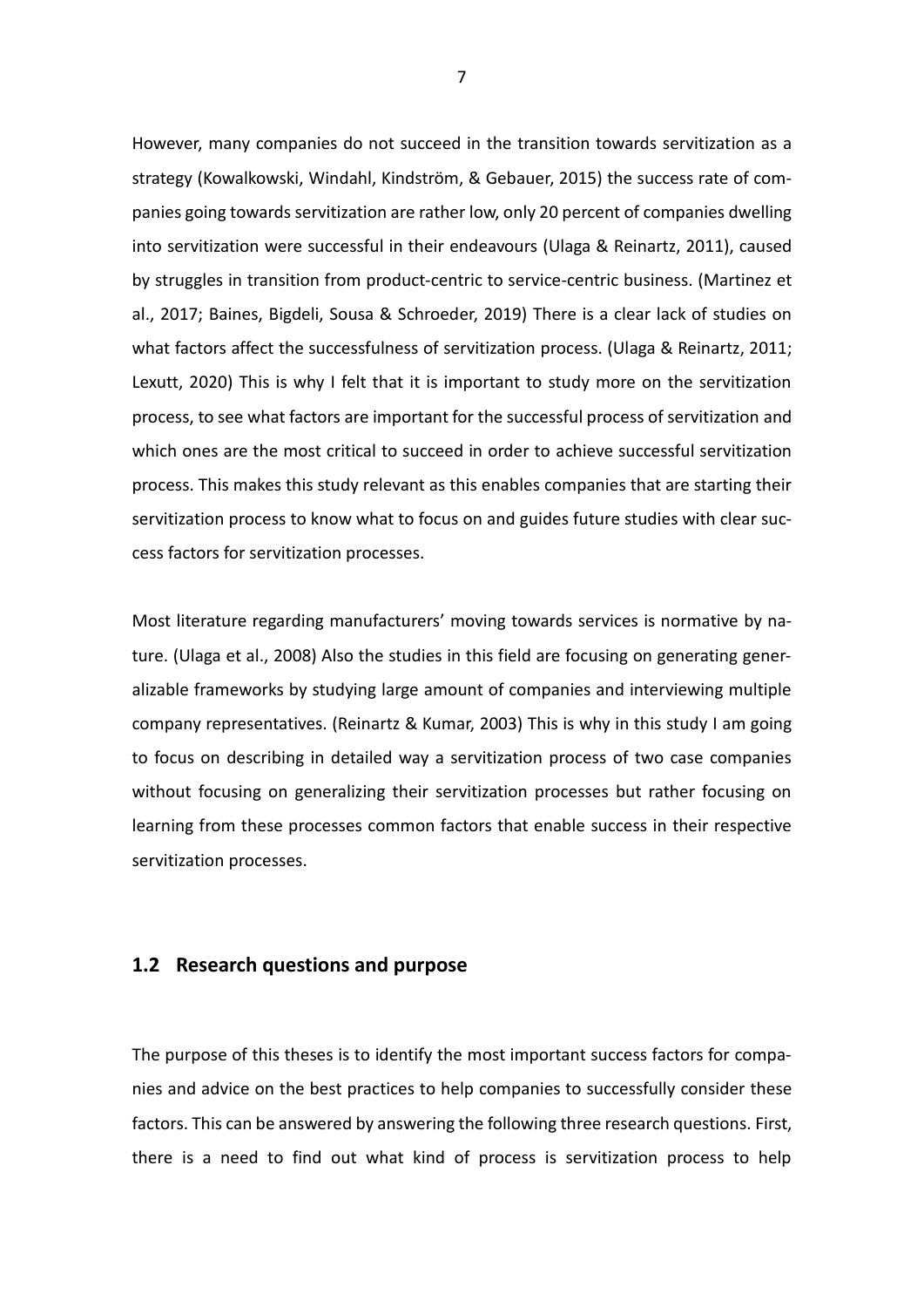understand what kind of different actors influence this process, thus the first research question is as follows:

1. What kind of process is servitization as a whole?

Second research question helps answering what is considered as a success in this study, as there are multiple ways to define success in servitization perspective as well. Thus, the second research question is as follows:

2. What is success in servitization process?

Thirdly when I have identified what kind of process servitization is and what kind of actors influence this process, and I have identified on what does success in servitization look like, comes the third question which helps answering in what different actors in servitization process influence the process in such way that it results in the success defined in the second research question. Thus, the third research question is as follows:

3. What factors can be identified from the servitization process and which of those are the most critical ones that result in a successful servitization process?

To answer these questions, I need to conduct both in-depth theoretical analyse of fundamental terms and phenomena related to servitization process as well as testing the theory conducted with empirical evidence.

# <span id="page-7-0"></span>**1.3 Scope of the study**

In this thesis I am going to focus on the servitization success factors in regards of transitioning to solution provider. The interest in this study focuses on the development to solutions provider and on what it takes for the company to become successful in their solution providing. This scope brings depth to current studies, when the focus is on solution providers and on the factors that affect the change, thus I will focus on the servitizing company's perspective. This is done through case study method, as I have studied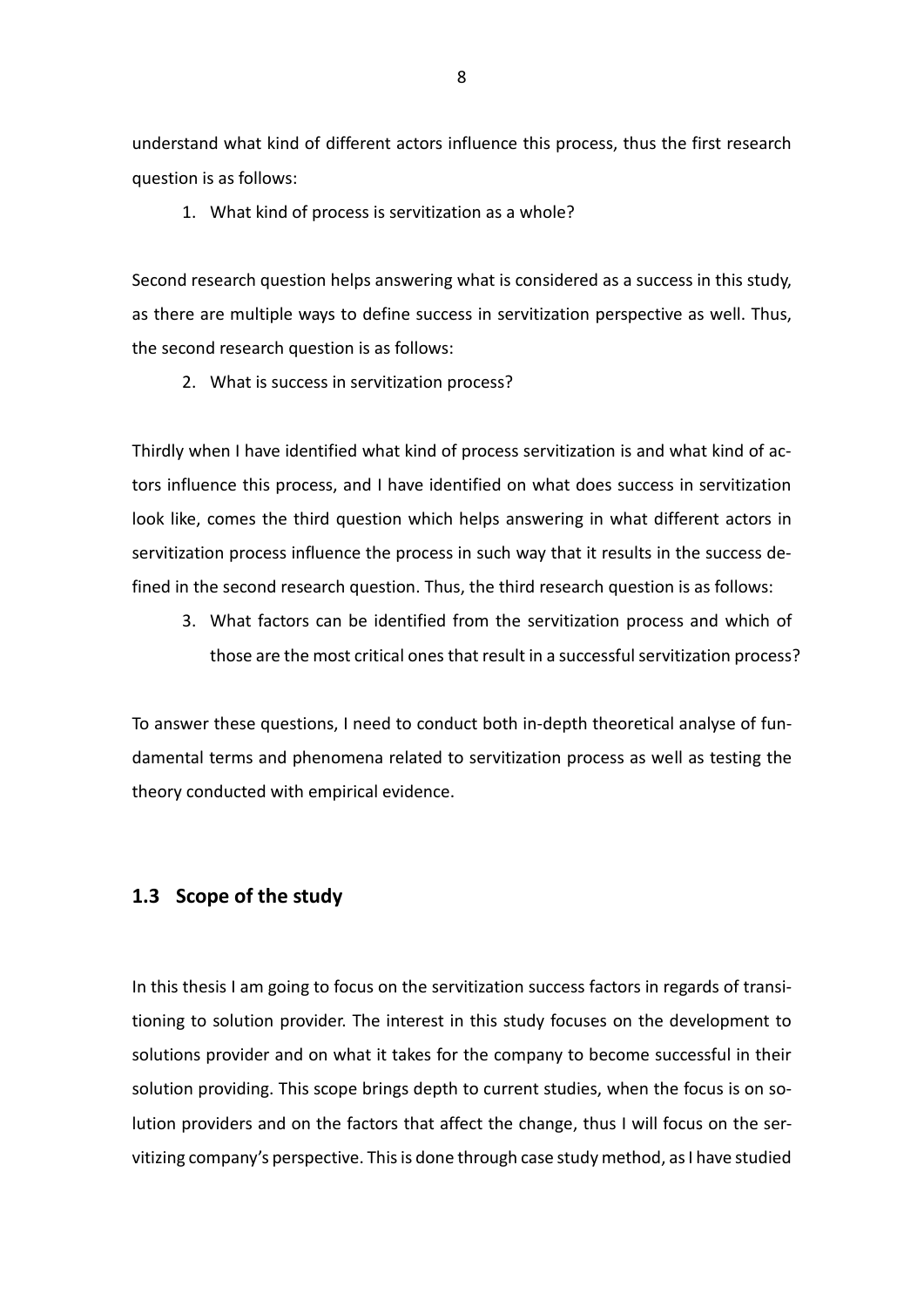the successful servitization process of two international companies, Konecranes and Kone.

Konecranes and Kone were selected based on their success in servitization and proven record as a solutions provider. Success was measured through the revenue on the services in annual reports and servitization process was also analysed from the annual reports. The actual success factors were obtained through interviews with personnel who have operated within services in their respective companies during the time of developing from add-on provider to solution provider. Interviews were conducted in semi-structured manner, which enabled the interviewed to offer more own visions on how the success in servitization process was acquired.

#### <span id="page-8-0"></span>**1.4 Thesis structure**

This thesis is divided into five main chapters. In the first chapter I have introduction to this matter, and I raise awareness about the research topic, while introducing the research questions. Second chapter includes a literature review on different service offerings, servitization processes, and the success factors and barriers of it. In this chapter I also define servitization success and servitization failure. Then in the third chapter I will review the methodology of this thesis and review the data collection methods. After this in the fourth chapter I will compare the theoretical framework conducted during the literature review with empirical data gained from interviews and annual reports. After the comparison comes the fifth chapter in the form of the conclusions and implications for managers and suggestions for future research.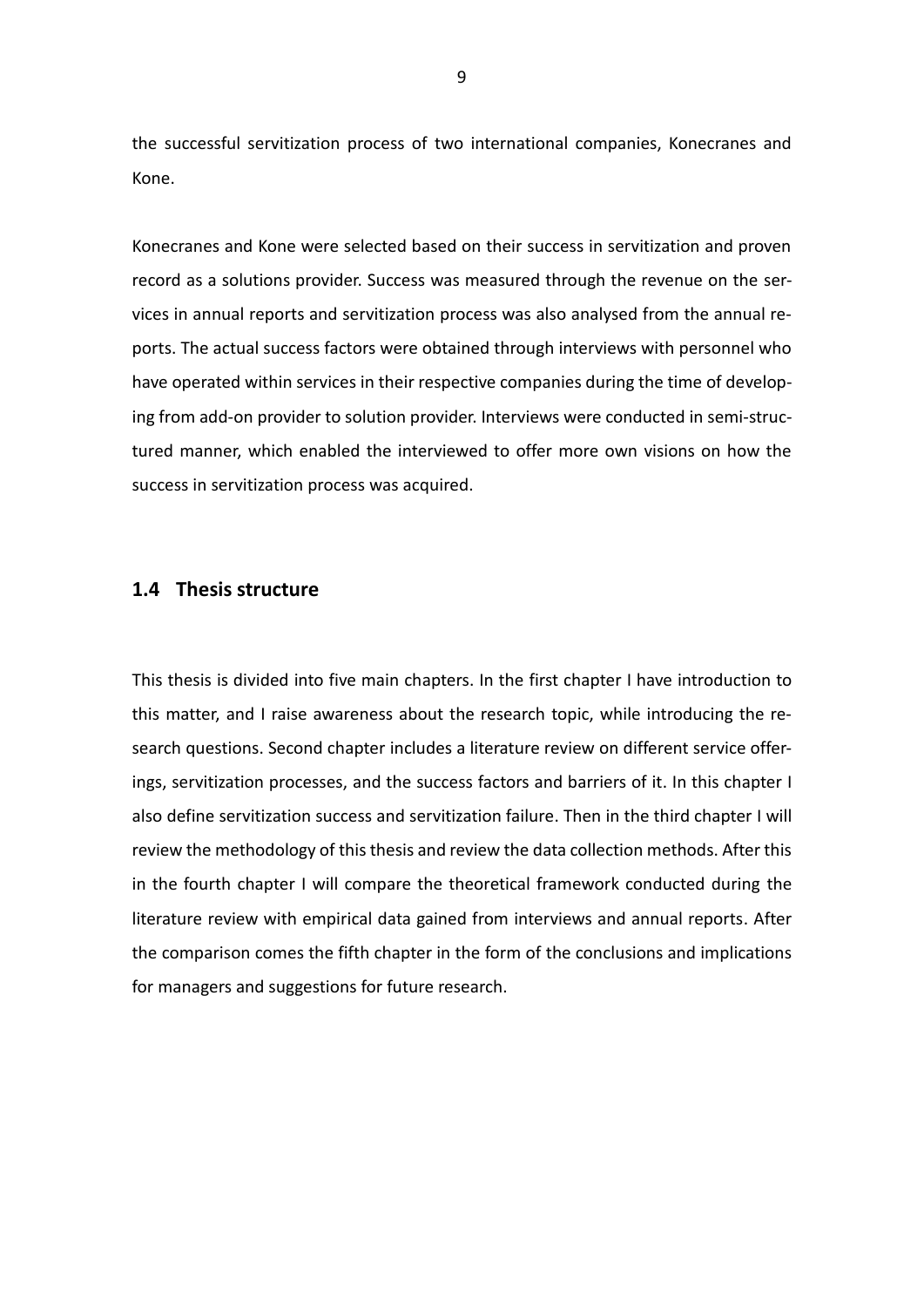# <span id="page-9-0"></span>**2 Servitization**

In this chapter I will first look into different kinds of service offerings. There I am going to show what kind of different definitions servitization has and then present the chosen definition within this study and explain reasoning behind this. Then I am going to further look into different levels of servitization, followed by definition of servitization process, which enables further understanding crucial success factors related to servitization process. After the process I will focus on possible barriers seen in servitization. Then I will define what success in servitization means and define what success in servitization in this study means. Followed by looking at what failure in servitization looks like. After all this I will be able to consist a list of critical success factors in servitization process.

*"Servitization is the innovation of an organisations capabilities and processes to shift from selling products to selling integrated products and services to deliver value in use."* (Baines et al., 2009)

In modern world, servitization is a goal for many manufacturing companies, as it can offer more sustainable competitive advantage, compared to manufacturing, as technological superiority is far harder to achieve nowadays, (Salonen, 2011) also commoditization of the products combined with rising competition further decrease possible profits through pure production manufacturing. (Weigel & Hadwich, 2018) Servitization means shifting from pure product provider towards also service provider, which includes supporting own products to trying to fulfil customer's need wholly through services in a way that the actual product is less relevant. (Huikkola et al., 2016) According to Oliva and Kallenberg (2003) literature regarding these manufacturers all agree that integrating services to core product offering is something that all manufacturing companies should do. It is noted that aiming for servitization is more popular on more saturated markets, where it is difficult to gain competitive advantage through products as technology and processes are similar with competitors, limiting potential profit margins. (Oliva & Kallenberg, 2003)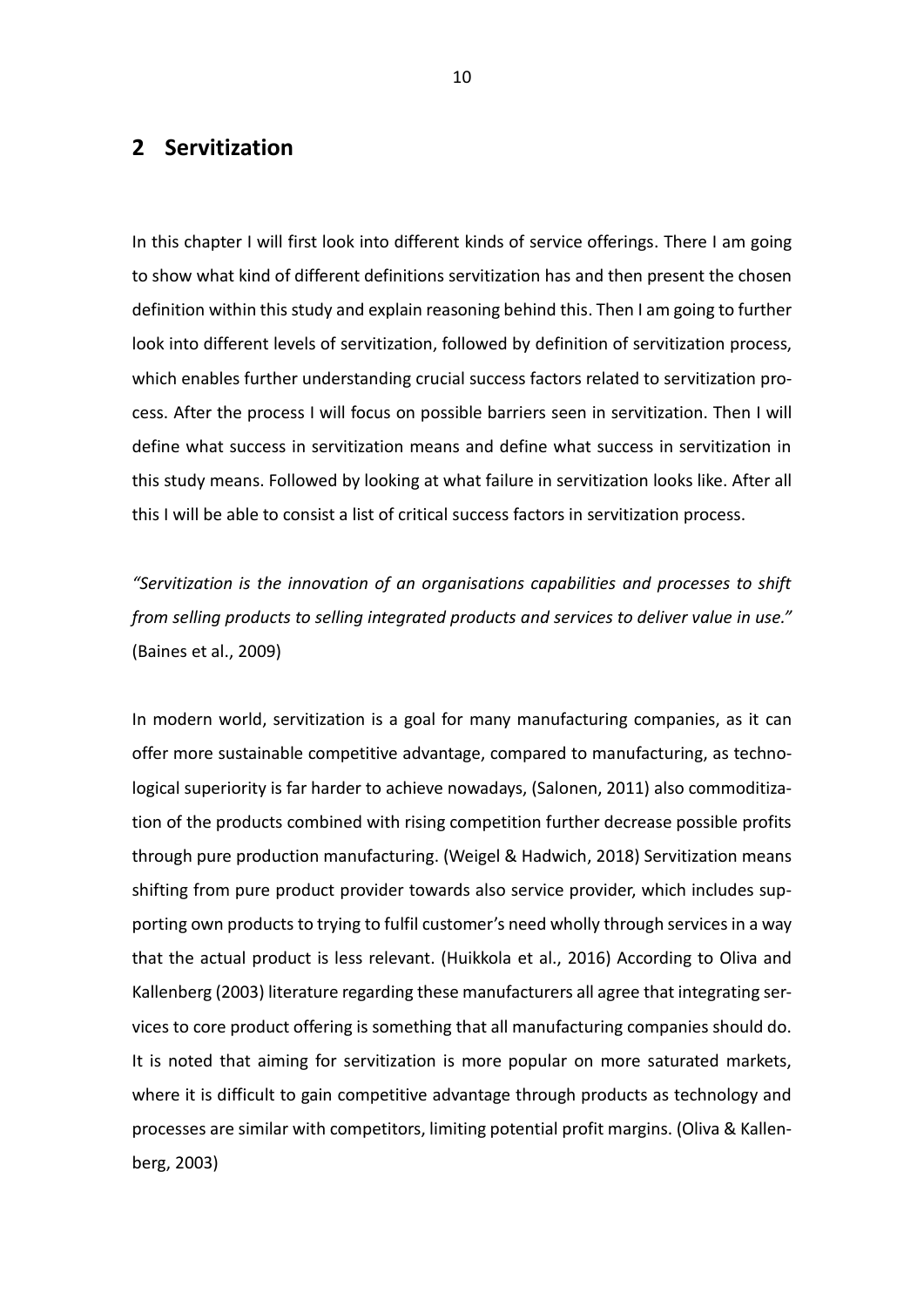There are multiple reasons why servitization is a desirable goal for every manufacturing company, as servitization can produce financial, strategic, and marketing benefits when implementing services into core offering. (Oliva & Kallenberg, 2003) Motivations to servitize can be divided into competitive motivations, demand-based motivations, and economic motivations. (Raddats, Baines, Burton, Story, & Zolkiewski, 2015) Market can be so mature that services provide the possibility of differentiation. (Martinez et al., 2017) Financially services are reasonably desirable offering as there are higher profit margins in services, and they are more resistant to economic cycles. (Oliva & Kallenberg, 2003)

Servitization helps manufacturing companies to battle commoditization, slower growth, and declining profitability in core product markets. (Salonen, 2011) This enables companies to move up the value chain and to exploit higher value business activities. (Baines et al., 2009) Services are also harder to imitate as these are more labour dependent making them good source of competitive advantage. (Oliva & Kallenberg, 2003) Thus services offer positional advantage in differentiation when it comes to manufacturing companies. (Ulaga & Reinartz, 2011) However, services are not a substitute for poor products, and services build around poor products cannot help sustaining such business. (Baines & Lightfoot, 2013) Also, company needs to be ready for servitization as wider range of services has its risks and does not guarantee company's survival. (Benedettini, Swink, & Neely, 2017)

The actual process of servitization is also viewed as a difficult process, as there is lacking consensus on it in itsresearch field. (Salonen, 2011) And according to Ulaga and Reinartz (2011) only 20 percent of attempts to deploy servitization-strategies have positive results. In the next table there are different definitions on servitization and one of these will be used during this thesis to make research more coherent.

11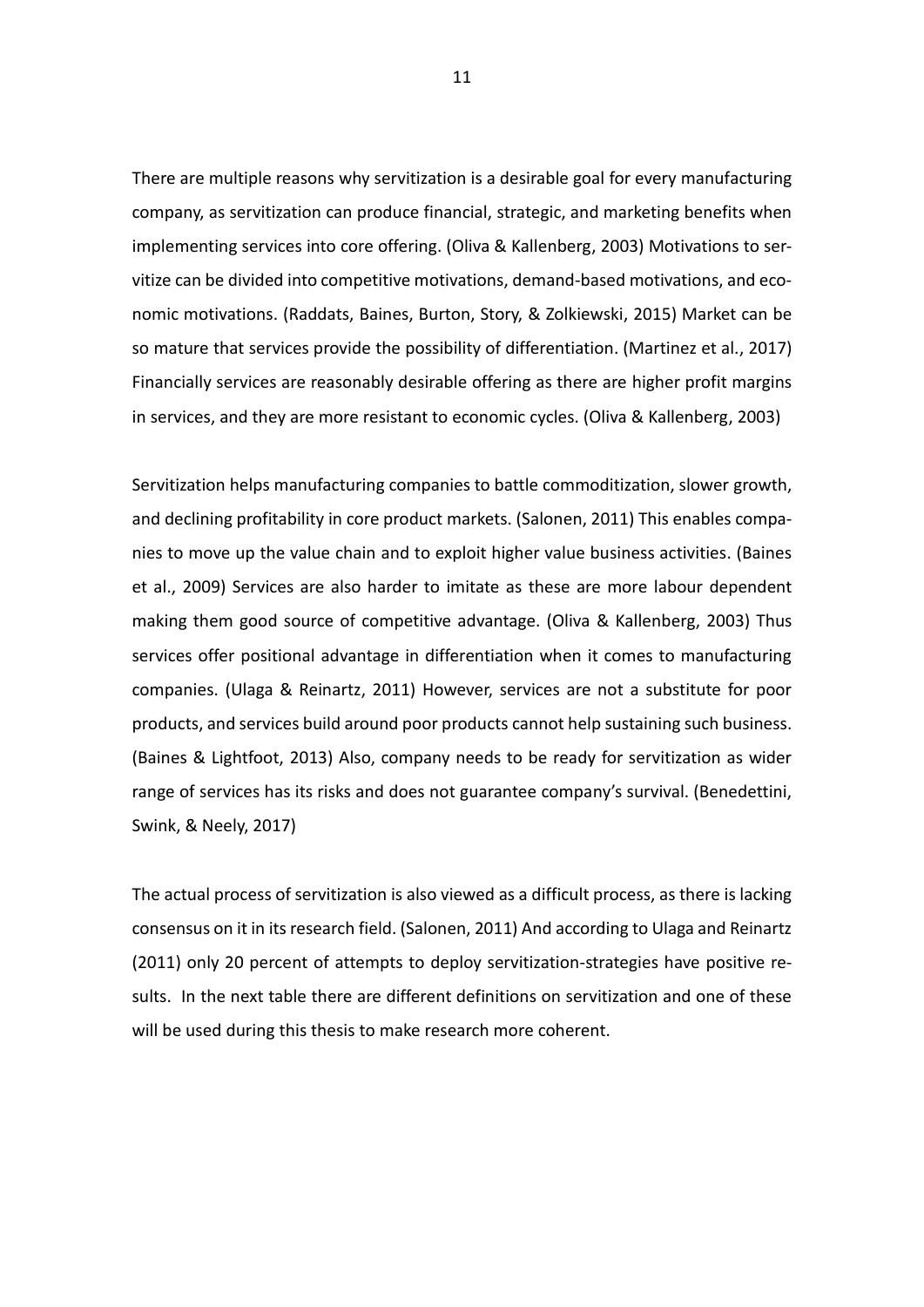| <b>Table 1. Servitization definitions</b><br><b>AUTHOR</b> | <b>DEFINITION OF SERVITIZATION</b>        |  |
|------------------------------------------------------------|-------------------------------------------|--|
|                                                            |                                           |  |
| Vandermerwe and Rada (1988)                                | "Market packages or bundles of cus-       |  |
|                                                            | tomer-focussed combinations of goods,     |  |
|                                                            | services, support, self-service<br>and    |  |
|                                                            | knowledge"                                |  |
| Oliva & Kallenberg (2003)                                  | "Integrating services into manufacturing  |  |
|                                                            | companies core product offerings"         |  |
| <b>Mathieu (2001)</b>                                      | "Offering product services such as after- |  |
|                                                            | sale services and training services."     |  |
| Baines et al. (2009)                                       | "Innovation of an organisations capabili- |  |
|                                                            | ties and processes to shift from selling  |  |
|                                                            | products to selling integrated products   |  |
|                                                            | and services that deliver value in use"   |  |
| Brax & Visintin (2017)                                     | "Change process whereby a manufactur-     |  |
|                                                            | ing company deliberately or in an emer-   |  |
|                                                            | gent fashion introduces service elements  |  |
|                                                            | in its business model"                    |  |
| Kohtamäki, Einola & Rabetino (2020)                        | "Transition process from standardized     |  |
|                                                            | products and add-on services to custom-   |  |
|                                                            | ized solutions and advanced services"     |  |
|                                                            |                                           |  |

Even though there are many definitions to servitization, the common factor in all these approaches is a new service-dominant logic in companies' operations, compared to the only physical products offering. In this thesis I am going to use Kohtamäki's, Einola's and Rabetino's (2020) definition of servitization, thus focusing more on advanced services, that are more customer reliant. (Salonen, 2011) The focus is on more advanced services because these require most change from company thus possessing the most risk, making it crucial for the company to succeed in their servitization process. (Baines, Lightfoot, Smart & Fletcher, 2013) Also as add-on services nowadays rarely are able to offer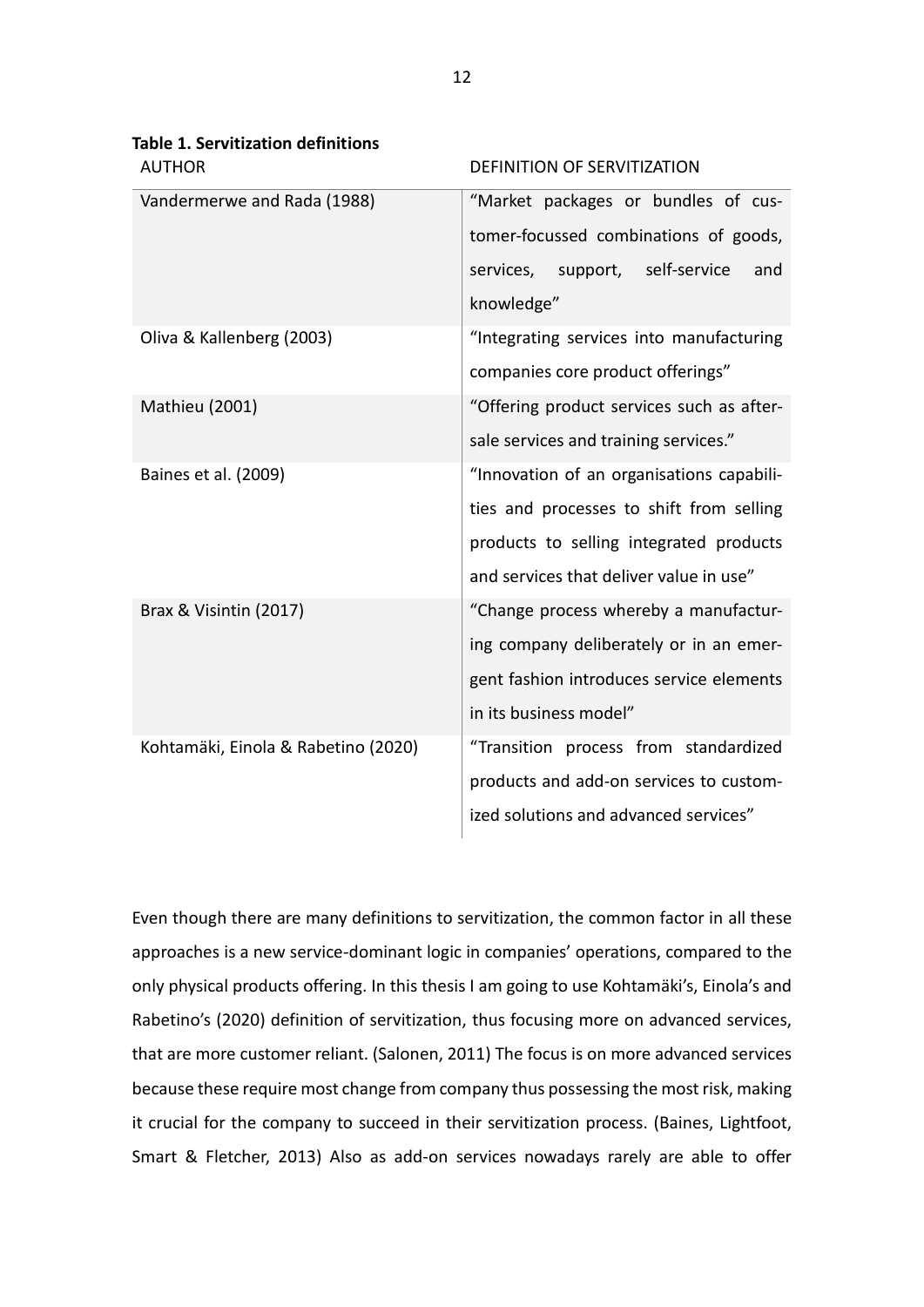competitive advantage and merely enable companies to stay competitive within manufacturing markets. Solutions should be viewed as the logical next step for manufacturing companies in servitization continuum as these actually provide opportunities for company to generate additional sales. (Kohtamäki, Partanen, Parida, & Wincent, 2013)

# <span id="page-12-0"></span>**2.1 Different service offerings**

Services can be divided into three different categories: base, intermediate and advanced services. (Baines & Lightfoot, 2013) Servitization process is viewed to start from these easier base services and through continuum move towards advanced services. (Martinez et al., 2017) These service-offerings can also be divided into those which support the supplier's products (SSP) and those which support the customers actions(SSC). (Mathieu 2001) These SSP's and SSC's have different effects on financial and non-financial performance. (Lexutt, 2020) It is important to note that when company is offering services the company is divided into "front-office" and "back-office". "Front-office" is the part of the company that is in contact with customers, operations such as marketing and sales. "Back-office" has the people that are running the company and the people that are providing and designing products. (Baines et al., 2013)

SSPs are more traditional services thus more common. (Mathieu, 2001) SSPs are more standardized services, that does not really consider customer, but rather focuses on improving sale ability of current products. (Salonen, 2011) Some examples of these kinds of services are repair and maintenance. (Martinez et al., 2017) Salonen (2011) states that these basic services are still required to enter the market of services however, these do not provide competitive advantage in the long run. These SSPs are usually fragmented and only produced because these are necessary to sell the actual product. Therefore, these usually have lower profit margins. (Salonen 2011) However, SSPs are easier for companies to offer as these fit better with company's current resources. (Lütjen, Tietze & Shultz, 2017) There are still customers who want these kinds of intermediate services

13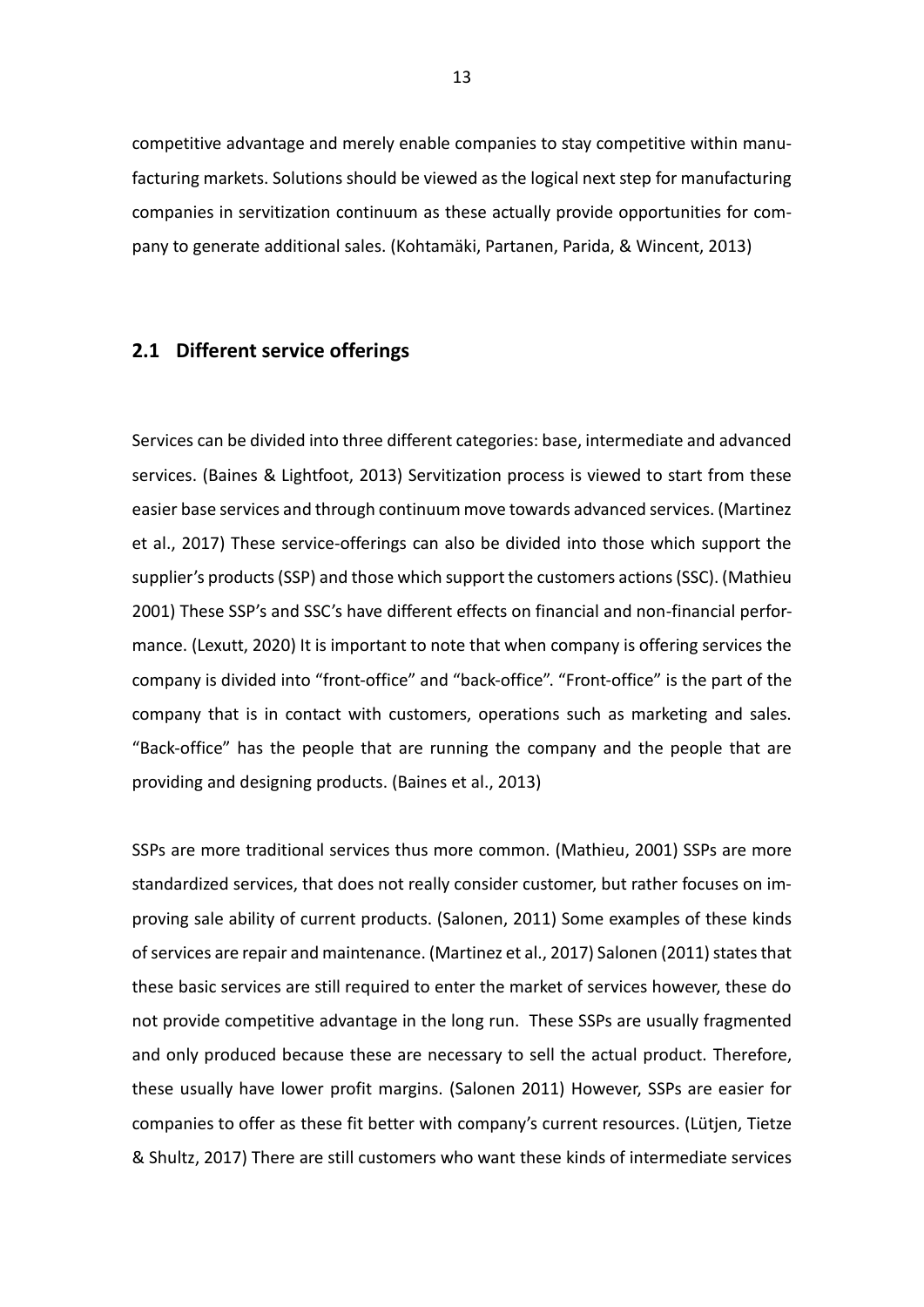solely and are not interested in deeper relationship with company regarding services. (Baines & Lightfoot, 2013) These are also instrumental when considering success rate of servitization, as many companies failed in servitization attempts because they tried to skip providing SSPs (Oliva & Kallenberg, 2003)

SSCs are services that nowadays are more sought after, as these present more promising opportunities and base of competitive advantage. (Mathieu, 2001) Deeper level services such as SSC's require more from company, especially in activities. (Baines & Lightfoot, 2013) SSCs require more also from the company's structure and can also involve the whole strategy of company. (Lütjen et al., 2017) These SSCs demand more on the relationship with customer and thus requires highly trained personnel in regards of relational and technical skills. (Mathieu, 2001) SSCs aim more at fully fulfilling customer's need and these include, for that reason, high levels of customization, both products and service elements (Kohtamäki et al., 2020) and increases the importance of customer. (Salonen, 2011) These SSC's can usually include many parts of SSPs to fulfil customer's needs. (Baines & Lightfoot, 2013)

Brax and Visintin (2017) divided these solution offerings to eight stages in value delivery chain: Production, Business analysis, Solution design, Supply network design, Implementation, Operation, Support, and Disposal. Inside these stages there are different processes that company can offer to customer. It should also be noted that all these stages can be handled by customer, supplier or third party however, in customized solutions or advanced services, almost all of these steps should be taken care of by supplier. (Brax & Visintin, 2017)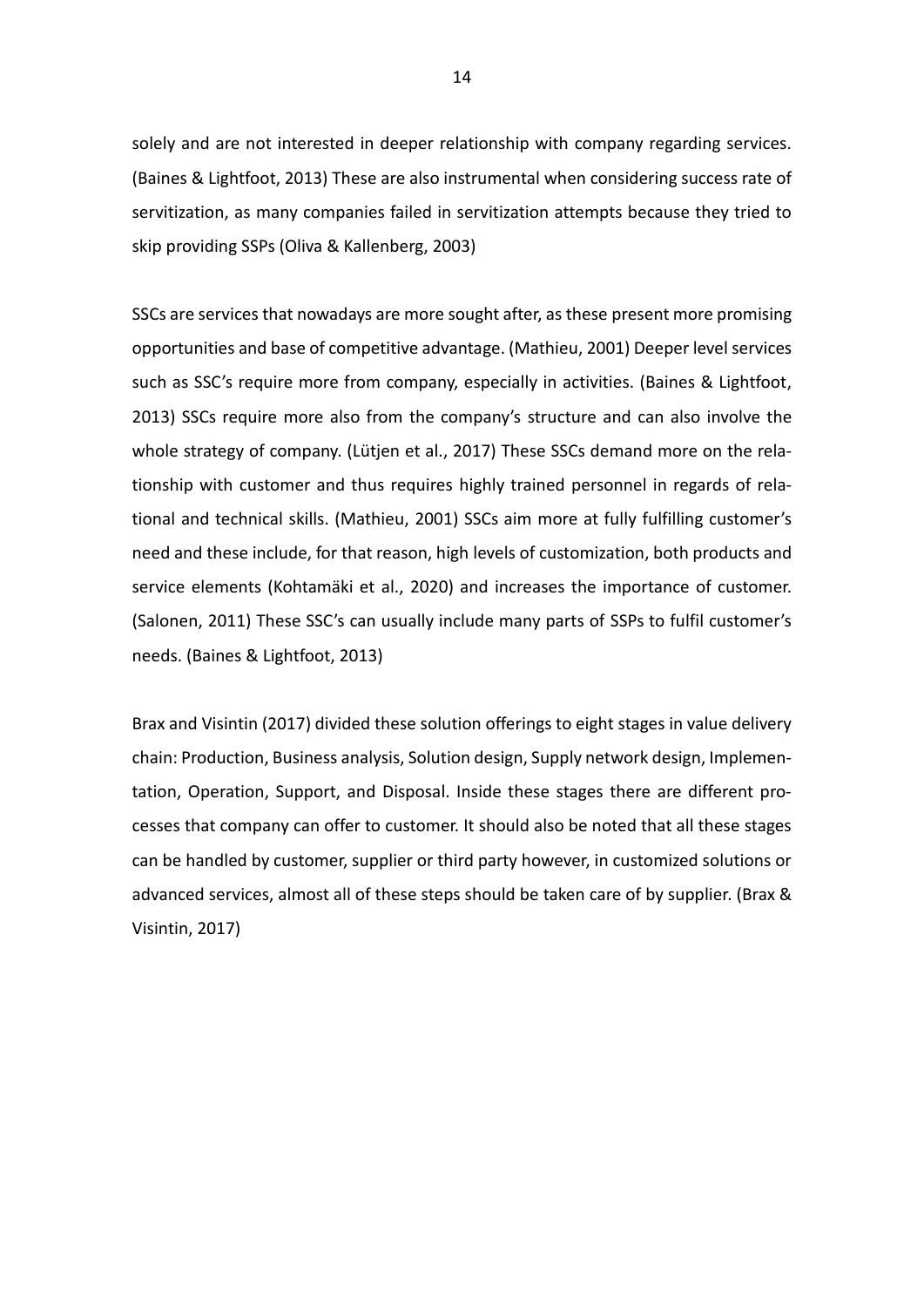## <span id="page-14-0"></span>**2.2 Servitization level**

Servitization level is important to understand, and these contain different sets of services offerings. Servitization level is dependent on how advanced services and customised solution company offers to its clients. (Brax & Visintin, 2017) Lütjen et al. (2017) divided these levels to service initiation, service anchoring, and service extension. Level of servitization can be measured from value basis of activity, primary role of assets, offering type, and production strategy. (Martinez, Bastl, Kingston & Evans, 2010)

#### <span id="page-14-1"></span>**2.2.1 Service initiation stage**

Companies in service initiation level still focus mainly on their core product offering. These companies also have low innovativeness level, when considering services. (Lütjen et al., 2017) These companies proposed value is still about the pure transaction of the product and the process is still focused on mass production strategy. (Martinez et al., 2010) There is only little risk in this level of servitization as these services can be provided with competences that manufacturing company already has. (Baines et al., 2013)

#### <span id="page-14-2"></span>**2.2.2 Service anchoring stage**

Companies in service anchoring stage are more shifted towards services, but do still have low service innovativeness level, as they mainly use services that have already proven themselves to be operational. These companies do have separate organization for providing services. (Lütjen et al., 2017) These companies also customise their offering to match customers' needs, but still the core of offering is based on the delivery of physical product. (Martinez et al., 2010) In this level the risk is increasing as companies are more exposed to the consequences of equipment faults. (Baines et al., 2013)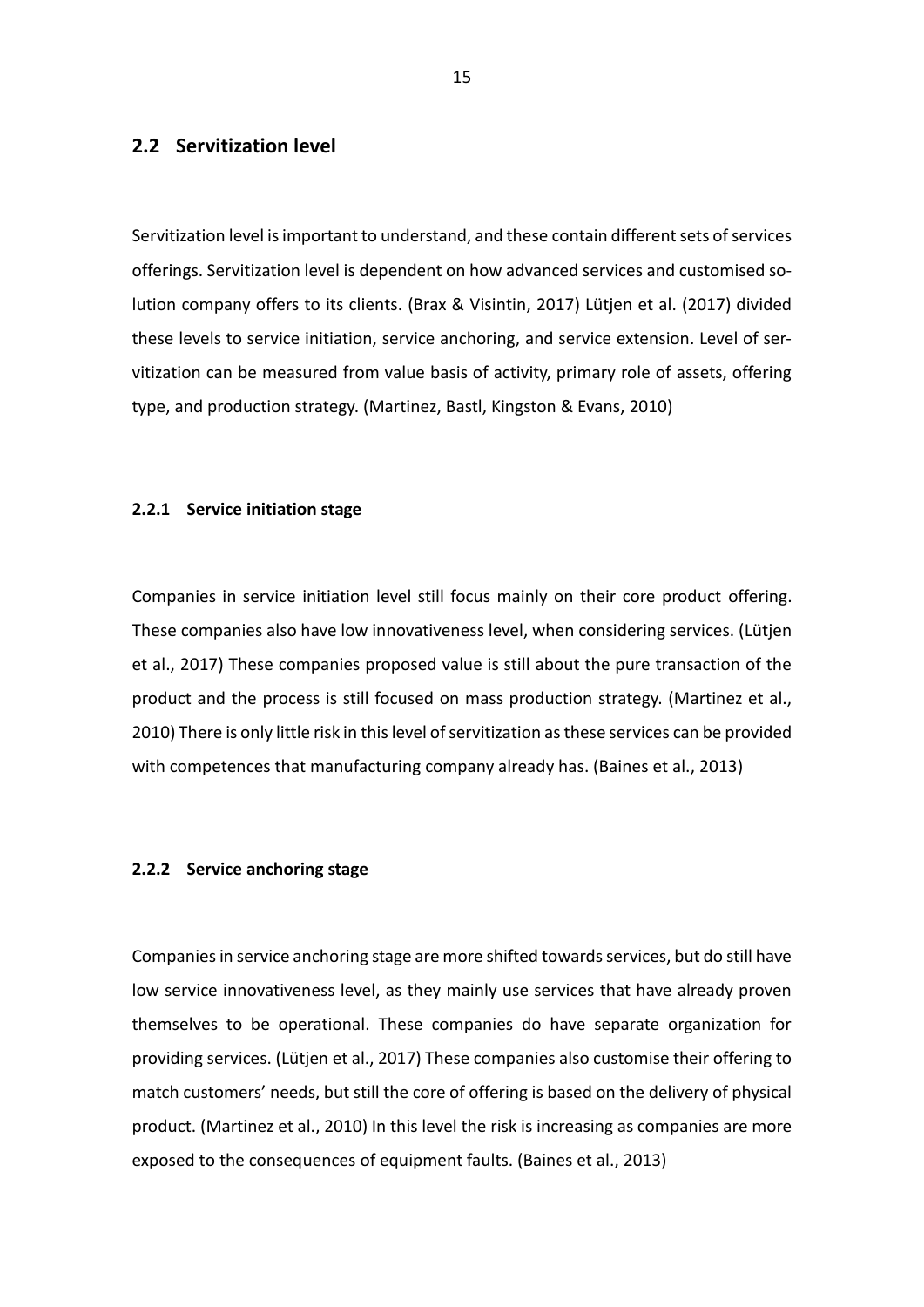#### <span id="page-15-0"></span>**2.2.3 Advanced services**

As mentioned earlier I am going to focus on more advanced services in this work due to them being able to offer more harder to imitate services, with larger profit margins and competitive advantage over others. (Salonen, 2011; Oliva & Kallenberg, 2003) Thus making this stage of servitization the main focus point. In service extension stage companies are also shifted towards services, but when comparing to anchoring stage innovativeness regarding services is higher, and these companies are aiming towards higher customer satisfaction. (Lütjen et al., 2017) These companies aim to offer customer solutions and service delivered has massive impact on customer relationships compared to physical product. (Martinez et al., 2010) These kinds of solutions are usually viewed as bundles of tangible products, services, and software. (Ulaga & Reinartz, 2011) Customers are included in co-creation of these services as the needs of customers are specific and the offering should be built around those needs to turn into solution. (Raddats, Kowalkowski, Benedettini, Burton, & Gebhauer, 2019)

In advanced services especially people play important part in the success of servitization. (Mathieu, 2001) Baines et al. (2013) were able to find out six important skill sets that workers that are delivering these advanced services should possess: Flexibility, relationship building, service-centricity, authenticity, technically adept and resilience. Also, sales capability is important when it comes to success rate of more advanced services, these kinds of solutions can prove to be more profitable than other service offerings, but this requires strong sales capabilities on the company. (Worm, Bharadwaj, Ulaga, & Reinartz, 2017)

In these advanced services the risk is high as when equipment fails to perform, financial penalties are realized. (Baines et al., 2013) Company also faces other risks when embarking on the journey to offer solutions. There could be problems with resource shortages,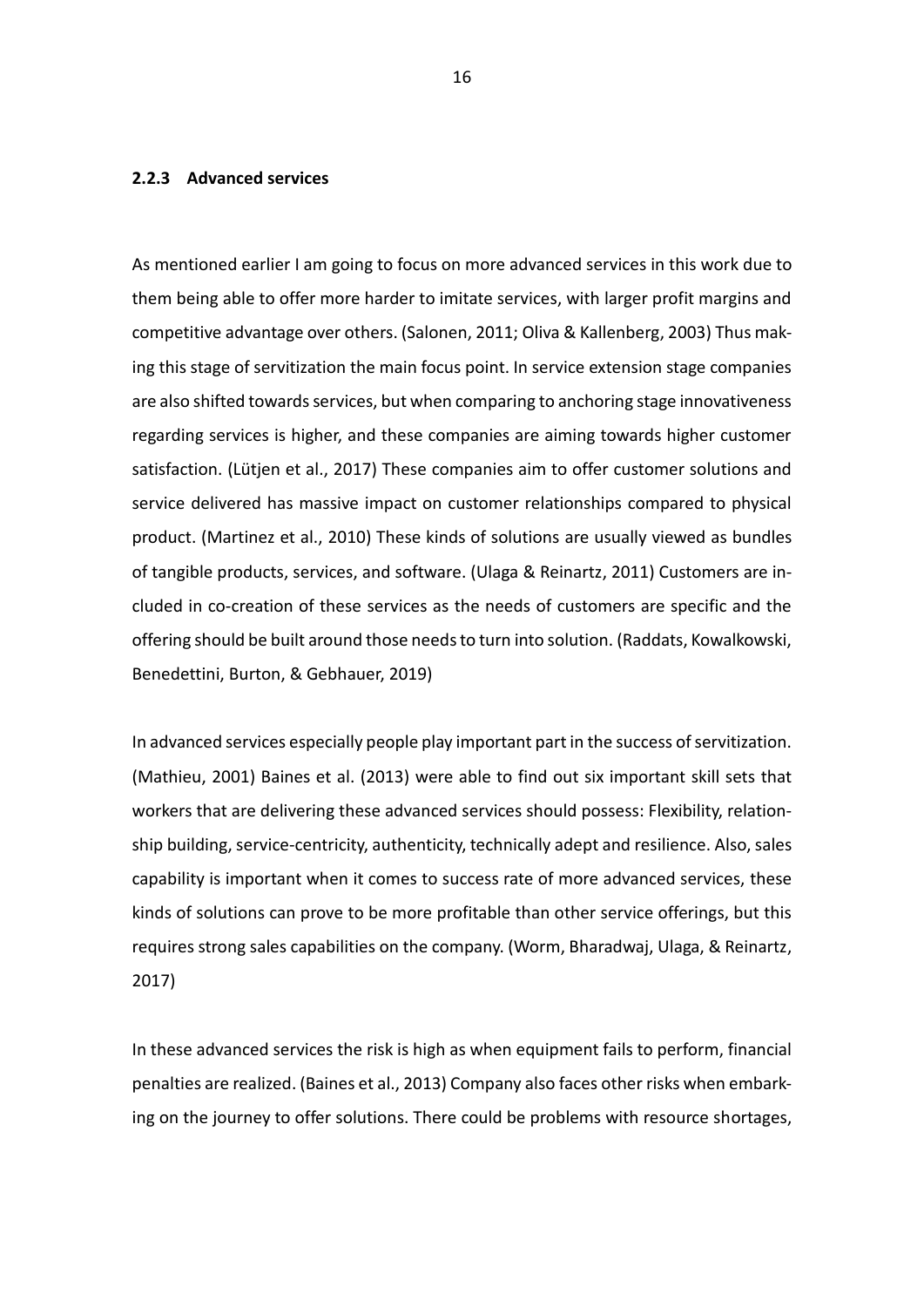companies need to still focus on product activities, and there is a chance for company to struggle in coordinating various service/products offerings. (Benedettini et al., 2017)

# <span id="page-16-0"></span>**2.3 Servitization process**

Even though servitization is seen as a positive change in the manufacturing companies, the actual process of servitization is difficult to complete as there are many different things to note. Companies need to reconfigure their products, technologies, operations and supply chains to be suitable with future service offering. (Baines et al., 2009)

There are multiple servitization processes as there are multiple different kinds of services to be offered. (Salonen, 2011) Servitization process can be seen as a linear transition through product-service continuum, starting from smaller amounts of more basic services, more SSPs, and further the continuum company moves, more services are introduced and SSCs increase exponentially. (Lütjen et al., 2017; Martinez et al., 2017) So this servitization process starts with basic, product-orientated services and advances through more customized process-orientated services until they lead into solutions. (Kowalkowski et al., 2015)

Product-orientated services

Processorientated services

**Solutions** 

#### **Figure 1.** Servitization continuum

According to Kanninen, Penttinen, Tinnilä and Kaario (2017) servitization process can be divided into six steps. These steps are setting the scene, identifying current set and understanding customer needs, defining service strategy, creating new business models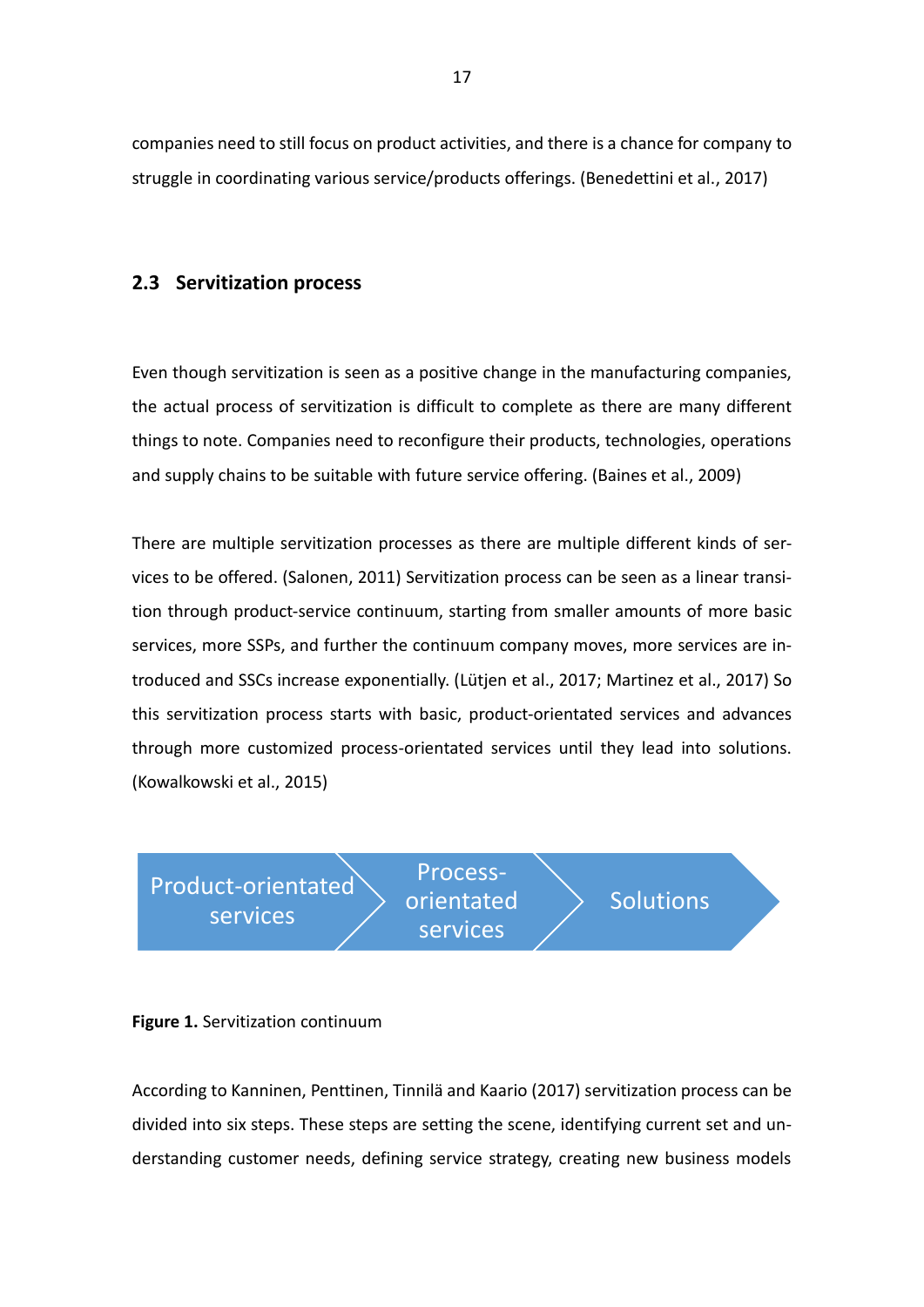and pricing logics, developing organizational capabilities, and organizing the management of the services. It is still important to consider that servitization processes are hard to unify, as for example companies size has major impact on how the servitization process can be completed. (Brax & Visintin, 2017) One should also note that the desired services to be added to company's offering can require different kinds of processes (Brax & Visintin, 2017), but as in this work I will be only focusing on advanced services and customized solutions.

Companies are also able to provide services through service networks, meaning that companies join operations with service companies to be able to offer services to their customers. (Weigel & Hadwich, 2018) According to Huikkola and Kohtamäki (2017) many servitizing companies used mergers and acquisitions to grow more aggressively with servitization. This is because this kind of radical shift to services requires more formal relationships with other companies. (Raddats et al., 2019)

#### <span id="page-17-0"></span>**2.3.1 Setting the scene**

Setting the scene for services means that when deciding on implementing services to core offerings, companies should aim to include whole company into process and improve company culture in a way that suites service businesses. The company culture was perceived as the most important capability in this phase of servitization process. (Kanninen et al., 2017) This first step comes from company's desire to sell more products and to improve the potential service performance. (Oliva & Kallenberg, 2003) In this stage it is also important to be able to understand what guides customers' decision making and how different statistics enable offering services. (Huikkola et al., 2016) Customers can value differently different kinds of services, so it is important to understand what kinds of services are important for company's own customers. (Baines & Lightfoot, 2013)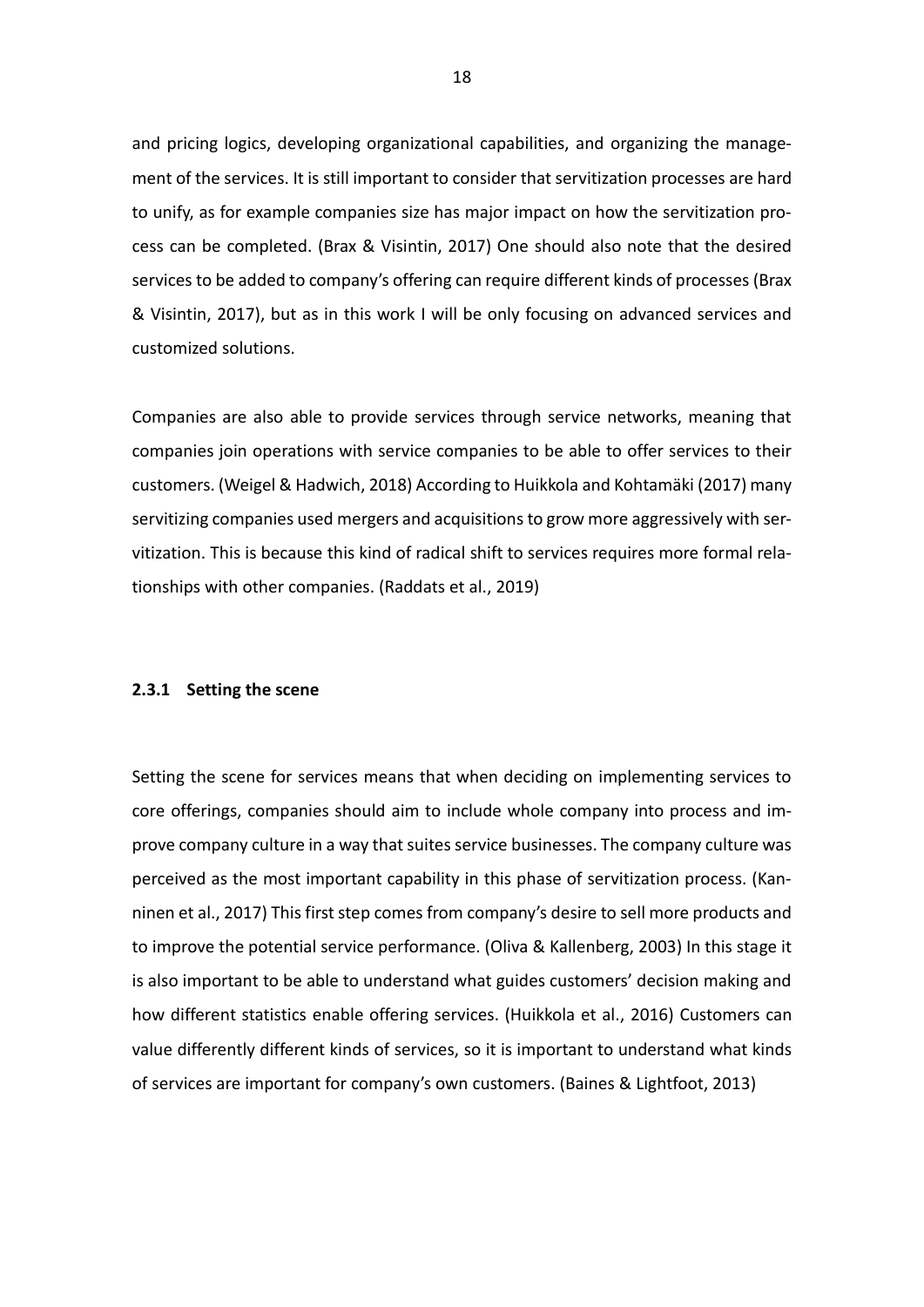#### <span id="page-18-0"></span>**2.3.2 Identifying current set of services and customer needs**

When it comes to identifying the current set of services and understanding customer needs, it is important to firstly make note of what kinds of services are already available to offered products. (Kanninen et al., 2017) Customer's readiness to adopt new services must be found out in this stage to see if there is any room for different services, or at least company needs to understand how to show the value of new services to customers. (Vattinen & Martinsuo, 2019) It is obviously important also to involve customer in this phase of servitization process, as these services are made to match customer needs. (Kanninen et al., 2017) Most value can be gained when company focuses on customer's needs, as in SSCs, instead of focusing on adding on own product. (Salonen, 2011) These SSCs can potentially lead company into preferable situation where it takes part of client's process and manages it fully. (Kanninen et al., 2017) This step of managing client's certain part of operation should not be taken before service organization has fully established itself in the maintenance and professional services market. (Oliva & Kallenberg, 2003)

#### <span id="page-18-1"></span>**2.3.3 Defining service strategy**

Then comes the time for defining service strategy. In this phase it is important to integrate the front and back offices, so the service-offering can be successful and resource allocation can be managed effectively. (Kanninen et al., 2017) The service strategy should be drafted in a way that it is able to answer to customer needs. There should not be any rush into implementation of the strategy as this kind of strategy should be slowly implemented. (Huikkola et al., 2016)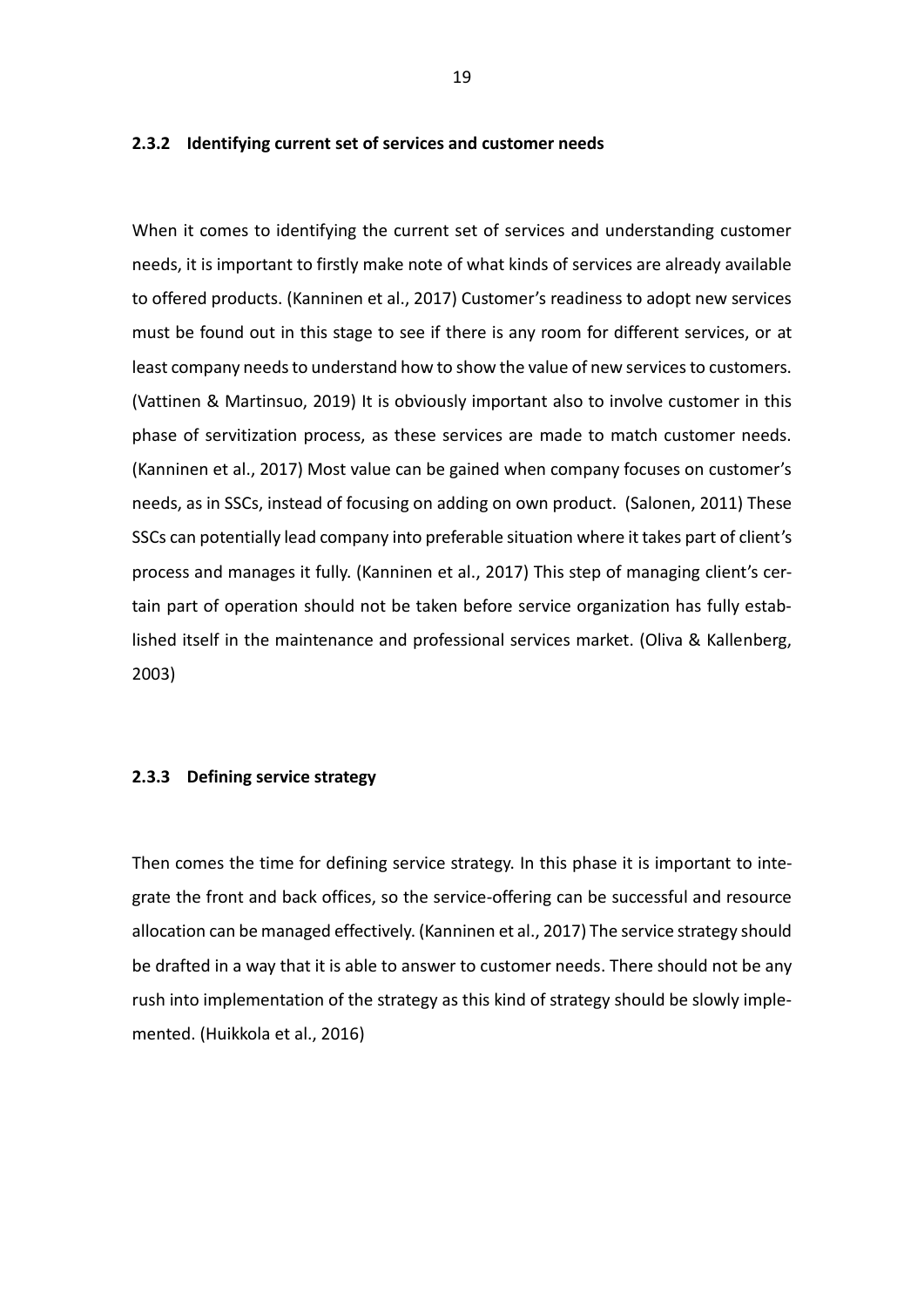#### <span id="page-19-0"></span>**2.3.4 New business models and pricing logics**

After servitization strategy comes creating new business models and pricing logics. Kanninen et al. (2017) note that manufacturing companies should not aim at fully serviceorientated business model, rather they should try to find a balance between serviceoriented and product-oriented business models. It is still possible that larger companies outsource part of their production, for example spare parts, to focus more on the advanced services. (Brax & Visintin, 2017) It is also important to note that different customer segments should be offered different kinds of services based on their needs, therefore it is important to involve these key customers also in this part of the servitization process. (Kanninen et al., 2017) There could be consideration about different alliances and joint ventures with other companies in effort to make servitization business model easier or even possible to smaller manufacturing companies. (Huikkola et al., 2016)

#### <span id="page-19-1"></span>**2.3.5 Organizing the management of the services**

Lastly comes organizing the management of the services. It is noted that there could be problems when manufacturing and services have management within the same organization. (Oliva & Kallenberg, 2003) This is why it is important in this stage to come up with proper incentives and goals that can help with service sales. (Kanninen et al., 2017) It should be noted that this is also beneficial as separating manufacturing management from service management helps shift company culture away from the minds within service management, as formerly only product focused management could have problems with focusing on services, thus leading to erosion of service quality. (Oliva & Kallenberg, 2003) This decentralization is important to service managers to enable them in making better decisions to form successful services. (Lexutt, 2020) There should however be continuous communication between these two departments to ensure best possible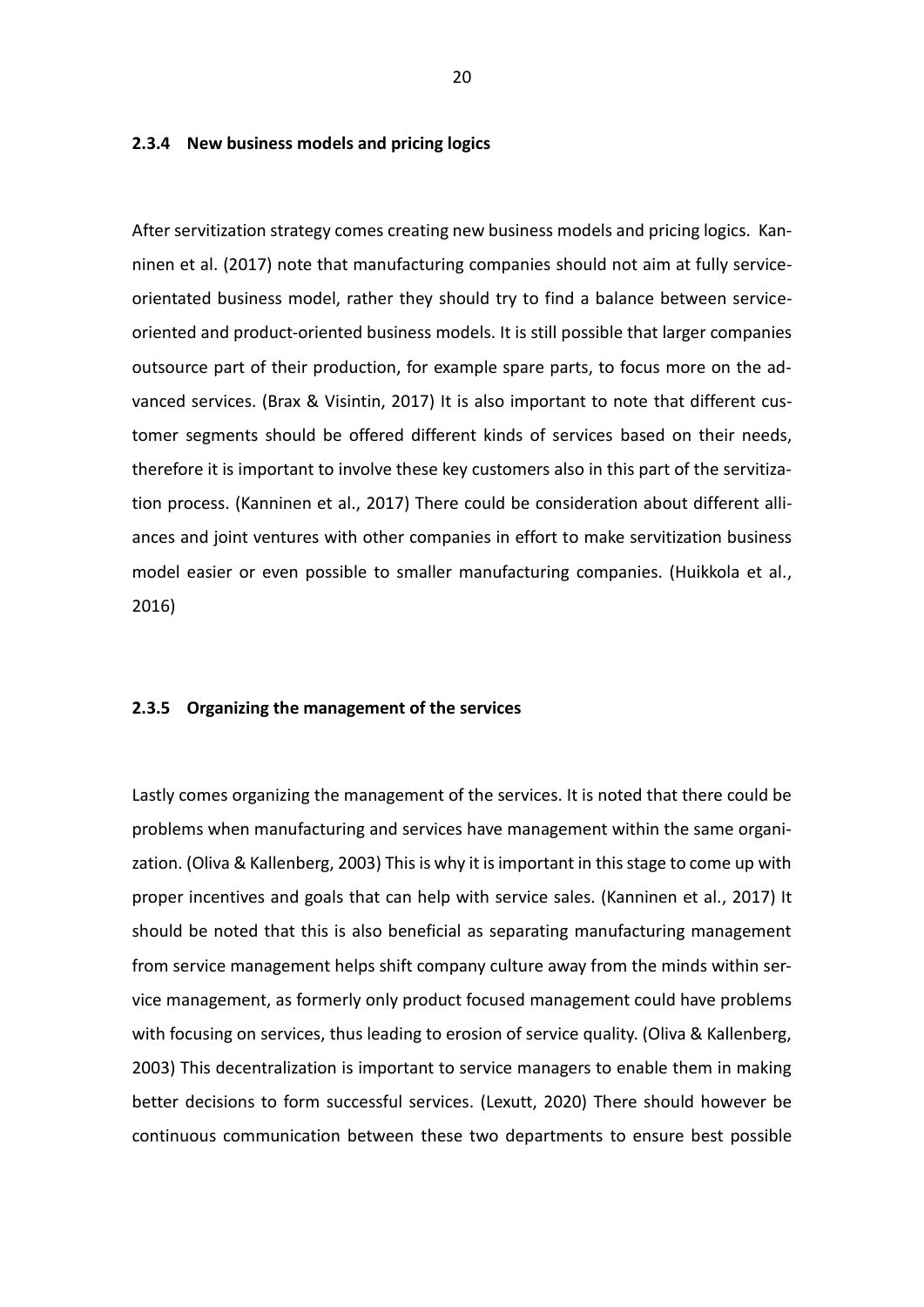service providing. (Kanninen et al., 2017) These departments should also be run as an own entity, to see the results of service-offering. (Oliva & Kallenberg, 2003) This separate unit also helps to realize how successful these services are, when they operate individually and offers agility with its smaller size compared to whole company. (Huikkola et al., 2016) However when services are provided within own organization financial and nonfinancial results differ from the possible single organization. (Lexutt, 2020) There is also a potential through service's required closer relationships with customers, which could result in providing valuable information to company, which could benefit the manufacturing side. (Salonen, 2011)

#### <span id="page-20-0"></span>**2.4 Barriers in servitization**

There are also some barriers that prevent manufacturing companies to move towards servitization strategies. These barriers are related to company's competencies and capabilities, as services require different kinds of skillsets compared to manufacturing. (Oliva & Kallenberg, 2003) Higher the servitization level is the more challenges, both internal and external, company faces. (Martinez et al., 2010) This also can be seen from the fact that only 20 percent of servitization attempts are successful. (Ulaga & Reinartz, 2011) Lütjen et al. (2017) divide barriers that organization face when servitizing into three: strategy-related barriers, implementation-related barriers, and market-related barriers.

#### <span id="page-20-1"></span>**2.4.1 Strategy-related barriers**

Oliva and Kallenberg (2003) mention problems with required cultural change within organization, as manufacturing organizations transition towards service offering can be rather difficult because of different kinds of pricing models and the fact that services can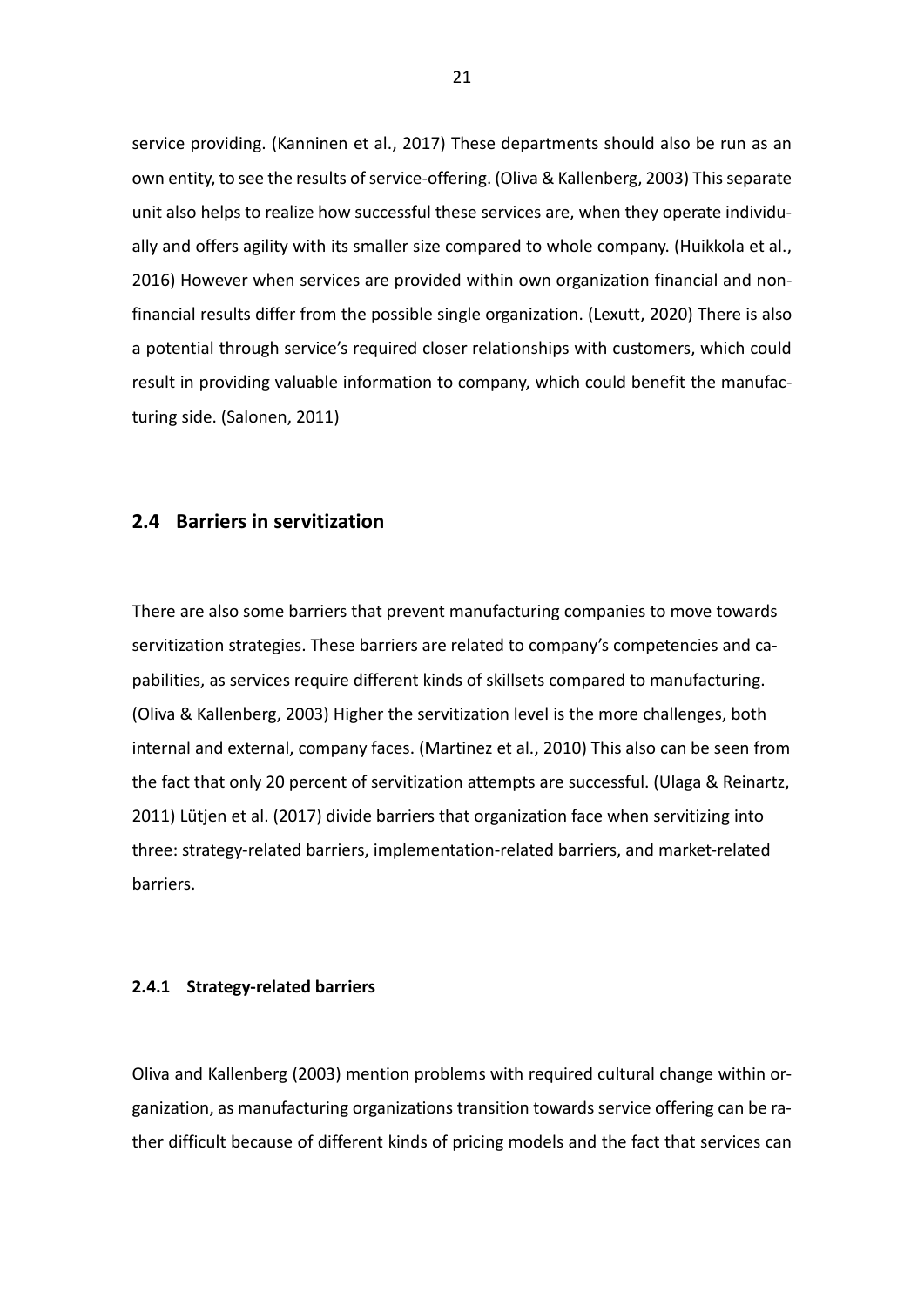be viewed as something extra, not as an independent product. This barrier also presents a paradox where the required customer orientation is based against keeping the engineering mindset, as it is important to the company to be still able to develop products and manufacturing. (Kohtamäki et al., 2020) Also, there are large requirement to both intra- and inter-networks as new connections are required because of service addition. (Oliva & Kallenberg, 2003) Cultural legacy of company needs to be noted, as when shifting towards more service-orientated mindset more thought towards end customer needs to be made. (Martinez et al., 2010)

There are also some requirements in servitization, that come from customer relationships. (Martinez et al., 2010) As with services the actual goal is to answer to customers need, compared to product where it is usually part of the solution, new kinds of relationships are required. The role of communication becomes much more important much earlier and it stays more important through the whole process. (Kanninen et al., 2017) When value is created from relationships, more employees are in contact with customers and need to remain consistent with each other. (Martinez et al., 2010)

New services can also cannibalise companies core offering of products. (Lütjen et al., 2017) Good example of this is streaming platforms, such as Netflix, that offer movies and series more as a service compared to traditional physical copies selling or renting places. Delivery of these new solutions is also a barrier for manufacturing companies, as there are more customer touchpoints, potential misunderstandings related to new offering and lack of knowledge on the synergies between different parts of the offerings. (Martinez et al., 2010) Internal processes and capabilities is also strategy-related barrier as new strategy requires new capabilities that enable operating service offerings, new metrics to measure performance and processes. (Martinez et al., 2010)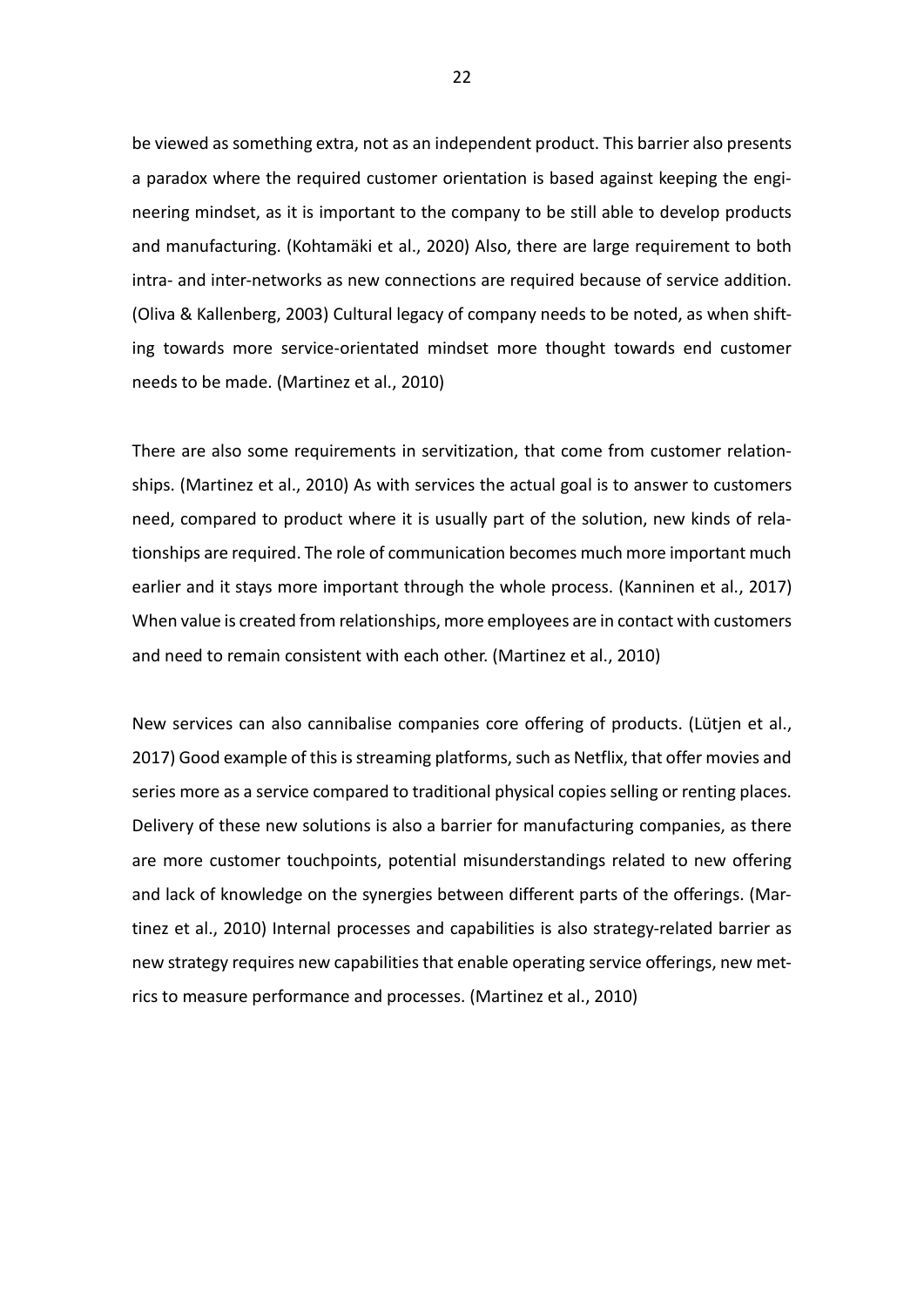#### <span id="page-22-0"></span>**2.4.2 Implementation-related barriers**

It is also highly likely that there are some new requirements to personnel, which are more capable with service processes and with different sales compared to product sales. This can happen through recruitments, but there is also high possibility of mergers and acquisitions. (Huikkola et al., 2016)

There are also some barriers regarding the finance, as transition to services needs to increase service knowledge inside company. Whichever way company decides to go with, it does not come without massive financial requirements. Also, these new employees usually come with higher salaries compared to manufacturing workers, due to increased requirements. (Confente, Buratti & Russo, 2015) During the early stages company can struggle with weak performances in services as these new offerings require such new resources, capabilities, and structural changes to organization. (Benedettini, Neely, & Swink, 2015)

#### <span id="page-22-1"></span>**2.4.3 Market-related barriers**

Confente et al. (2015) also mention competitors as an entry barrier for servitization. As one could guess, when company decides to start offering services, there are potential competitors, doing those services already. These competitors also have the needed knowledge already on offering services, as these usually are professional service businesses. (Salonen, 2011) As already mentioned new kinds of customer relationships are needed to support the services provided by manufacturing company, but also it is important to be able to find out the readiness of customers to adopt services, customers need to be open to adopt new services or the servitization process is in vain. (Vattinen & Martinsuo, 2019)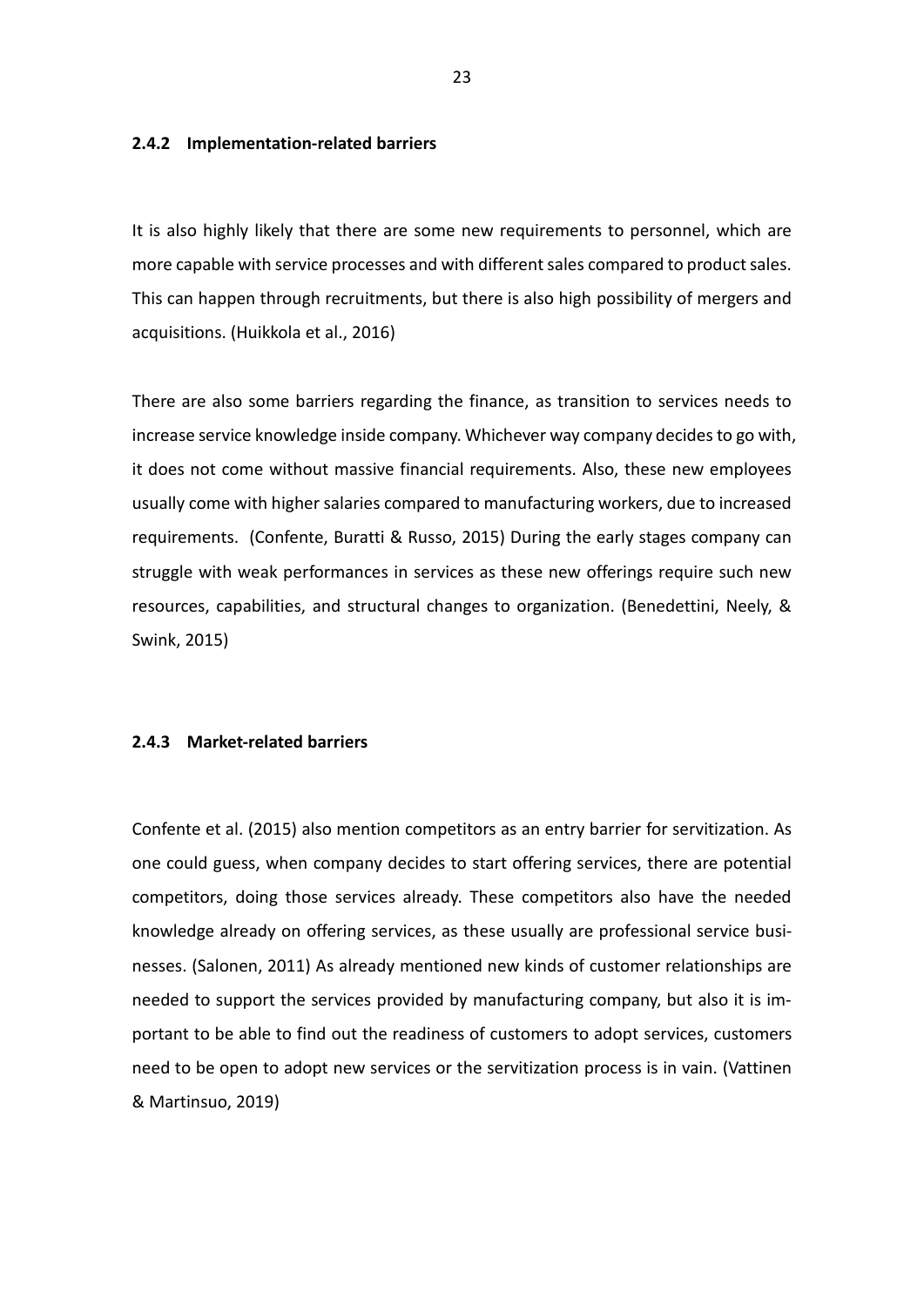## <span id="page-23-0"></span>**2.5 Servitization success**

Servitization success can be defined in multiple ways. Servitization success can be measured in the whole company revenue or profitability, only service-related revenue, or profitability, or in some form of non-financial measures, for example, customer satisfaction or the overall quality of customer relationship. (Lexutt, 2020) In this thesis I am going to focus on the service-related revenue and profitability, as this is consistent to measure, and it focuses more on the profitability of services rather than whole company. Of course, services could have effect on the revenue and profitability of the whole company's other operations as well, but this is too complex to measure from the annual reports. Based on Fang, Palmatier, and Steenkamp (2008) this is a good measure, as companies need to achieve net sales of services over 20%-30% to gain positive effects from service transition. This line is relatively close to the average success of service sales with manufacturing companies, where services account for one third of net sales. (Martinez et al., 2017)

## <span id="page-23-1"></span>**2.6 Servitization failure and deservitization**

Servitization failure is often caused by financial reasons, as services are more expensive to develop and offer, and these services could be unable to provide enough profits to make them worthwhile to offer. (Lütjen et al., 2017) Other reasons for a failed servitization process are operational and strategic reasons. (Nordin, Kindström, Kowalkowski, & Rehme, 2011) Companies that are manufacturing focused can find themselves failing at servitization process as more compound and varied needs of customers are not easy to navigate and this can result in a failure to develop essential capabilities and solutions esteemed by customers. (Raddats et al., 2019)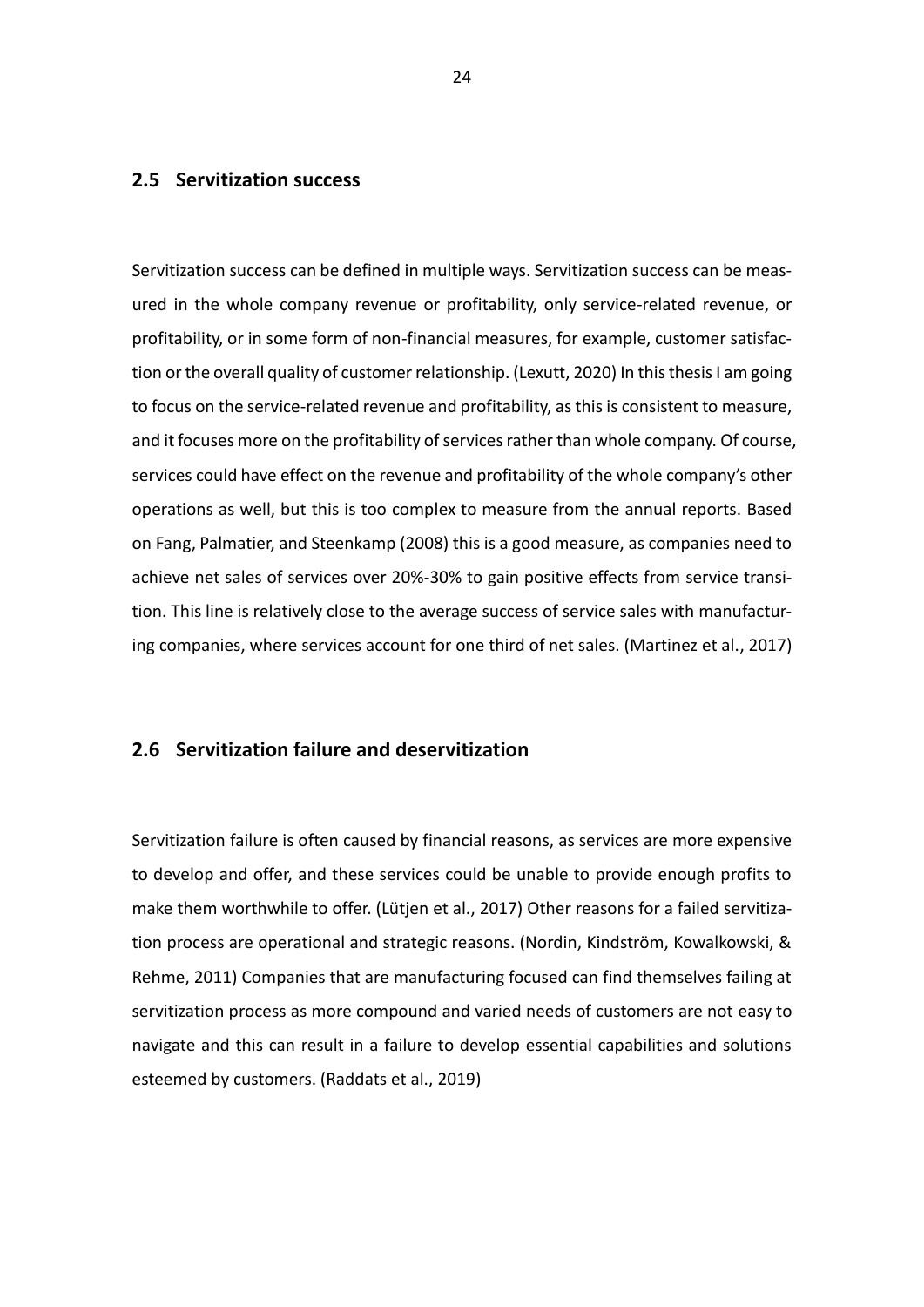Deservitization is the term used for process where companies are withdrawing from their service offerings rather than moving forward through that product-service continuum. As a result of growing competition and customers own processes of internalising some services formerly provided causes deservitization. (Lütjen et al., 2017) Also stress can be a great reason for deservitization (Martinez et al., 2010)

#### <span id="page-24-0"></span>**2.7 Critical success factors in servitization process**

When it comes to critical success factors in servitization process, there are some strategic factors that cannot be ignored or the servitization process is most likely going to fail. Servitization process should be carefully planned to ensure higher success rate. (Lütjen et al., 2017) Especially more advanced services require changes from the organization to be successful in servitization process. (Mathieu, 2001) Following factors should be noted in company's strategy when embarking on servitization journey: structural change, culture & people, resources, capabilities, and markets. Next, I am going to show why these five factors were chosen.

Structural change refers to organizations reconfiguring, often in a way that services and manufacturing are separated. (Lütjen et al., 2017) When companies decide to embark in servitization process of transitioning from add-on service provider into solutions provider, there needs to be a structural change to ensure the successfulness of the process. (Lütjen et al., 2017) To complete this structural change there needs to be a strategy in place to enable the process to be controlled and rational. (Kanninen et al., 2017) Servitization requires more from companies inter- and intra-networks. (Oliva & Kallenberg, 2003) Company's structure and systems are important in the deployment of the resources as these can either facilitate or hinder the deployment within the company. (Huikkola & Kohtamäki, 2017)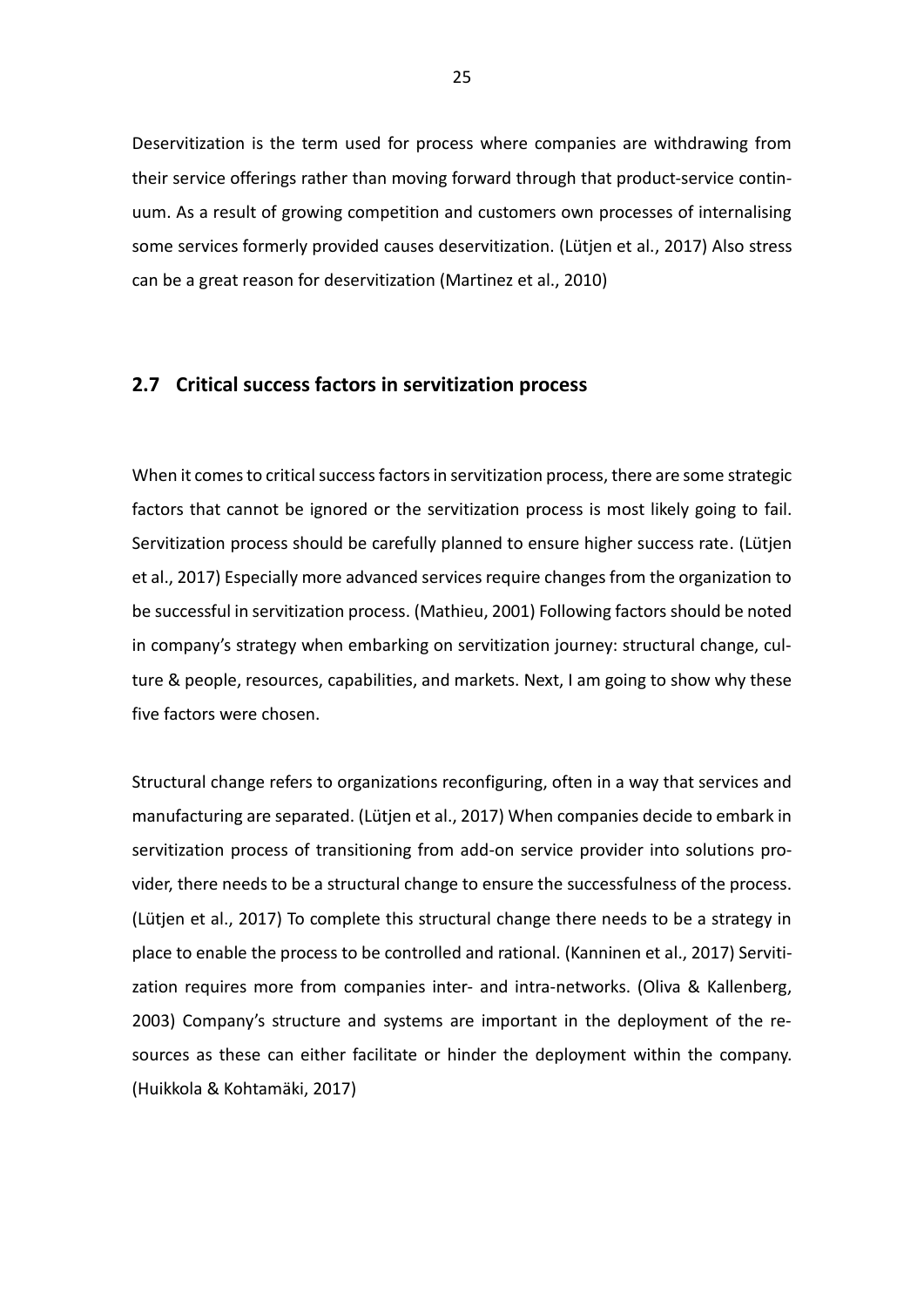Newly found services should be managed in a way that they operate as an individual entity separated from the manufacturing to ensure the highest possible success rate of the service. (Oliva & Kallenberg, 2003) This way the successfulness of the services can be reviewed more easily as this organization is separated from the influence of manufacturing organization. (Huikkola et al., 2016) This also enables this new unit to focus on the matters that are most important to the new services. As servitization process should be started with more basic services and moving towards advanced services should happen through continuum, so should the company's structure change with it. (Oliva & Kallenberg, 2003) However, Raddats et al. (2019) argue that this kind of organization change can also be harmful through the fact that solutions, as bundles of tangible goods, services, and software, require close cooperation between these units. There is no simple solution to this as co-existence with product and service orientations would be even harder for company if these offerings were operated in same place. This is because product-oriented business would focus on efficiency and standardization which would contradict the need for flexibility in heterogeneous service markets. (Lenka, Parida, Sjödin, & Wincent, 2017)

In order to be successful in servitization process, organizations need to go through changes in their way of working and culture. Martinez et al. (2017) place establishing service culture as a second most important step in servitization process. Service culture plays a crucial part especially in the early stages of servitization process. (Kanninen et al., 2017) It is important that organizational culture shifts towards services orientation to ensure successful servitization process, as this service orientation is interconnected with service strategy and structure. (Lexutt, 2020) Organization's service orientation is especially important when it comes to advanced services. (Salonen, 2011) Company's culture also plays a part in the deployment of resources within the firm. (Huikkola & Kohtamäki, 2017)

Manufacturing managers must begin to see people as the main asset to successfully transition from manufacturing business to service business. (Mathieu, 2001) People are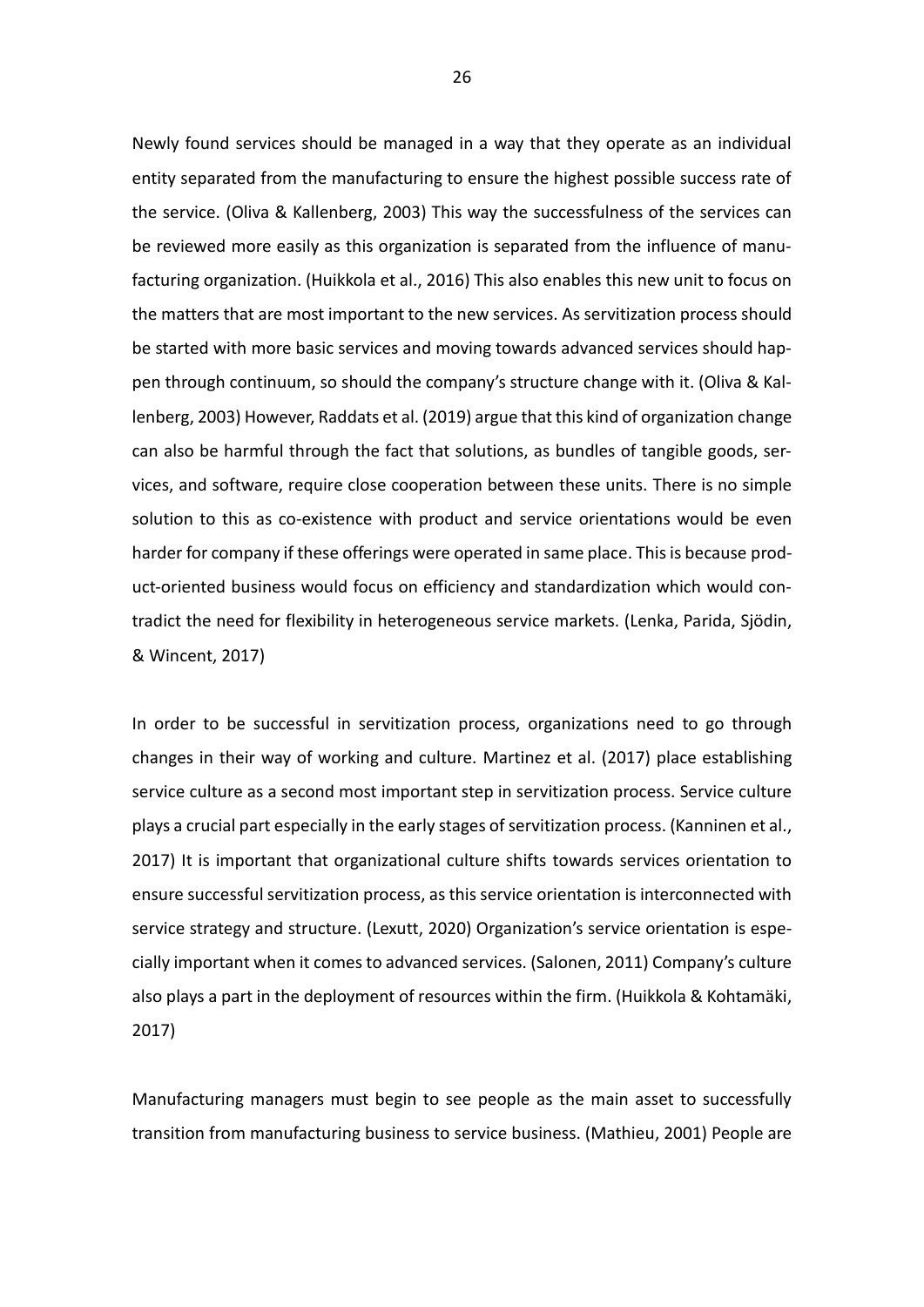one of the most crucial success factors when it comes to the advanced services, as delivering these require deeper relationships with customers and the value of these services need to be presented to the customer in a way that they realise the benefit. (Mathieu, 2001) Baines et al. (2012) highlight the importance of good front-office staff, meaning that they are humanistic, flexibly skilled, good at building relationships, focus on services and are working firstly to serve customer. Experienced sales force and good distribution network are also essential when it comes to servitization and established companies usually do have these networks, especially in B2B, but it is also important to be able to fully take advantage of this network to improve service sales as well. (Ulaga & Reinartz, 2011) Management's commitment to servitization is also viewed as an important factor when it comes to servitization, service management should also be decentralized as presented in organizational change. (Lexutt, 2020)

Companies that are embarking on the servitization process need to create new resources while continuing to leverage existing resources. (Huikkola & Kohtamäki, 2017) Huikkola and Kohtamäki (2017) Identified six different resources categories that servitizing companies have over purely service companies or some have in some different way: Installed base of products and service contracts, physical and technological assets, intellectual capital, human capital, financial assets, and external assets. Manufacturers do have some resources that put themselves in front of pure service providers and these resources should be taken advantage of to best succeed in servitization process. (Ulaga & Reinartz, 2011) These resources are also harder to imitate thus creating competitive advantage. (Teece, Pisano, & Shuen, 1997) The installed base of goods is a great resource for manufacturing companies, especially the process data gathered from it. (Huikkola & Kohtamäki, 2017) Through this process data it is possible to gather information about customers usage of product unlike any competitor, offering a clear competitive edge when used correctly, for example in maintenance services. (Ulaga & Reinartz, 2011) Also product development can present unique routes for manufacturing companies to offer different kinds of services to customer. For example, if company can create something that customer can get more value out of with companies' careful procedure over the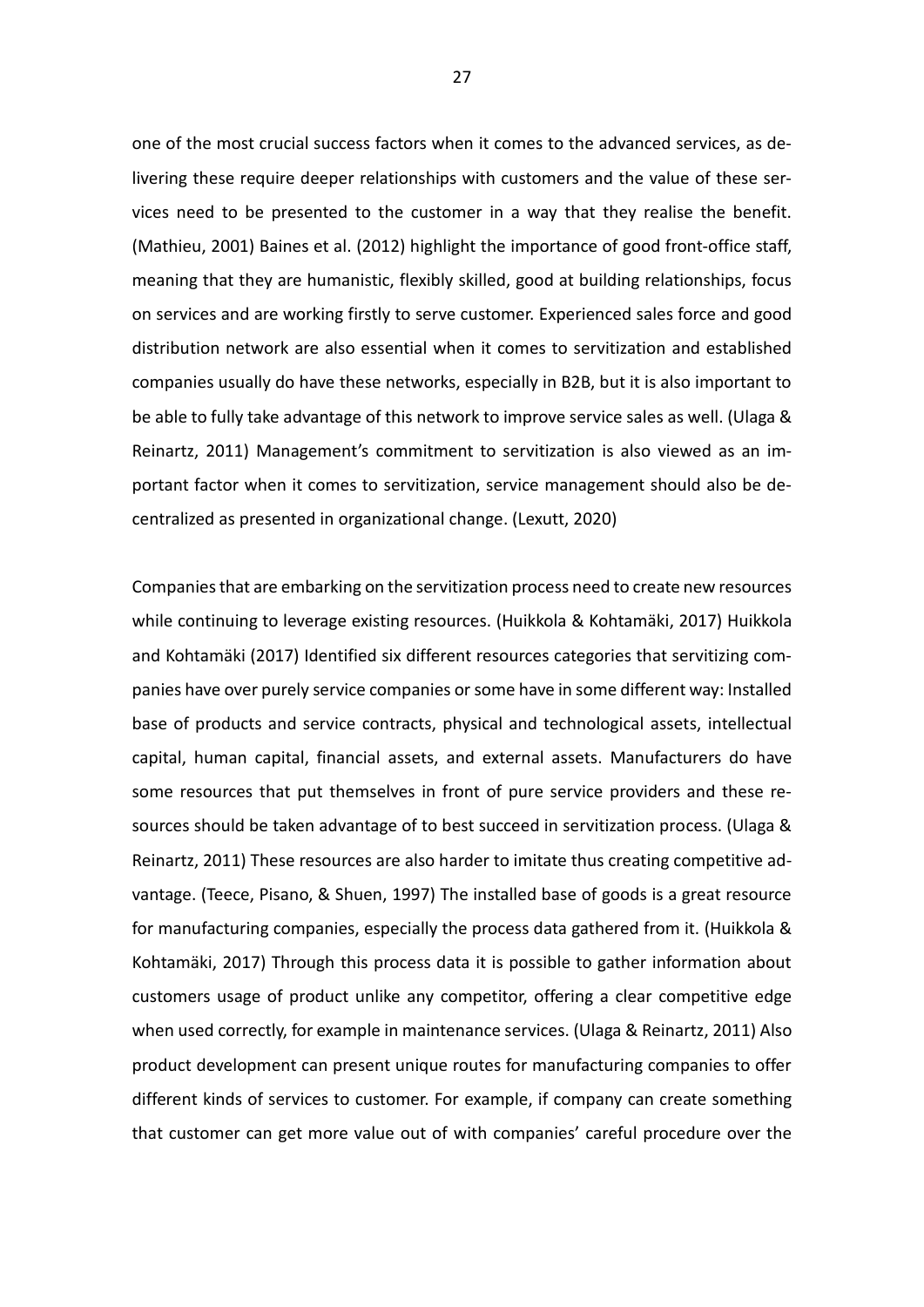product, it is possible to achieve competitive advantage through this as well. (Ulaga & Reinartz, 2011) Therefore offering solutions, bundles of products, services, and software, seems to be an offering that is much easier for manufacturing companies as there is actual products that are more easily modified to customers' needs.

Capabilities is seen as a crucial success factor for the servitization process as failing to develop capabilities to support services results in a failed servitization process. (Huikkola & Kohtamäki, 2017) Capabilities developed for offering solutions usually possess source for competitive advantage through being harder to imitate. (Teece et al., 1997) When offering basic services companies' capabilities are usually up to par with the requirements for offering these basic services, but when moving towards advanced services companies' capabilities should develop. (Oliva & Kallenberg, 2003) In resources there was a mention about installed base of goods and the process data gathered, such as customer's key processes, customer's profitability, and product usage. (Huikkola & Kohtamäki, 2017) It is important to company to be able to create capabilities to create services based on these resources. (Ulaga & Reinartz, 2011) Value co-creation capability also plays a large role when it comes to working with customers as servitizing company benefits greatly from the ability to co-produce offerings to co-create value. (Huikkola & Kohtamäki, 2017) This kind of capability needs to be on the customers side as well, as value co-creation is not possible if only solutions offering company has this capability. (Raddats et al., 2019)

Ulaga and Reinartz (2011) also add that execution risk assessment and mitigation capability is important capability for servitization, as companies should be able to assess these risks that they face when providing services and how to mitigate these risks so the services can be successful. Design-to-service is viewed as one of the most important capabilities, meaning that when designing new offerings managers should think how services could benefit the most from the products. (Ulaga & Reinartz, 2011) Successfulness in this can lead to differentiation or cost reduction advantages over pure service providers. (Ulaga & Reinartz, 2011) Manufacturing firms have challenges with identifying,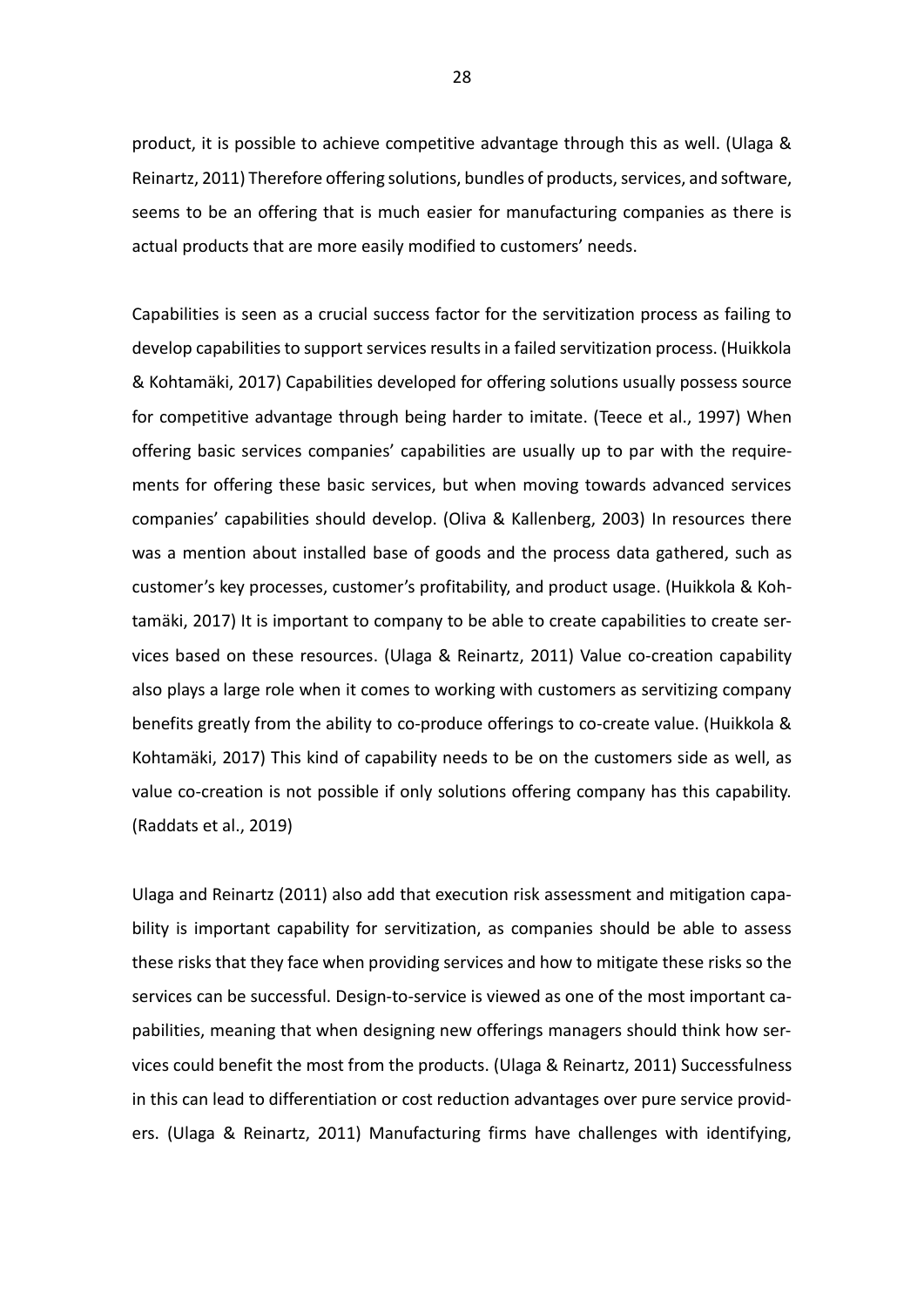quantifying, and addressing customers' value drivers (Huikkola & Kohtamäki, 2017) so it is important that these servitizing companies also possess the capability to sell (Vaittinen & Martinsuo, 2019) and deploy these new hybrid offerings to customers. (Ulaga & Reinartz, 2011) These capabilities should be developed throughout the servitization process as they need to be aligned with the evolving business model that should focus on customer's demand. (Kamal, Sivarajah, Bigdeli, Missi, & Koliousis, 2020)

One of the most crucial parts of servitization is to find out about markets needs and barriers to enter this market. When it comes to advanced services customers' needs and readiness to adapt into using new services present a large factor to be considered when developing these services. (Salonen, 2011) Customers should be remembered during the whole servitization process as these services are made for them and need customers to need these. (Kanninen et al., 2017) In advanced services close relationships with customers are also required as these offerings turn from products to customized solutions, which obviously requires good communication between the customer and the manufacturing company to find out customer's needs and how to best answer to them. (Martinez et al., 2010) This requires highly trained personnel in regards of relational and technical skills. (Mathieu, 2001)

It is important to learn about customers readiness before starting the servitization process as any offering without customer's is pointless. (Vaittinen & Martinsuo, 2019) Some customers could be complacent with basic services (Oliva & Kallenberg, 2003), however being complacent with basic services does not mean that customers could not adopt new services, if the company has capabilities required to sell these services. (Vaittinen & Martinsuo, 2019) Customer needs to be remembered when designing these services as customers also have different kinds of preferences when it comes to services. (Vaittinen & Martinsuo, 2019) These kind of service offerings also require customers to have capabilities that enable co-creating innovation and requires them to have processes that enable service outsourcing. (Story, Raddats, Burton, Zolkiewski, & Baines, 2017)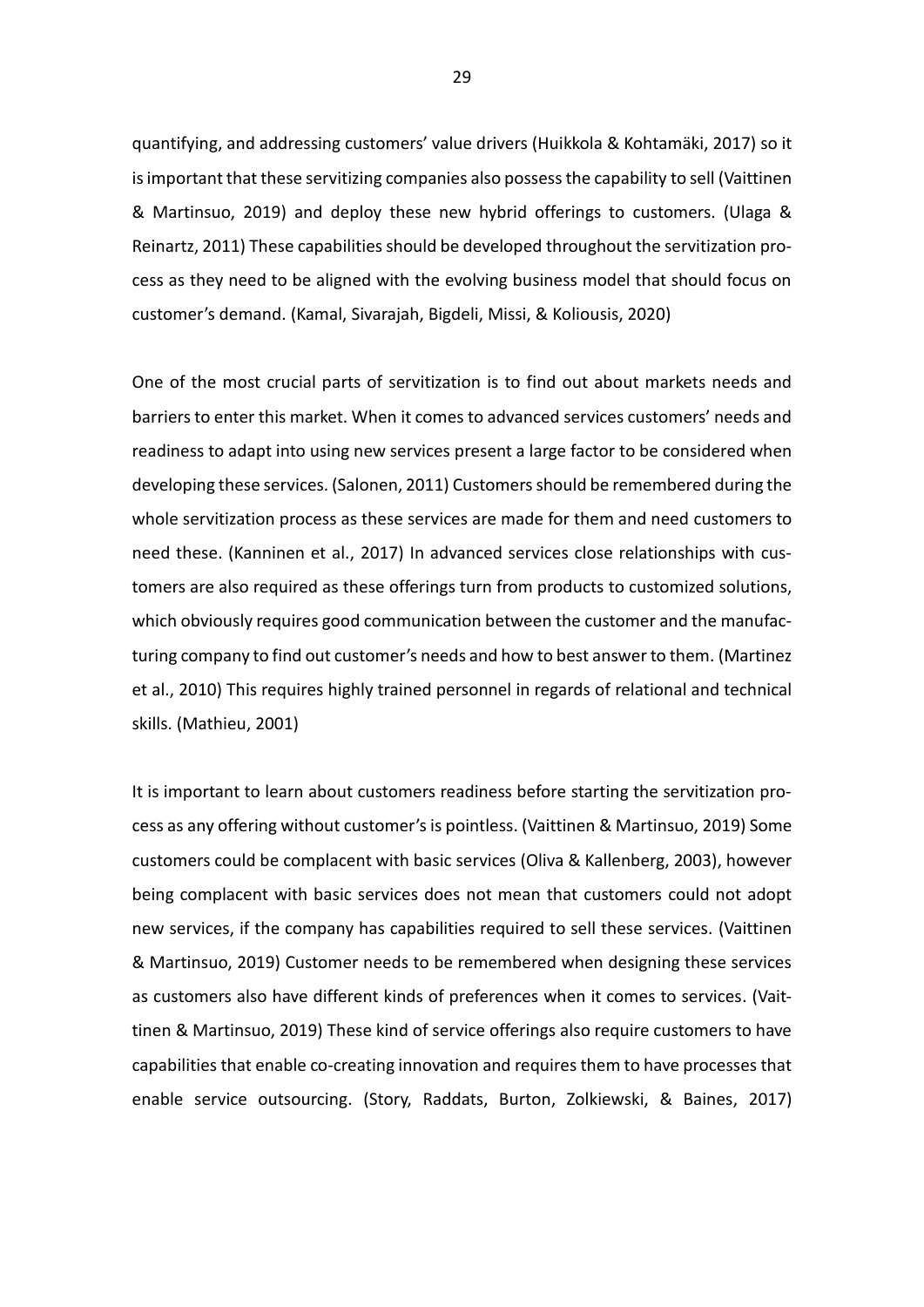Competitors should also be looked at when starting servitization process as offering services opens a line of new competitors in service segment of markets. (Confente et al., 2015)



**Figure 2.** Critical success factors for servitization process

In conclusion, as we can see in the above figure, I have compiled all the success factors for a successful servitization process from an add-on service provider into solutions provider. First, we have structural change which means that when companies are engaging on servitization process, they should separate services from manufacturing, to ensure maximum focus on services and to better understand the profitability and success of these new services. When it comes to culture & people, company's culture and way of working should be shifted in a way that it is more open towards services, thus enabling these services to be more easily provided, when there is no internal friction. After this we have resources. Resources enable companies to offer new kinds of services, and as these services are more complicated than before, companies should develop or obtain resources that support the providing of these services. Same thing applies for capabilities, as companies are also required to develop new capabilities to offer these kinds of advanced services and also to take advantage of these new resources. Lastly there is markets and especially understanding these markets. As these new advanced services are made to suit customer's needs, there needs to be a need to begin with. Also, it is important for companies to include customers when making these new offerings, as these are more customized than basic add-on services.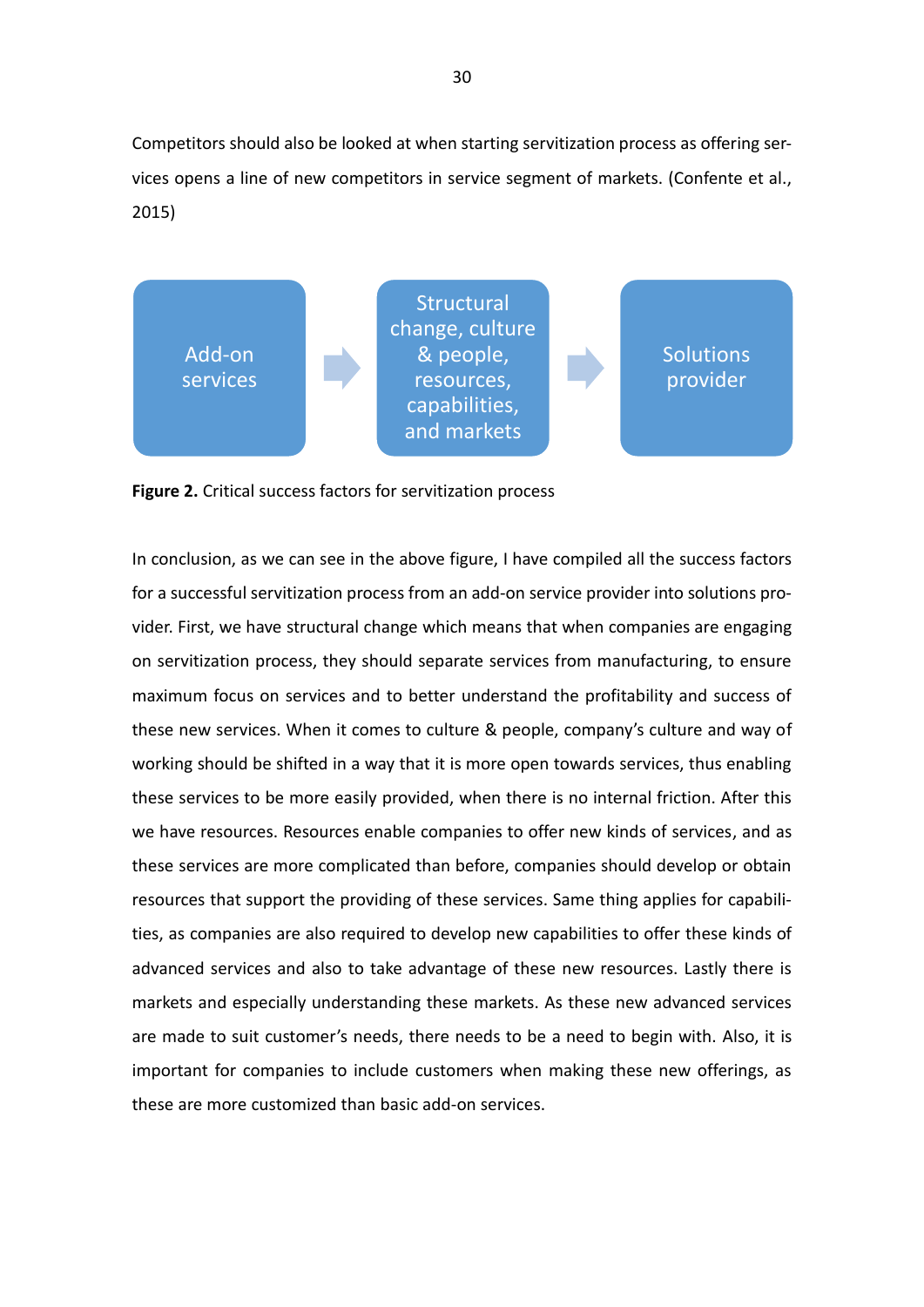# <span id="page-30-0"></span>**3 Data and methodology**

In this chapter I look at the methodological tools chosen for this study and explain why these tools were chosen, main limitations are also briefly covered, with reliability and validity discussed as well.

#### <span id="page-30-1"></span>**3.1 Research method**

Case studies are seen as most appropriate means in the early phases of a new management theory when crucial variables and their relationships are being explored. (Gibbert, Ruigrok, & Wicki, 2008) This makes case study to be the best possible method in this study, as I research crucial variables and their relationships regarding the servitization process to solution provider. This study is conducted as a qualitative multiple case study, looking at the servitization process of two case companies. This is because, according to Gephart (2004) methodologies need to be used that are consistent with the assumptions and aims of the theoretical view being expressed. In the research strategy of building theory from case studies, you need one or more cases to create theoretical constructs, propositions and/or midrange theory from case-based, empirical evidence. (Eisenhardt & Graebner, 2007) One of the best ways of bridging the rich qualitative evidence to mainstream deductive research is case studies. (Eisenhardt & Graebner, 2007)

Even though Yin (2003) argues that case studies is especially beneficial when assessing contemporary events, Dubois and Araujo (2004) argue that distinction between historical and contemporary events is impossible to maintain as "*history is always encoded in the structures that shape current choices."* These two case companies are looked at historical perspective when looking through the servitization process up to date and in a contemporary way when looking at the current situation with the servitization process of these companies.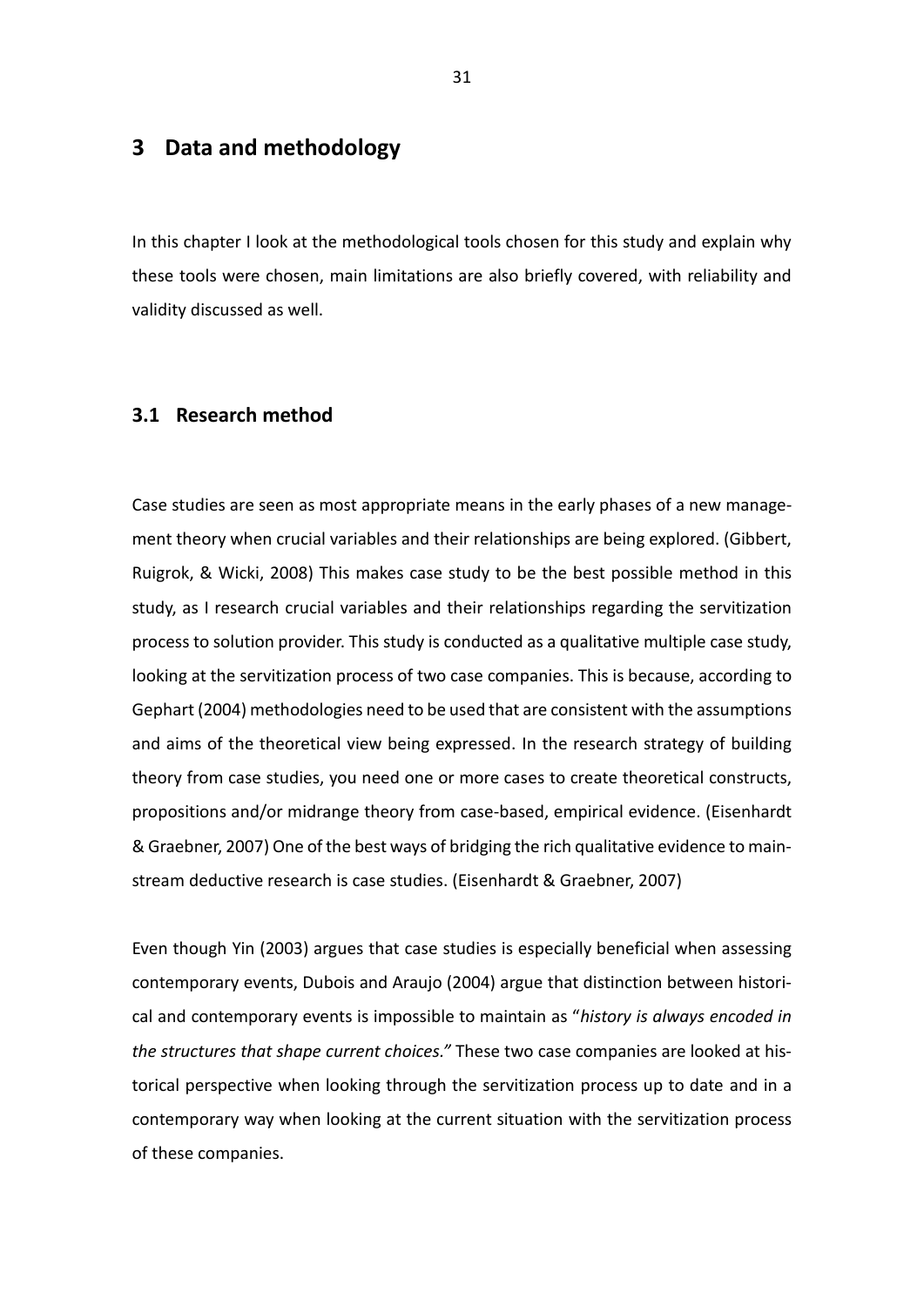Yin (1994) proposes three different modes of analysis in case study research. In this work I am going to use the Pattern-Matching analysis mode, so I am going to compare an empirically based pattern with a predicted one. I am going to look at how impactful the five servitization process success factors are in practice.

### <span id="page-31-0"></span>**3.2 Case selection**

Case companies are Finnish manufacturing companies, that are publicly listed (Nasdaq OMX Nordic) These case companies were chosen based on the requirements of being manufacturing company, that has implemented services into its offerings, also as in this study I focus on the more advanced services these companies needed to have advanced services. There was need for proof of successful service offering, so this limited the newer companies from the possibility. This left me with very few Finnish companies and out of those in Kone and Konecranes there were suitable personnel to answer with experience on the matter of this study.

These cases are especially interesting as they were the same company until year 1994. After the separating of these companies continued in their respective markets and started their servitization process of transforming from add-on services to solution providers. It is interesting to see, how these two companies that started from quite similar positions succeeded in their servitization processes and what kind of differences were there between these two servitization processes.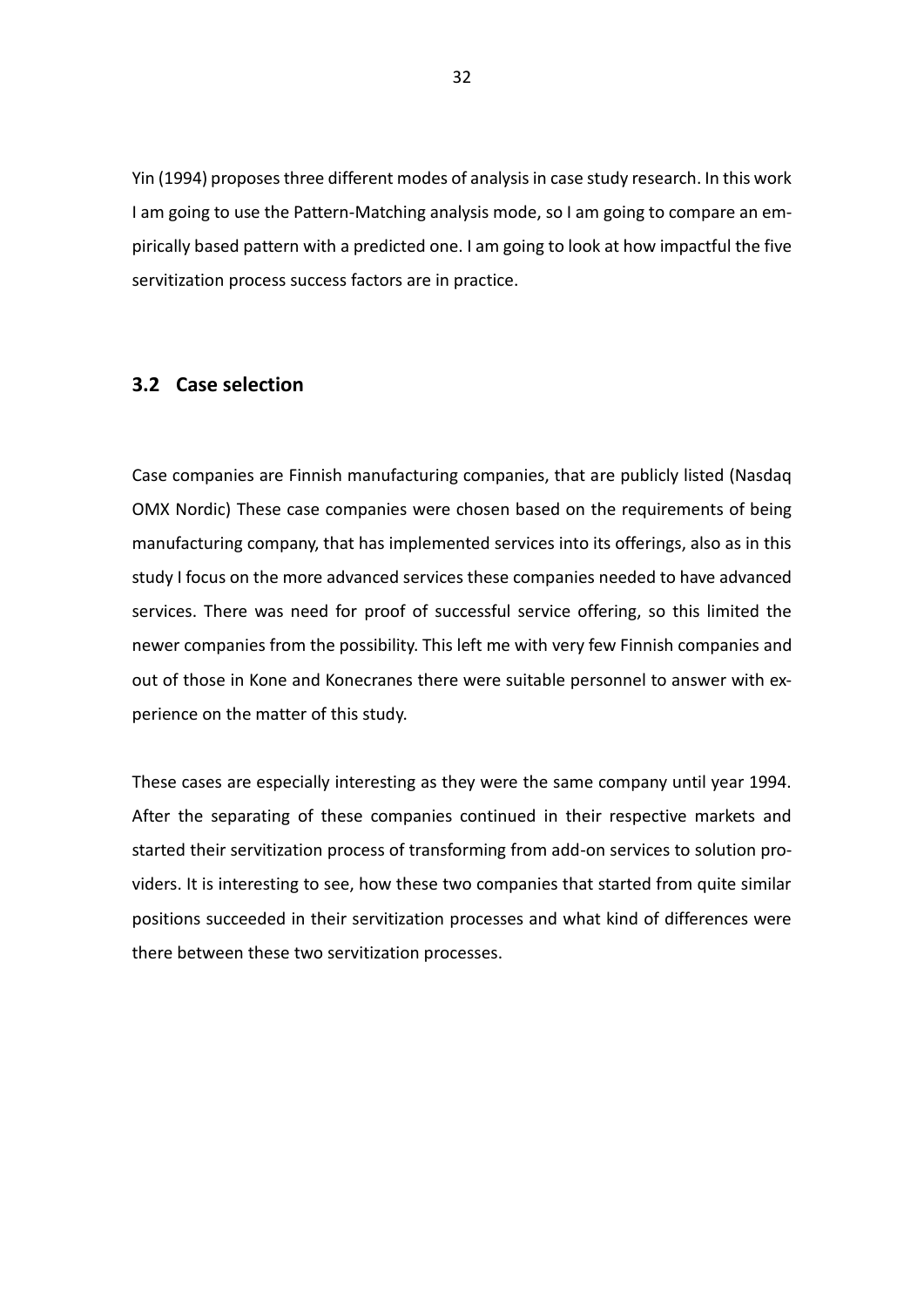#### <span id="page-32-0"></span>**3.3 Data collection and analysis process**

For the data gathering of this study, interviews were conducted and from both companies the annual reports were studied, and relevant data was gathered. When it comes to interviews, semi-structured interviews were conducted. In this study the interviews are based on the earlier discoveries during this thesis. The interview frame consisted of both closed and more open questions. All the interviews were conducted online due to Covid-19. These interviews were taped and archived. From both companies only one person was found that was able to provide meaningful answers to these questions, as the requirement of very long work history with services for the whole time was extremely hard to fulfil.

In this type of interview, the actual data collection system is systematic, but it enables the discussion to be more conversational and casual. (Eriksson & Kovalainen, 2008) In this type of interviews there are not any strict questions, but rather more free type of interview frame which is based on the predetermined themes. (Hirsjärvi, Remes, Sajavaara & Sinivuori, 2009) When conducted this way, more comprehensive picture of the studied phenomenon can be brought out and this also allows pursuing additional themes during the interview. (Eriksson & Kovalainen, 2008) Then from these interviews I got the data for analysing and interpreting. In these types of qualitative interviews small sample size is regular, which causes focusing more on the thorough analysing of the data, instead of the quantity. Also, the interviewed are chosen carefully so the quality of answers is high. (Hirsjärvi et al., 2009)

Also, the annual reports were studied for the duration of the study 2000-2020. From these reports, data from services were obtained and analysed. These annual reports were used to analyse servitization process of these companies and the success of these companies in servitization. Different service offerings were gathered from the annual reports and based on the timeline. This then draw a picture of how servitization process of these companies in the larger picture had progressed as interviews were more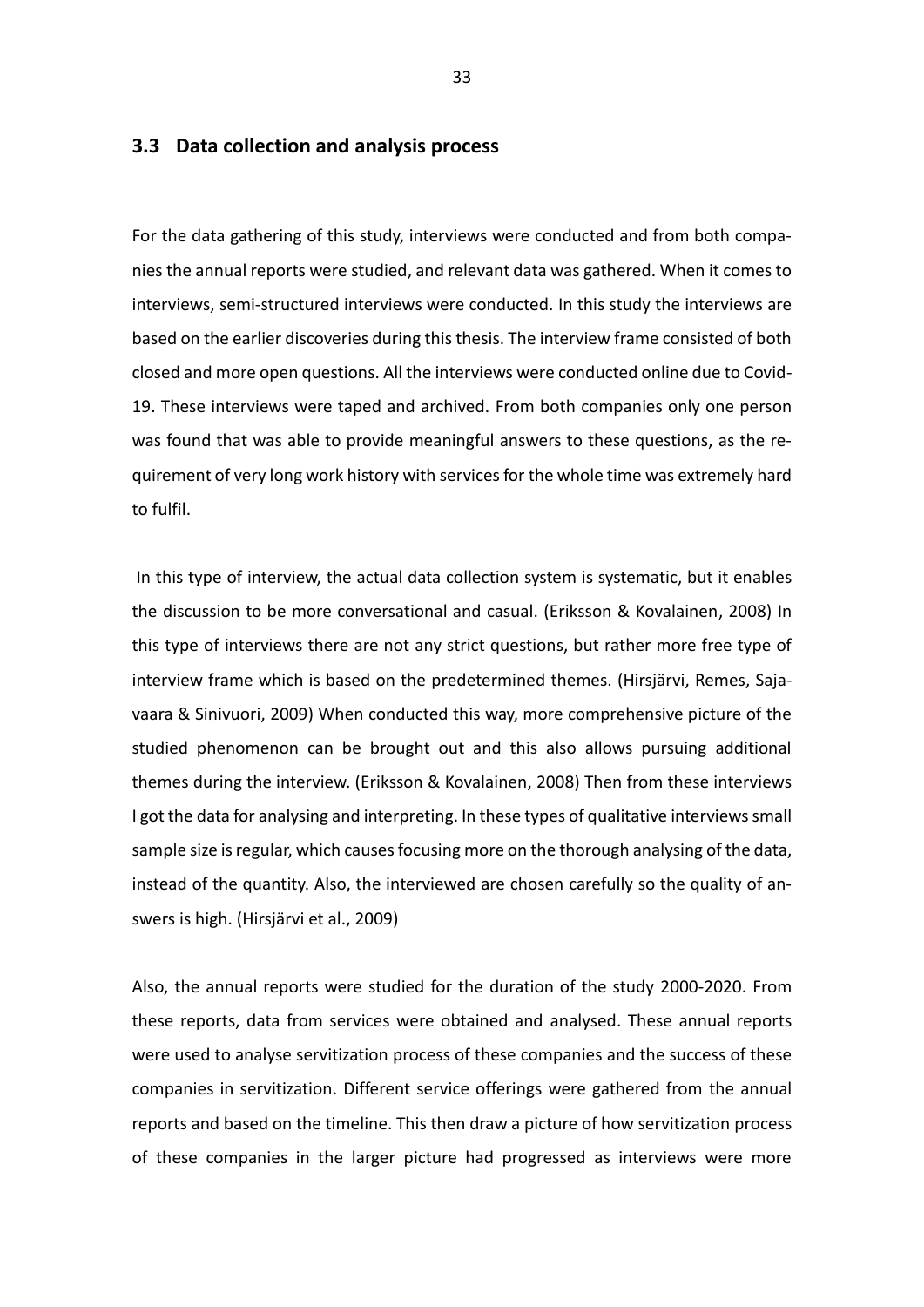focused on the more detailed information. Servitization success was studied based on the net sales of services compared to all net sales of case companies. These percentages were then compared with set line of average based on Martinez et al. (2017) which is one third and compared to the amount of 20%-30% critical mass of which after companies are able to provide positive effects based on Fang et al. (2008)

When it comes to interview data, I used the Pattern-Matching analysis. In this analysis mode an empirically based pattern is compared with a predicted one. (Yin, 1994) I compared the theoretical framework that was concluded within literature review with the interviews to find matching patterns.

#### <span id="page-33-0"></span>**3.4 Validity and reliability**

Internal validity of this study is confirmed as research frameworks were taken from numerous earlier studies and empirically discovered patterns were combined with frameworks established utilizing present theory. Internal validity is further increased due to the use of multiple companies as thorough analytical comparison has been conducted between the two cases. Internal validity strengthened also as the patterns that were found in literature review coincide with empirical data. (Yin, 1994) External validity of this study is confirmed due to the case companies being chosen by the following logic of being manufacturing companies, that have transitioned from add-on services into a successful solutions provider with proof of success. To guarantee analytical generalizability (Gibbert et al., 2008) two companies were chosen so the results are more generalizable due to being proven in multiple companies.

Reliability of this study is confirmed with systematic and transparent procedures. Two key words in reliability are transparency and replication. Transparency can be show with report that stipulates how the whole case study has been conducted. (Gibbert et al., 2008) Thus here is how the entire case study was conducted. The interview frame and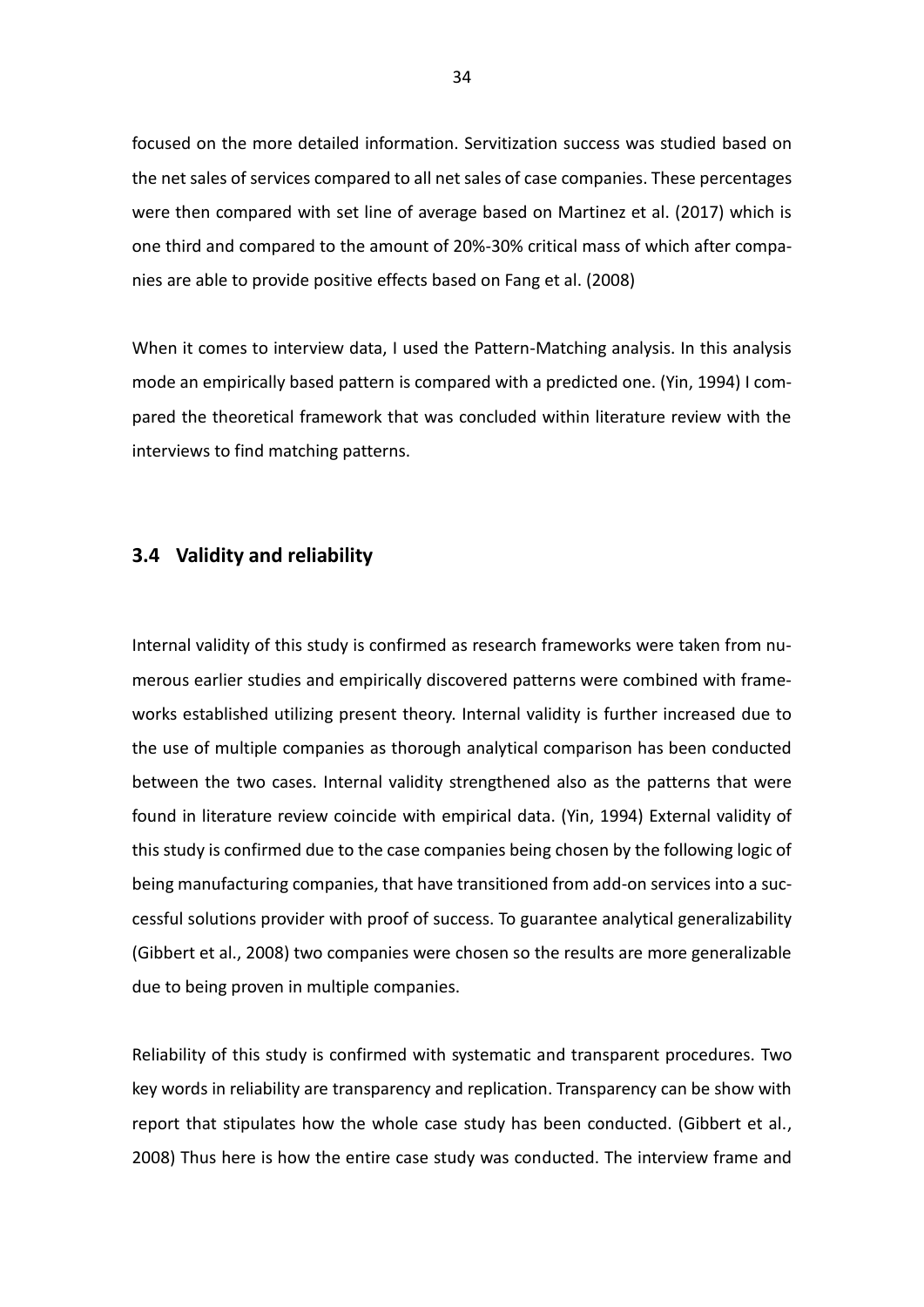empirical data are well-documented, also the interviews are all recorded, and transcribed shortly after the interview. All the interviews were done through online application that enabled a call over the internet. All the interviews were conducted in native language of both interviewer and interviewees. All the interviewees were contacted over the phone and they were picked through multiple people in organization as persons who are experienced enough to answer this case study. When it comes to replication, all the case study notes, documents and narratives that have been collected are stored in a way that they remain retrievable.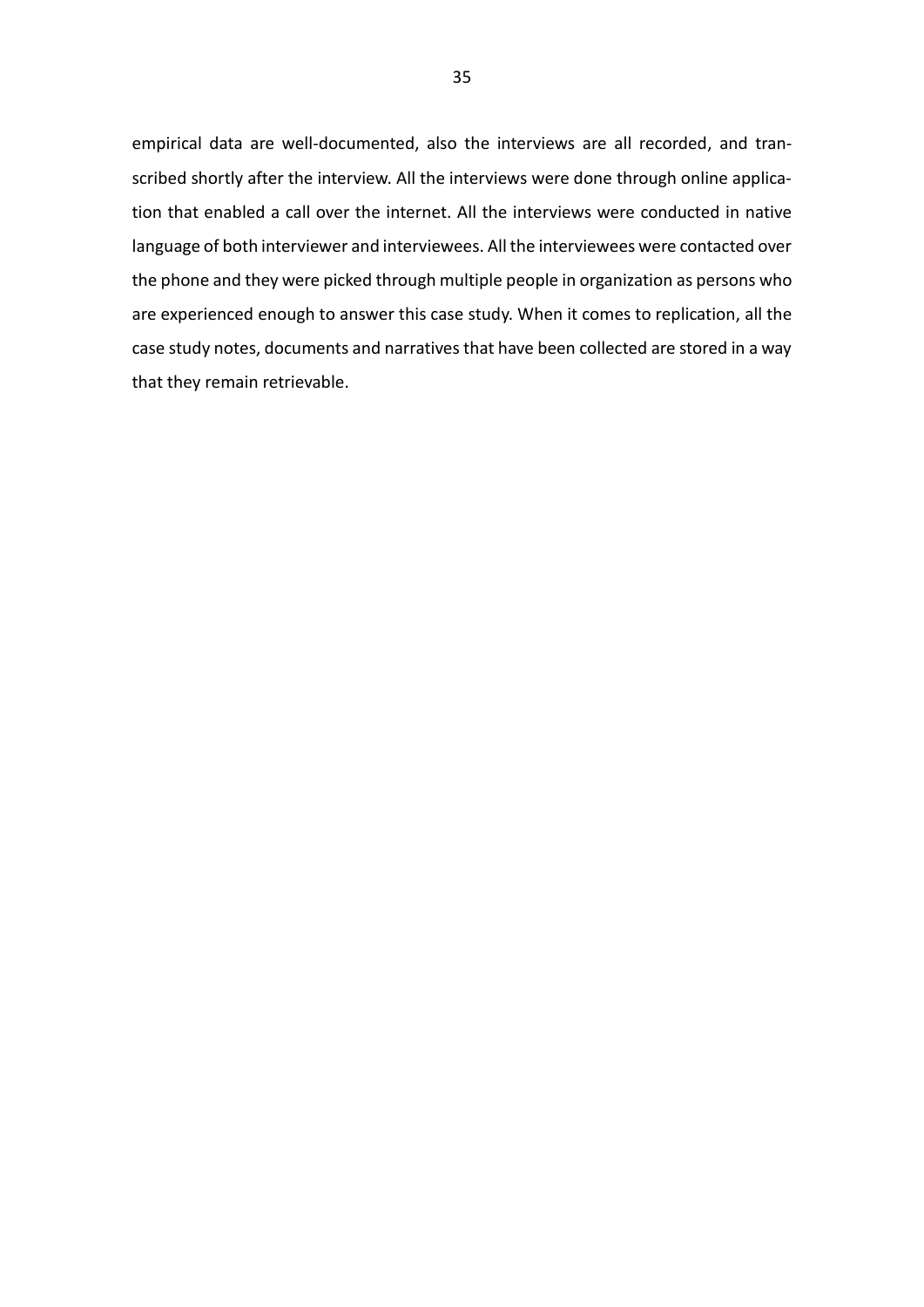# <span id="page-35-0"></span>**4 Results**

This chapter focuses on describing results. First, I will focus on the servitization process success factories of both Kone and Konecranes individually. After this I will compare the servitization process success factories of these companies with each other. The comparing of these servitization processes start from the year 2000, as this period includes both of these companies transition from the add-on service provider into solutions providers. I will also briefly visit the history of both companies from the origins of service providing. Next, I am going to find what kind of development was made during the reviewed period.

#### <span id="page-35-1"></span>**4.1 Kone**

Kone is a Finland-based international company that operates in elevator and escalator industry. Kone has been founded in 1910, thus having deep roots in their industries. (Kone, 2020)

*"Kone has offered services almost as long as Kone has been a company" (Interviewee 1.)*

As this quote states, Kone has been a service provider for a long time. The successfulness in this field can be seen in annual reports and for example in the year 2020 Kone's sales in services were 4,598.4 million euros out of total sales of 9,938.5 million euros meaning that service sales covered 46,3 percent of all sales. When looking at the below figure of Kone's service percentage of net sales it is shown that Kone has had impressive part of their sales come from services during the whole time they have been reviewed in this study. This is higher than the one-third of revenue services generate to manufacturing companies on average (Martinez et al., 2017) and clearly surpasses the critical mass of 20%-30%, which enables positive effects on company. (Fang et al., 2008) Thus it can be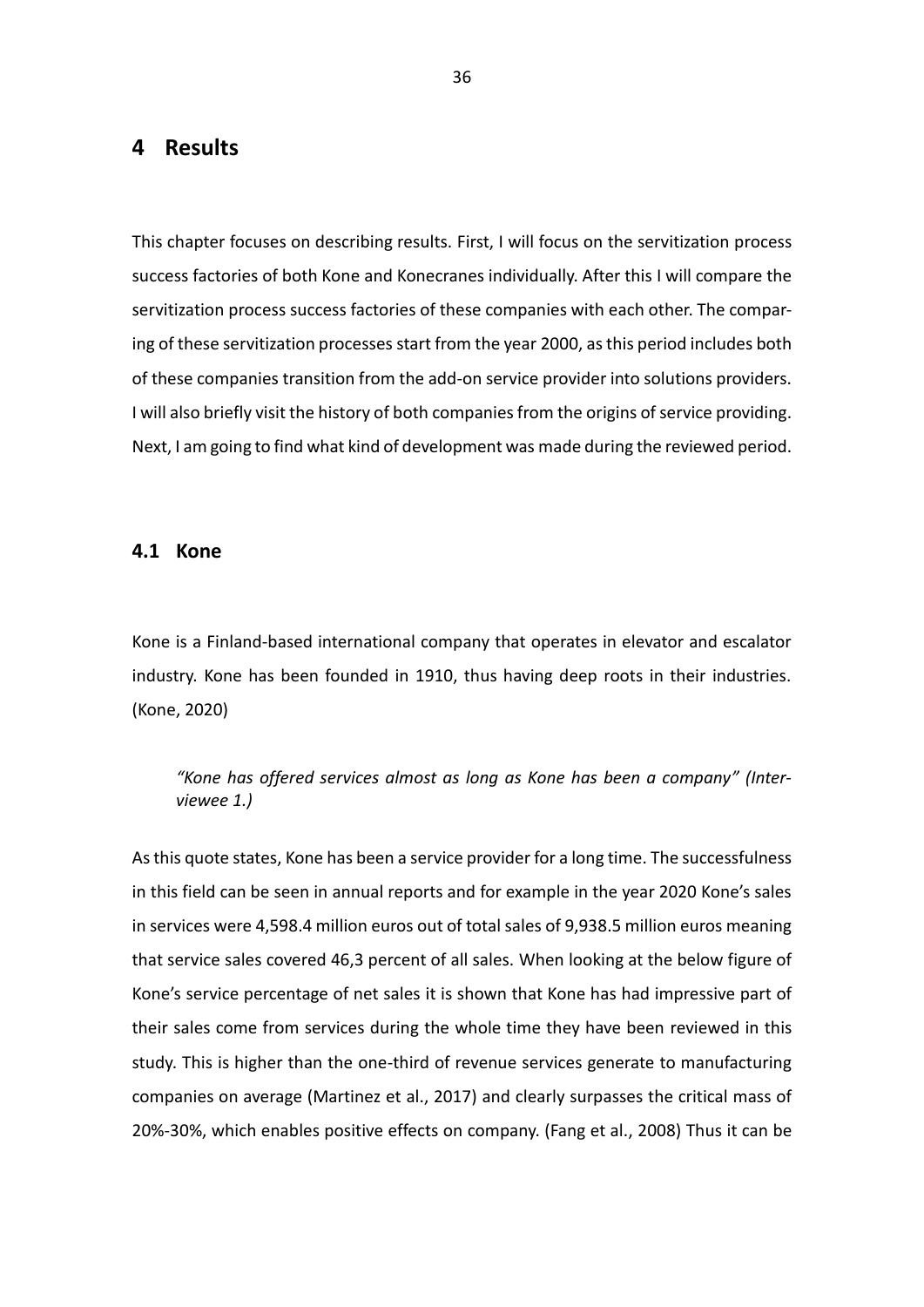agreed that Kone is very successful with their servitization process compared to average company on this indicator. Therefore, I should examine the servitization process of these services. In the next chapter I am going to look at the servitization process of Kone and then I am going to delve deeper into the factors that enabled success in this servitization process.



**Figure 3.** Kone's service net sales percentage of total net sales

### <span id="page-36-0"></span>**4.1.1 Servitization process**

When looking at the annual report of 1995, we can see that Kone already offered maintenance and modernization services. The add-on services that Kone has offered for a long time has been a natural continuum in the business, as according to the following:

*"Elevator has required maintenance for a long time in this field, as if it is in the use it is legally required to be maintained." (Interviewee 1.)*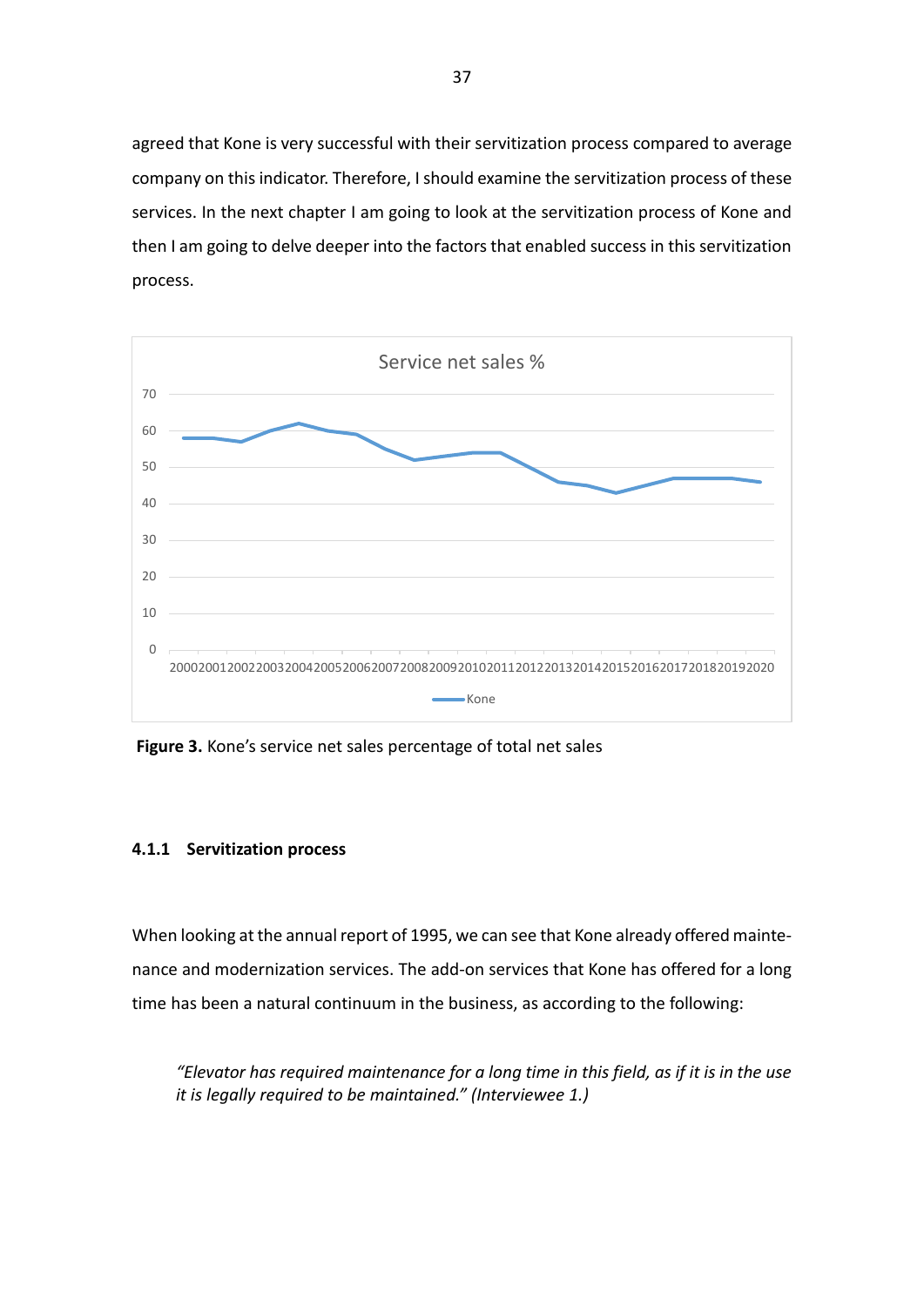As it is shown Kone has offered basic add-on services for a long time. This motivation for servitization into service provider could be argued to be demand based. But in this work, I am going to focus on the offering of more advanced services. Kone has offered add-on services for a long time and more advanced services are emerging as technology evolves and the focus shifts on to the end users which is illustrated by the following quote:

*"Kone has offered maintenance services for decades, but now our service offering is expanding to a larger and more versatile through Internet Of Things based services, which don't only focus on the elevator maintenance, but also on the elevator use and user experience and managing of the customer flow." (Interviewee 1.)*

Based on the Kone annual reports (2000-2020) Kone started to shift from the traditional add-on service provider into more solutions-based supplier in the year 2000, through the launching of Kone Optimum, a service concept which offered more reliable maintenance to elevators, through monitoring on the usage and performance on elevators. This is in line with the view that servitization process is a linear transition through productservice continuum (Lütjen et al., 2017; Martinez et al., 2017), where in this case Kone started also with more basic services that supported their product and advanced towards more services where the services transitioned into solutions to customers problems. Motivation for this kind of advancement in servitization continuum could be more competitive based on wording of it in the annual report.

In year 2007 Kone redefined its strategy to start focusing on effective people flow experience, even more solutions-based service, where they focus on enabling people to move smoothly, safely, comfortably and without waiting from one place to another. (Kone, 2007) As Salonen (2011) states, most value can be gained when company focuses on customer's needs, instead of focusing on adding on own product. This mindset has also been adopted by Kone, which can be seen from the People Flow concept, as Kone states in multiple annual reports, they are trying to focus on the best possible user experience with People Flow concept. (Kone, 2009, 2010) This new focus on the strategy still shows today which can be seen from the following quotes: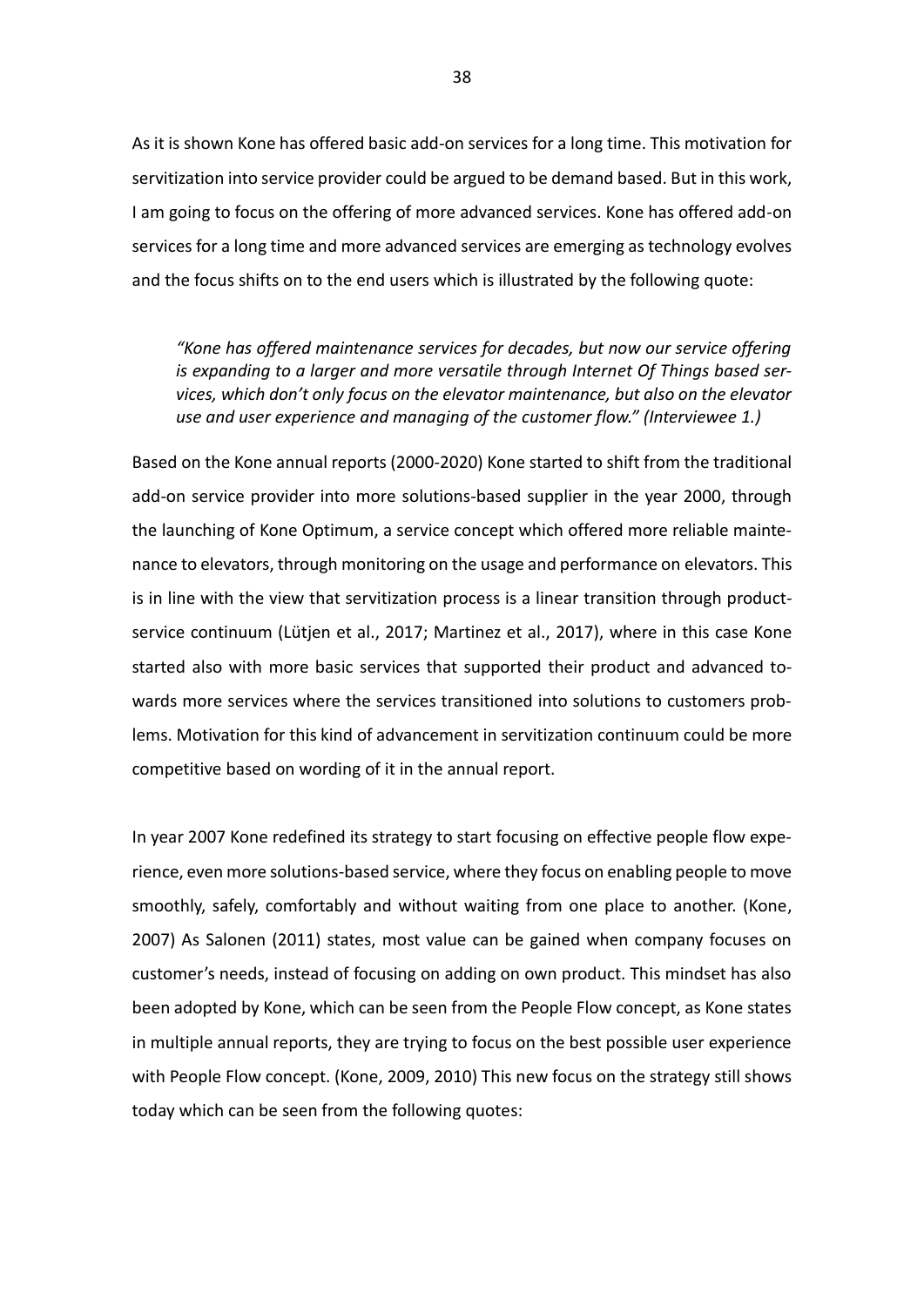*"Nowadays these services focus more on the end users, the actual elevator users. For example, you can order the elevator to your floor with your mobile phone, so the benefit comes more to the elevator user and not just property owners. This requires from us new kind of thinking and also service shaping" (Interviewee 1.)*

*"Competition is fairly strong in the regular maintenance services and this causes the price competition to be tough and we can see that there is price erosion in the market. This naturally creates a question of how to stand out in this market and how to find service concepts that are not that commoditized, so we can offer something that our competitors don't offer and through this create customer value, which in turn presents itself as a positive impact on the price." (Interviewee 1.)*

After this Kone has created more new service concepts, for example in 2017 Kone introduced Kone Care services, which bring elevators and escalators to the smart services. This innovation uses Internet of Things, which helps Kone to offer more better customer experience.

It is apparent that this requires Kone to keep on evolving on the services, in order to keep on getting the profit through services as well. It also looks like the increasing competition in the service field starts to create similar problems to the manufacturing markets as this increasing competition starts to decrease the profits even on the more basic services. However continuous service development process is not easy to sustain and there are some barriers that have been noted within Kone as well:

*"As we are pursuing on innovating and renewing our field, some of these concepts are also new to our customers, so it demands patience and time to move forward with these concepts. And of course it requires learning from our employees as well" (Interviewee 1.)*

Kone does not rely on service networks when providing services, but rather produces all their services on their own. However, Kone has grown itself through many aggressive acquisitions, which has had its impact on service as well, this is illustrated in the following quote: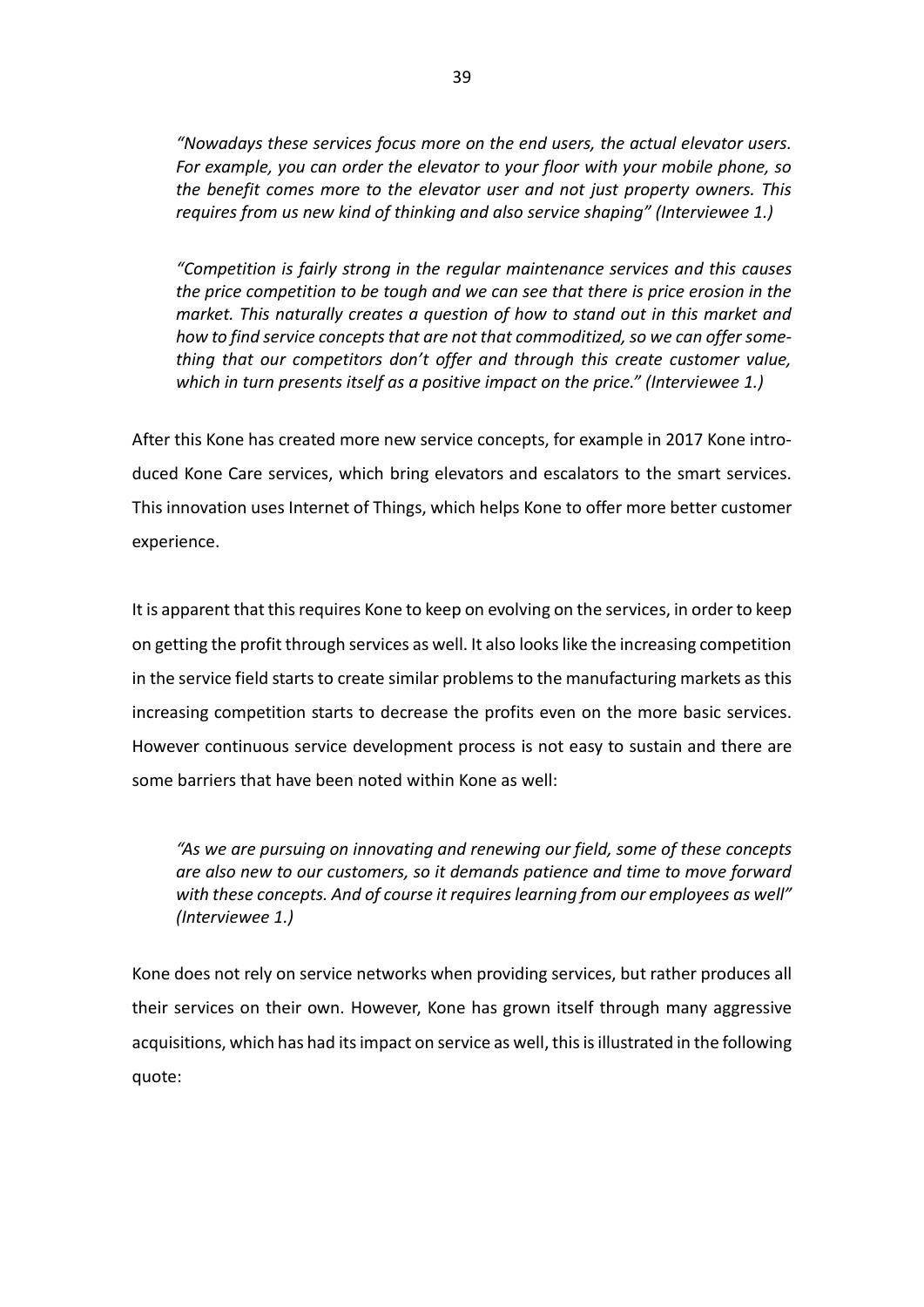*"Kone has grown through many acquisitions, some companies acquired were actually larger than Kone at the time. This has had impact on Kone's business activity as we have grown to be more international company through these acquisitions, and this has had its effects on services as well." (Interviewee 1.)*

When looking at the Kone's focus areas on their annual report of 2020, it is mentioned that Kone wants to focus on core products and services and new solutions for customer value. This shows that Kone is still very much invested in the services as the best way for profitable growth and differentiation. In the future development of new technologies have a massive impact on the development of new services with Kone. This is illustrated by this quote:

# *"These kinds of Internet of Things solutions, remote monitoring and even remote maintenance are the next large developments to the current service business." (Interviewee 1.)*

Shortly put, Kone has started it's servitization process very early on with add-on services and from these evolved to a solutions offering company in the switch of the century. This continuous improvement requires innovation and learning from the whole Kone organization and so far, it has been successful. In the next chapter I am going to investigate the reasons behind this success.

### <span id="page-39-0"></span>**4.1.2 Servitization success factors**

During the literature review it was noted that there are five factors that are crucial in the servitization process: Structural change, culture & people, resources, capabilities, and markets. Next, I am going to look at how these different factors have shown themselves during the servitization process of Kone.

When it comes to structural change it was mentioned that especially in the advanced services there needs to be a separation between the manufacturing and services. (Lütjen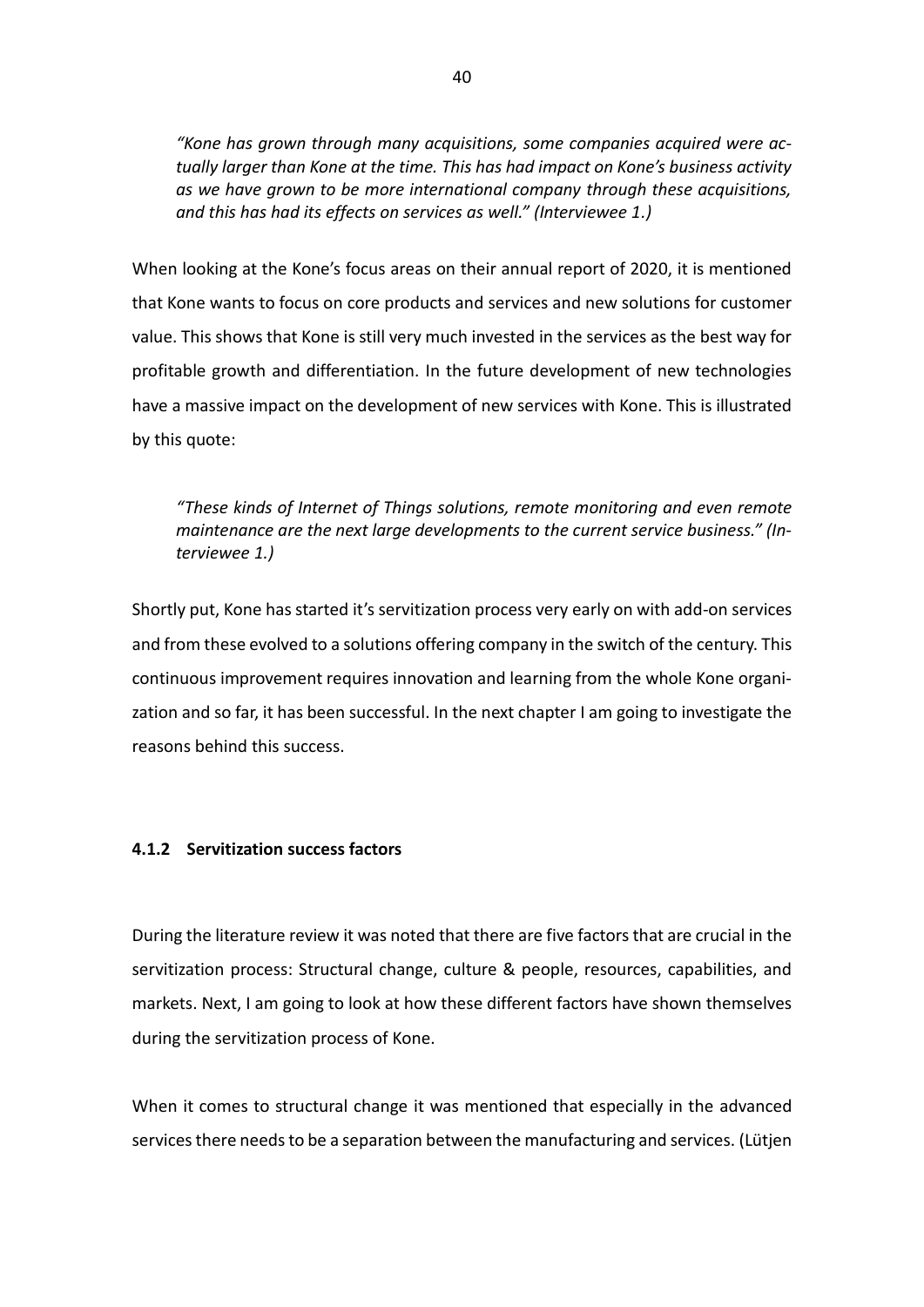et al., 2017) And it is apparent that Kone has impacted its servitization success by separating services from the manufacturing side. These units are responsible for the results and thus operate as their own entities with a common goal on the mind. It also helps to focus on the matters that are important to the own unit. (Interviewee 1.)

Culture plays a big part in successful servitization process as both shifting to the service mindset during early stages (Kanninen et al., 2017) and having a strong service culture orientation when offering advanced services. (Salonen, 2011) It becomes obvious that Kone's culture has always supported services as well, as Kone has traditionally focused a lot into the services. Yet it has simultaneously increased with servitization process as services have become more important when looking at the profit and growth. This can also be seen from this quote:

*" The focus on the service business has increased within last five years and more has been invested into it and also more innovations are coming from it. This increased focus on services shows in culture as well, we like to talk about soft doing and service attitude." (Interviewee 1.)* 

And when looking at the people behind the services, the dedication to service business shows. People are viewed as an incredibly important asset to Kone, especially when it comes to services. This compliments the idea that people are most important part to servitizing companies, as delivering solutions requires much more from customer relationships, where people oversee these relationships, and requires the ability to sell these solutions in a way that customers understand the added value, where people are central once again. (Mathieu, 2001) Kone likes to keep the service business within the house and thus uses only little bit of outside connections with services. These connections usually relate to studies and development. This is illustrated in the following quote:

*"Service business is very important part of our business, so we focus a lot on developing it. We invest and try to improve in our employees and organization. We also cooperate little bit with universities and other academies." (Interviewee 1.)*

41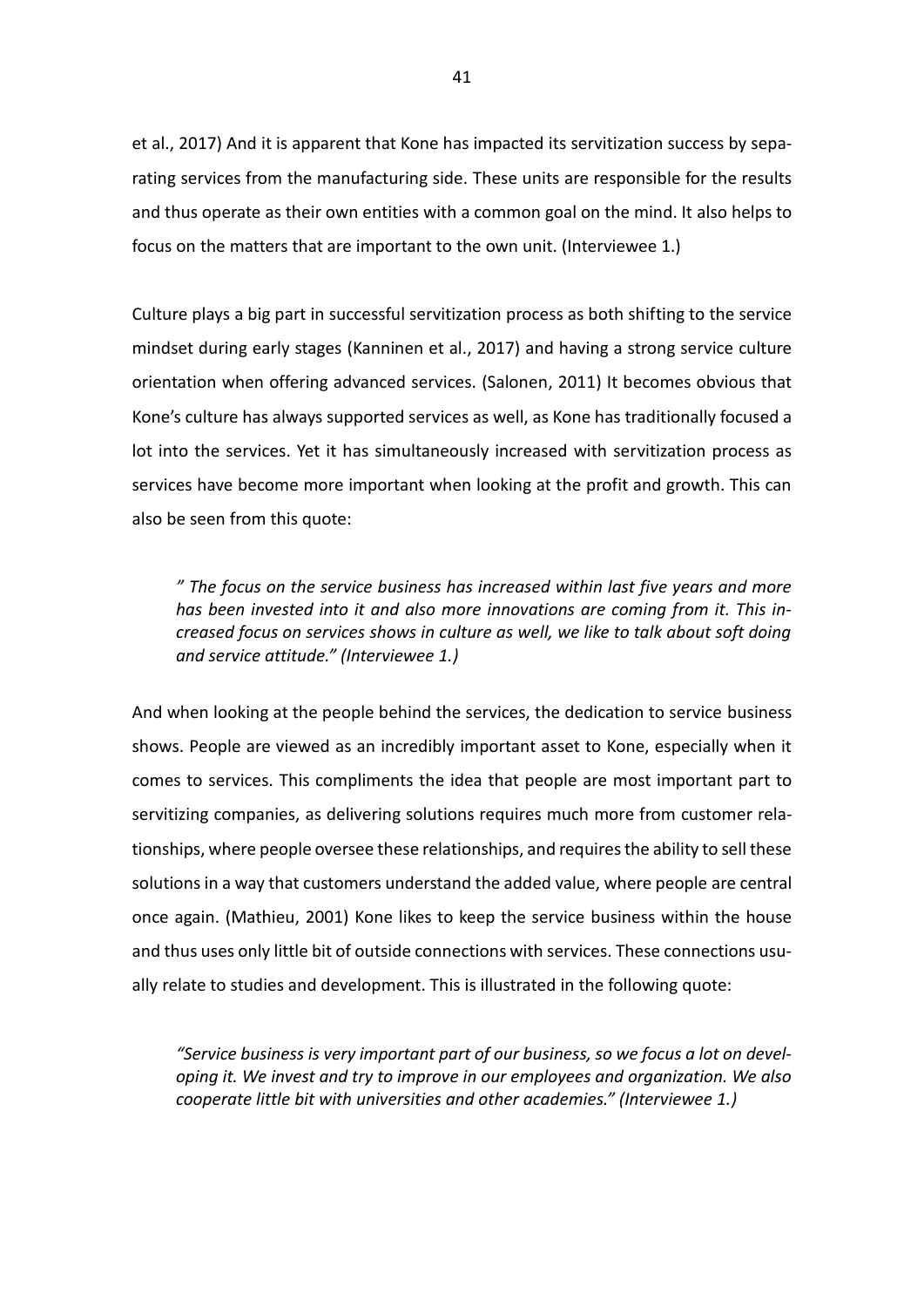Resources are also an important factor to the development of services, as often with new services also new resources are needed and leveraging of the current resources should continue. (Huikkola & Kohtamäki, 2017) Kone has developed many kinds of resources, for example, in form of installed base of products:

*"It is beneficial that Kone has large installed base of products and with every new elevator the standard is that the machine is under maintenance contract for the two years that the guarantee usually lasts." (Interviewee 1.)*

These kind of installed base of products are resources that set them apart when comparing to pure service providers, (Ulaga & Reinartz, 2011) thus making these incredibly important factor in their servitization process. Also, human capital is an important strategic resource to Kone also in the regards of the services and the importance of every employee and the aim of employee development shines through the answers, for example:

*"It shows from the development discussions and human development and little bit from the fact that we are in service business and everyone's role should be to produce services and with great service attitude". (Interviewee 1.)*

Lastly physical and technological assets are mentioned as the following quotes illustrate:

*"Service providing on the field has been our capabilities for a long time. We have all kinds of things to support these for example customized SAP programs to suit our needs and other very developed solutions." (Interviewee 1.)*

*" Technologies and processes must support the services" (Interviewee 1.)*

As stated before, failure to develop new capabilities to support new service offerings results in a failure. (Huikkola & Kohtamäki, 2017) And when it comes to capabilities there are few important capabilities for Kone in service business that ensure their success, which are developing service concepts, how to commercialize these service concepts and understanding the customer value. (Interviewee 1.)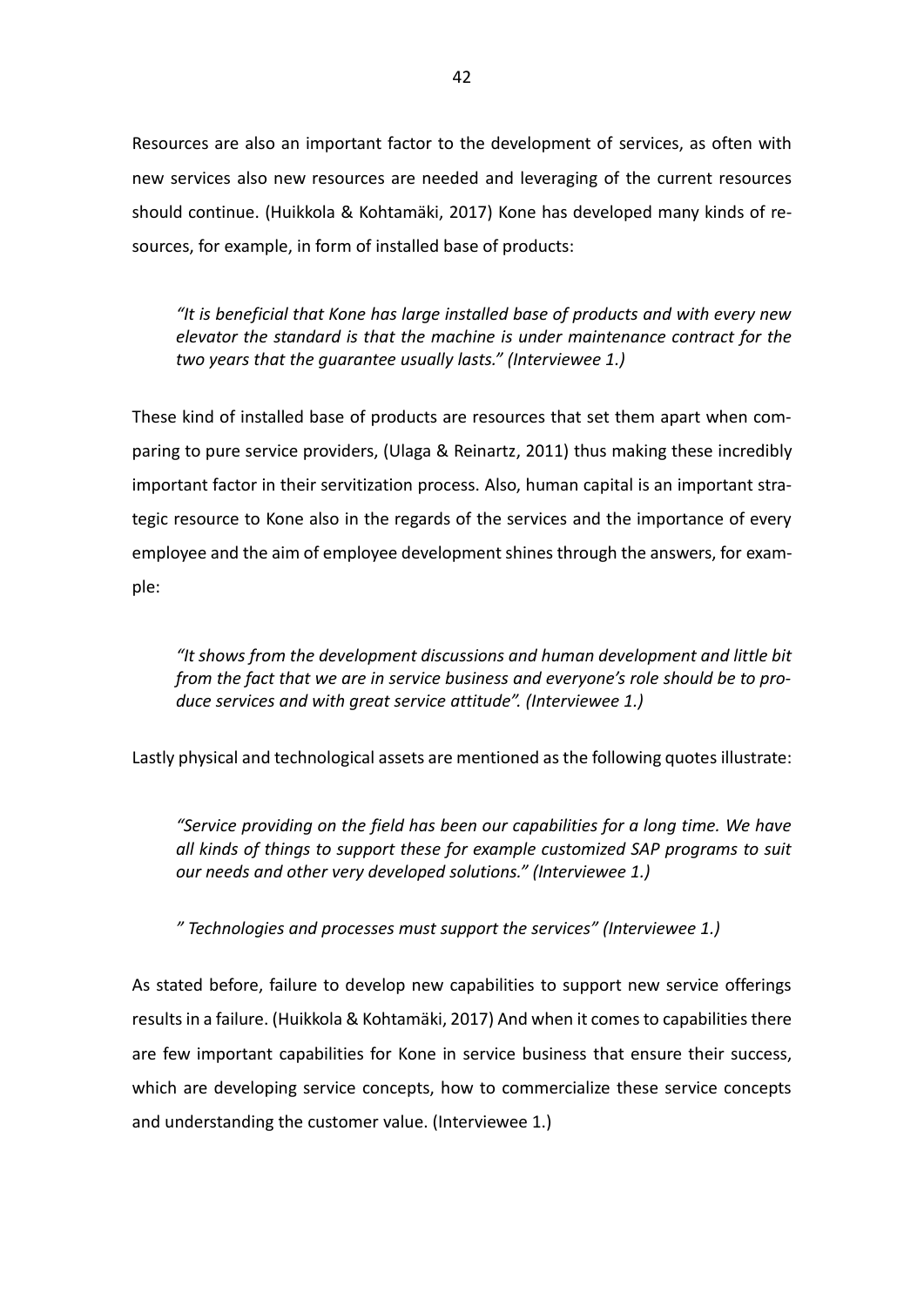When embarking on the servitization continuum, one of the most important factors to notify during this process is markets. As mentioned, before it is crucial to understand the markets to be able to successfully offer correct kinds of services to customers. (Kanninen et al., 2017) Also all kinds of barriers of the new markets need to be notified when servitizing. (Salonen, 2011) With Kone here is no exception, as it is shown in the following quote understanding the customers' needs and developing these needs is something Kone is very good with:

*"In these markets the competition is very tense and it especially shows when talking about maintenance where price competition is hard and we can se erosion on the prices. Naturally you should try to stand out in these markets and you do that by developing new service concepts, which are not that common so you can offer something that your competitors can't and through this create customer value which in turn shows as a profit to us" (Interviewee 1.)*

As seen Kone has adapted greatly to every challenge in servitization process by performing greatly with every success factor. Kone has focused most on the people part of the success factors which can be found both in culture and resources. This fact is also present in the Annual report of 2020, where listed as a first way to win to "achieve sustainable success with customers" is empowered people. Kone seems to also focus on innovating and staying ahead of competitors seems to be an important factor for Kone as well. All in all, it could be said that Kone is performing greatly in servitization continuum with its deep focus on different success factors in servitization. It is also shown that Kone's service providing is more dependent on the evolving of technology, as new technologies have enabled better solutions to be provided by Kone.

#### <span id="page-42-0"></span>**4.2 Konecranes**

Konecranes is a Finland-based multinational manufacturer and service provider of cranes and lifting equipment. Konecranes was founded as an independent company in the year 1994, when it was separated from the company Kone. (Konecranes, 2020) When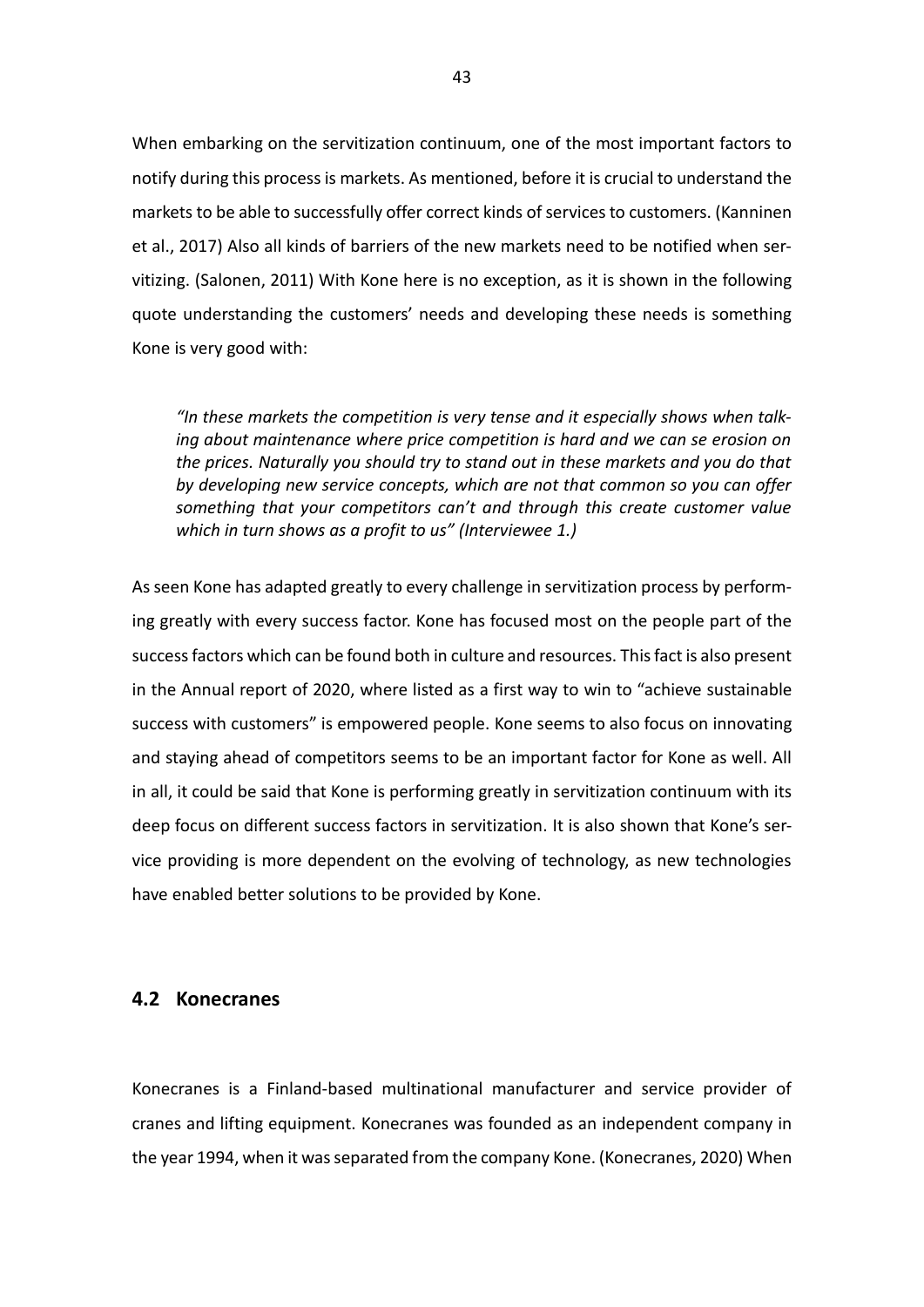looking at the annual report of 2020, it is shown that with Konecranes the largest net sales come from services. Out of total sales of 3,178.9 million euros services covered 1,190.0 million euros resulting as 37,4 percent out of all sales were from services. This is higher than the one-third companies generate revenue on average (Martinez et al., 2017), and also the critical mass of 20%-30% which is required for positive effects. (Fang et al., 2008) And this trend has been accurate during the whole reviewed period of Konecranes as seen from the figure below. Thus, I can say that Konecranes has performed a successful servitization process. Next, I am going to look into what does the servitization process of Konecranes look like. After this I will look at the success factors in this servitization process.



**Figure 4.** Konecranes net sales percentage of total net sales

#### <span id="page-43-0"></span>**4.2.1 Servitization process**

Konecranes has started to offer services already in the 1960s. The demand for these services came from the legislation, as in almost every country there is a legal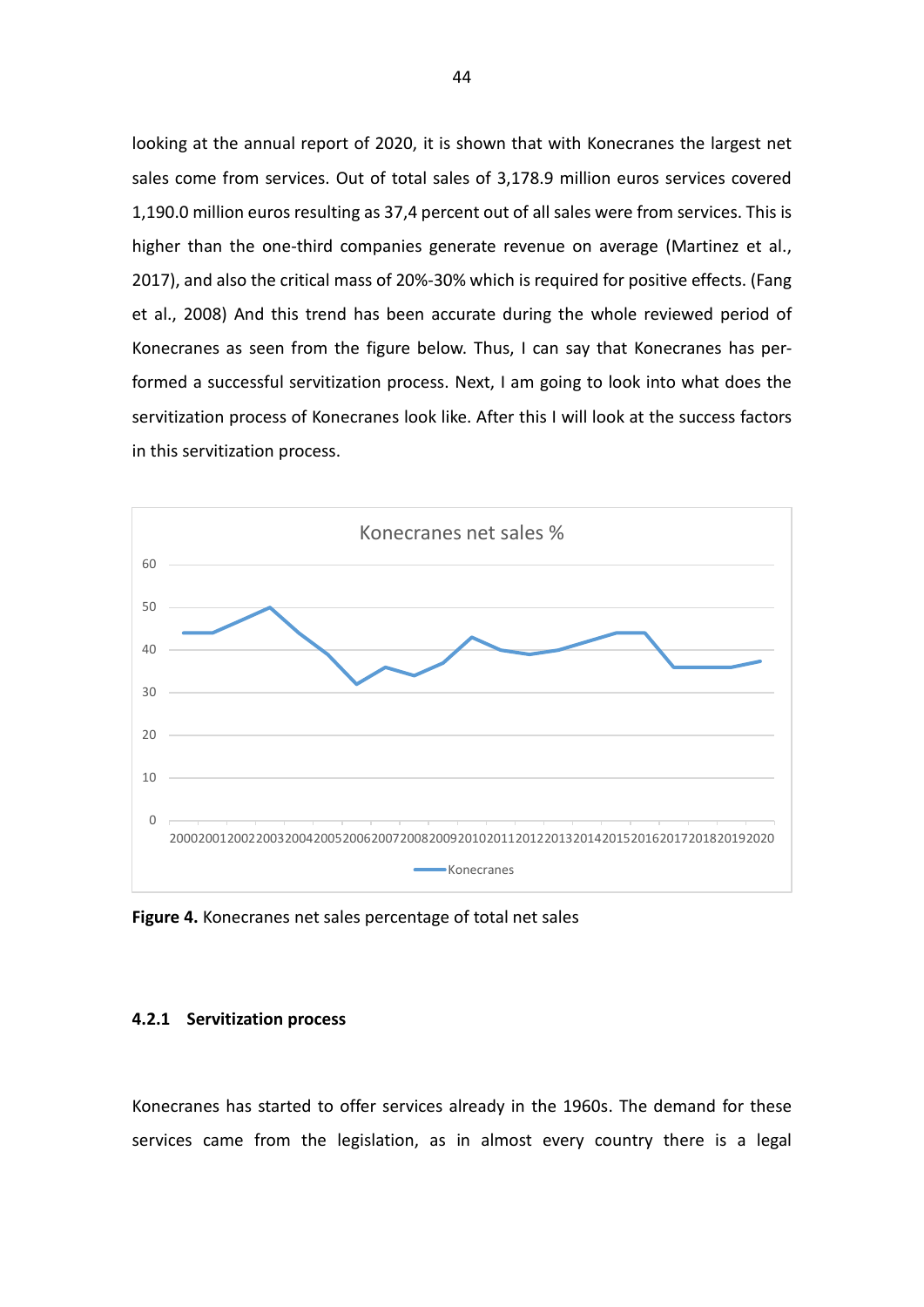requirement to either maintenance or check lifting machines regularly. During these checks, the need for maintenance became apparent and then maintenance was done to fix the problems spotted during the check. (Interviewee 2.) When it comes to motivation for servitization it can be concluded that with legislation and later with demands from customers, the main motivation for Konecranes was demand based.

After the parting with Kone, Konecranes seemed to start focus more intensively on the professional providing of maintenance services. As in the annual report of 1996 they stated that professional maintenance business on cranes and lifting equipment was a new business area that they are trying to expand into. These add-on type of maintenance services were Konecranes' main offering until year 2005. (Konecranes, 2005) This kind of offering of SSPs is perfectly in line with commonly agreed theory that these kinds of services, like maintenance, are required to sell the actual product. (Salonen, 2011) Also these kinds of services do not really require much transformation in company's resources (Lütjen et al., 2017), thus making the next step to solutions riskier.

In the year 2006 Konecranes' services shifted towards more solutions-based offering with slogan Lifting Business TM, which emphasized productivity enhancing lifting solutions and services, through offerings of maintaining the whole lifting equipment and taking care of the processes related to that. More wider service contracts were made to cover all the needs a lifting equipment requires. Also promises that these solutions increase customers' productivity and profitability were made. During this year Konecranes also talks about customers' increasing needs to outsource crane services to become more competitive and keep costs in control. (Konecranes, 2006) This proves that Konecranes have identified customers' needs before starting to offer more advanced services. This is in line with the fact that taking care part of customers process is preferable situation to company. (Kanninen et al., 2017) As seen from the Konecranes annual net sales of services percentage (Figure 2.) this advancement has had a positive impact on the service sales of Konecranes and the trend it set continued for a long time. The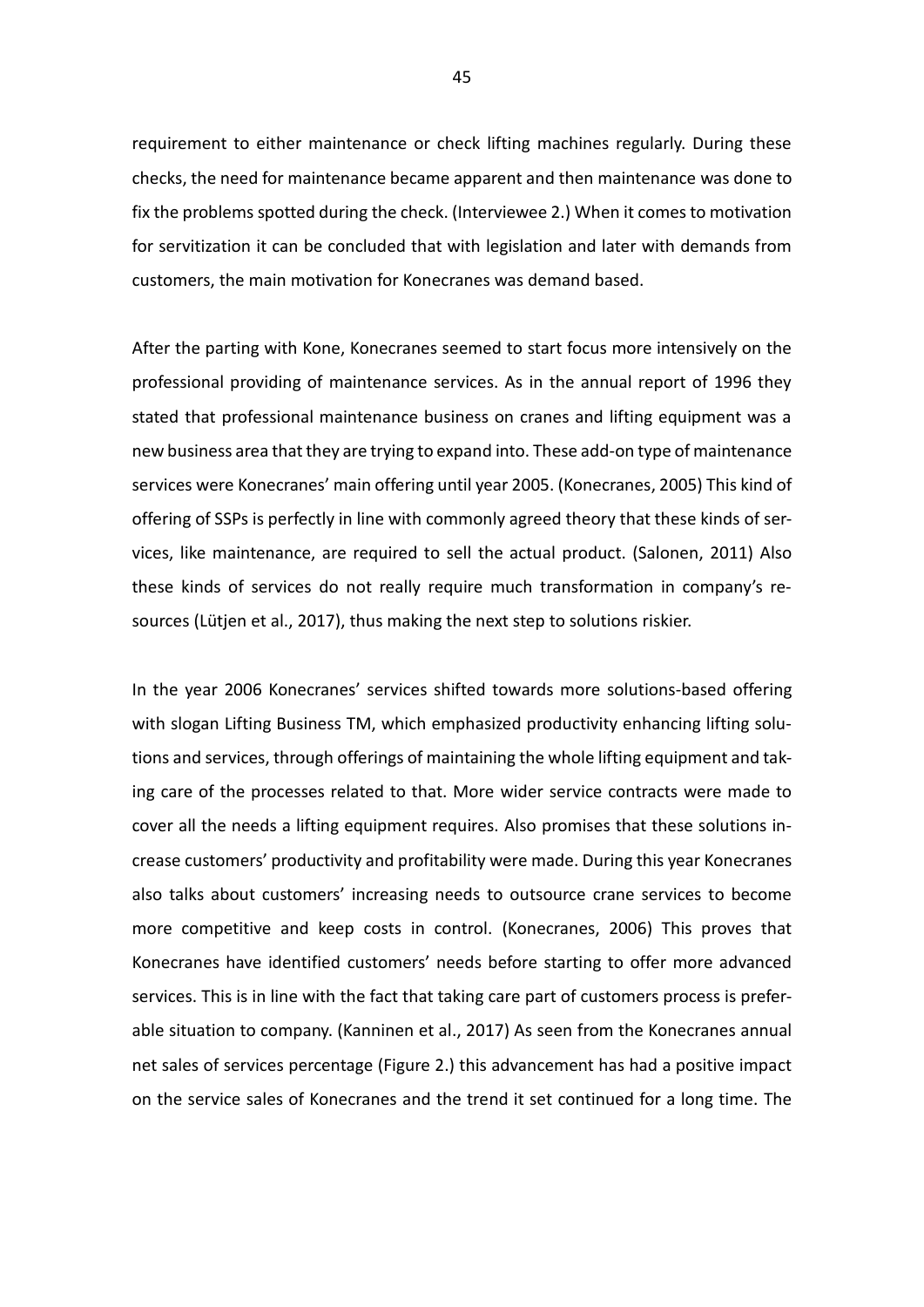drop before 2006 also helps me argue that customers' needs were changing, and this kind of adapting was right in time to fix the course of service success.

In 2011 Konecranes launched TRUCONNECT, which enables them to offer remote services to customers. This enabled them to offer better services with improved safety and higher efficiency, through the possibility of better planned maintenance according to the actual usage and condition. (Konecranes, 2011) In 2013 Agilon was launched, this new service offered automated material management. (Konecranes, 2013) These kinds of solutions, as per earlier, have to be solutions to customers problems. Also, with Agilon automated material management looks like Konecranes takes another part of customers' processes to their own control. Also as seen from the annual net sales of services with Konecranes (Figure 2.) these service offerings have had a positive impact on servitization process success. This kind of increasing in offering SSCs implicates that servitization process should indeed be viewed as a continuum, that Lütjen et al. (2017) suggested.

The future seems to be little uncertain with Konecranes as they are merging with Cargotec in the near future. There are still some strategic goals in the annual review of 2020 regarding services. Service revenue and profitability growth is seen as a key strategic initiative. Also, the aim of profitable growth can be acquired with customer satisfaction, employee engagement and innovative offering, all of these are also seen as important parts of servitization continuum. (Konecranes, 2020)

In short, Konecranes has also been a service provider for a long time and has for a long time only offered add-on type of services through maintenance, services that are more natural for them to offer and require only little transformation for the company. It becomes apparent that in the early parts of the century Konecranes started to shift more towards solutions offering service provider. Later on, they also added solutions that further positioned them as solutions provider. This trend shows that Konecranes views as taking care of part of customers process as a positive outcome. These advancements in servitization continuum have required more drastic changes to the company and in the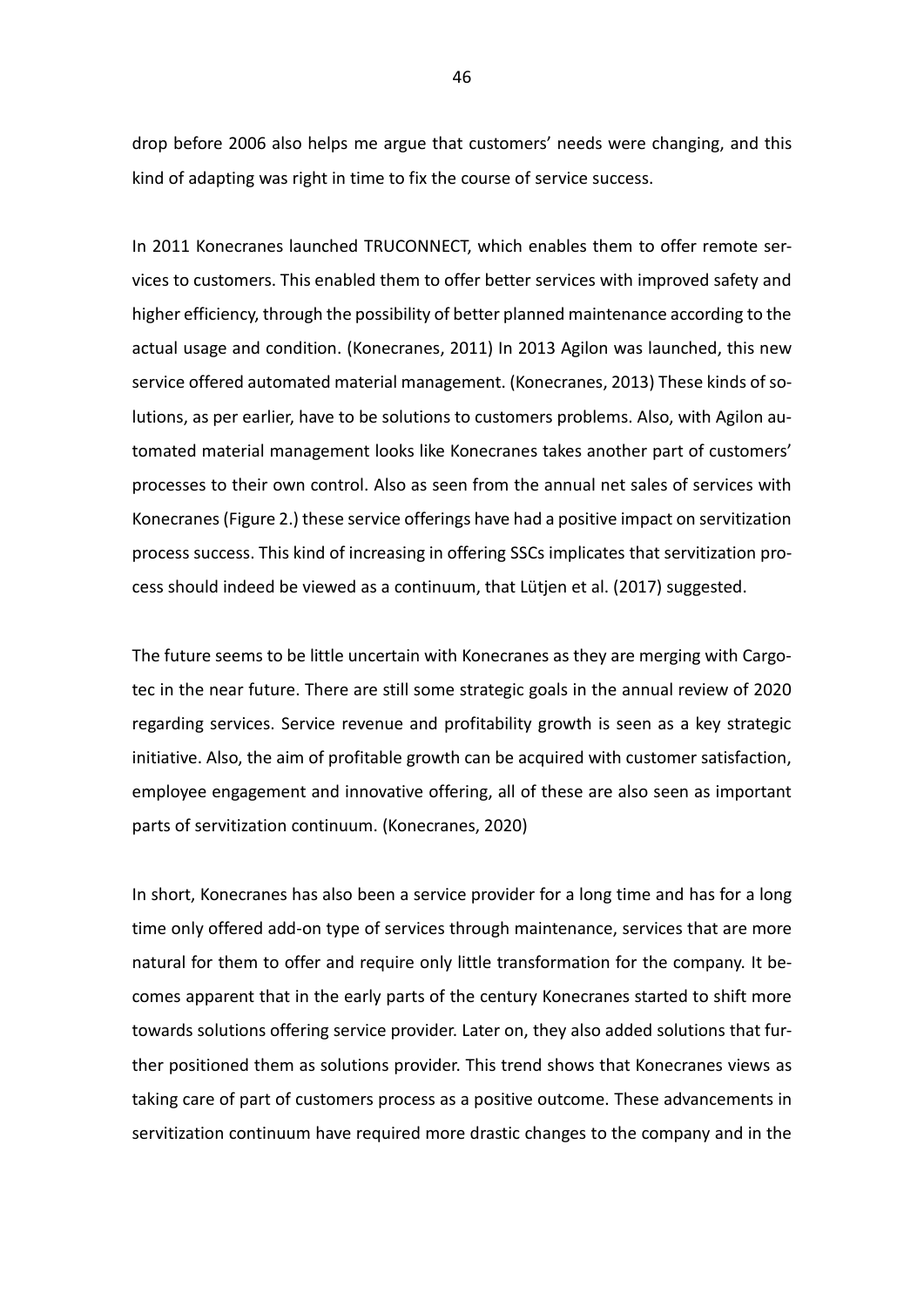next chapter I am going to delve deeper into the success factors that enabled this change process.

## <span id="page-46-0"></span>**4.2.2 Servitization success factors**

In this chapter I am going to investigate the success factors behind the successful servitization process of Konecranes. As stated before, in the literature review I noted that the five most important servitization success factors are structural change, culture & people, resources, capabilities, and markets. Now it is shown how Konecranes has taken these factors into account when advancing in the servitization continuum.

In Konecranes structure has changed in a way that it supports offering services as an independent unit, this can however present challenges to upper management, as people in different organizations are looking to do what is best within own organization instead of whole company. This is illustrated by the following quote:

*"Over my time in Konecranes we have always had our own organizations, management and performance targets. There is co-operation among the different units, but people are easily looking into their own units benefit." (Interviewee 2.)*

With Konecranes, the importance of this kind of cooperation with different units is noted, as per Salonen (2011) stated that closer relationships with customers in service side could provide valuable information to the manufacturing side. This is shown in the following quote:

*"Our people on the field are extremely important, they don't only provide the services, but also provide our salespeople with often our largest leads in modernization and new products." (Interviewee 2.)*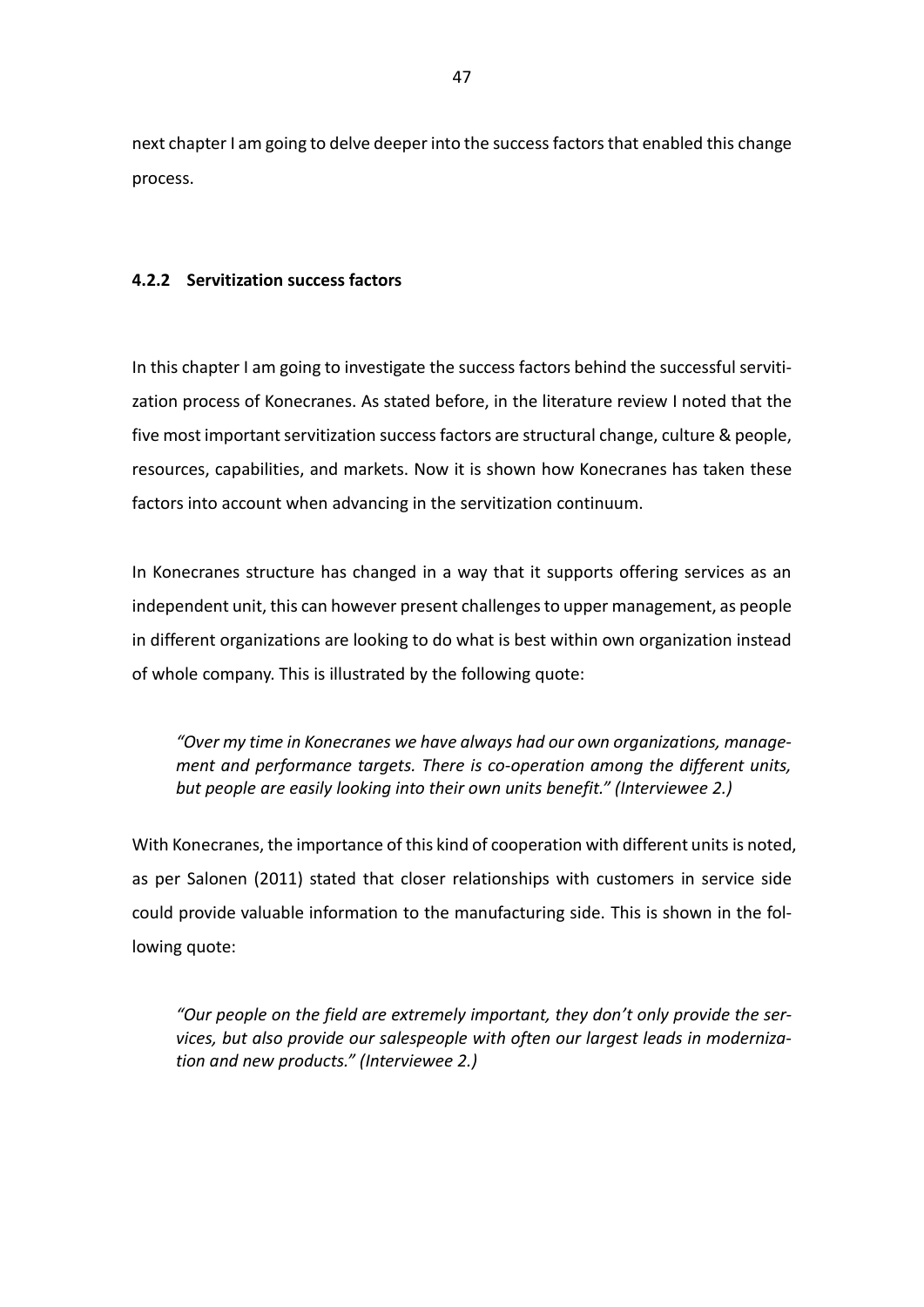Culture towards services within Konecranes has improved as they have advanced through the servitization continuum. More surprisingly service culture has not been that strong for a long time, which can be seen from the following quote:

*"Earlier in my time manufacturing was seen as the main production and services were viewed as a secondary production on the side. Nowadays if you look at the annual reports, you can see that services actually bring the most profit. Also in the inside respect towards services has increased significantly. Also the fact that we operate more with customers is important for the company's manufacturing side as we get leads for them to follow." (Interviewee 2.)*

People are also viewed as crucial part of Konecranes service operations, which is illustrated in the following quote:

*"Without good employees there are no customers. When you look at the customer relationships these are usually more intense between our employee and the customer organizations management, instead of the relationship between managements, as they operate more with our employees, they tend to grow deeper relationships." (Interviewee 2.)*

When it comes to resources human capital is viewed as most important resource in Konecranes, per quote above. Also, service contracts are viewed important in Konecranes. Installed base is viewed as an important resource, but not as important as human capital. Especially in Finland where Konecranes has operated in a large scale for long time, installed base offers large amounts of opportunities for services as well. (Interviewee 2.)

The TRUCONNECT that Konecranes launched represents a great example of new capabilities as Konecranes used the crane usage and sensory data of installed products into offering more refined services. (Konecranes, 2011) Konecranes also possesses capability to sell their services and have the capability for example in maintenance business to sell their services to other companies lifts as well. (Interviewee 2.) Konecranes also has the capability to follow the development in global markets and their newest steps have been in digitalization and focusing on the Internet of Things. (Konecranes, 2019)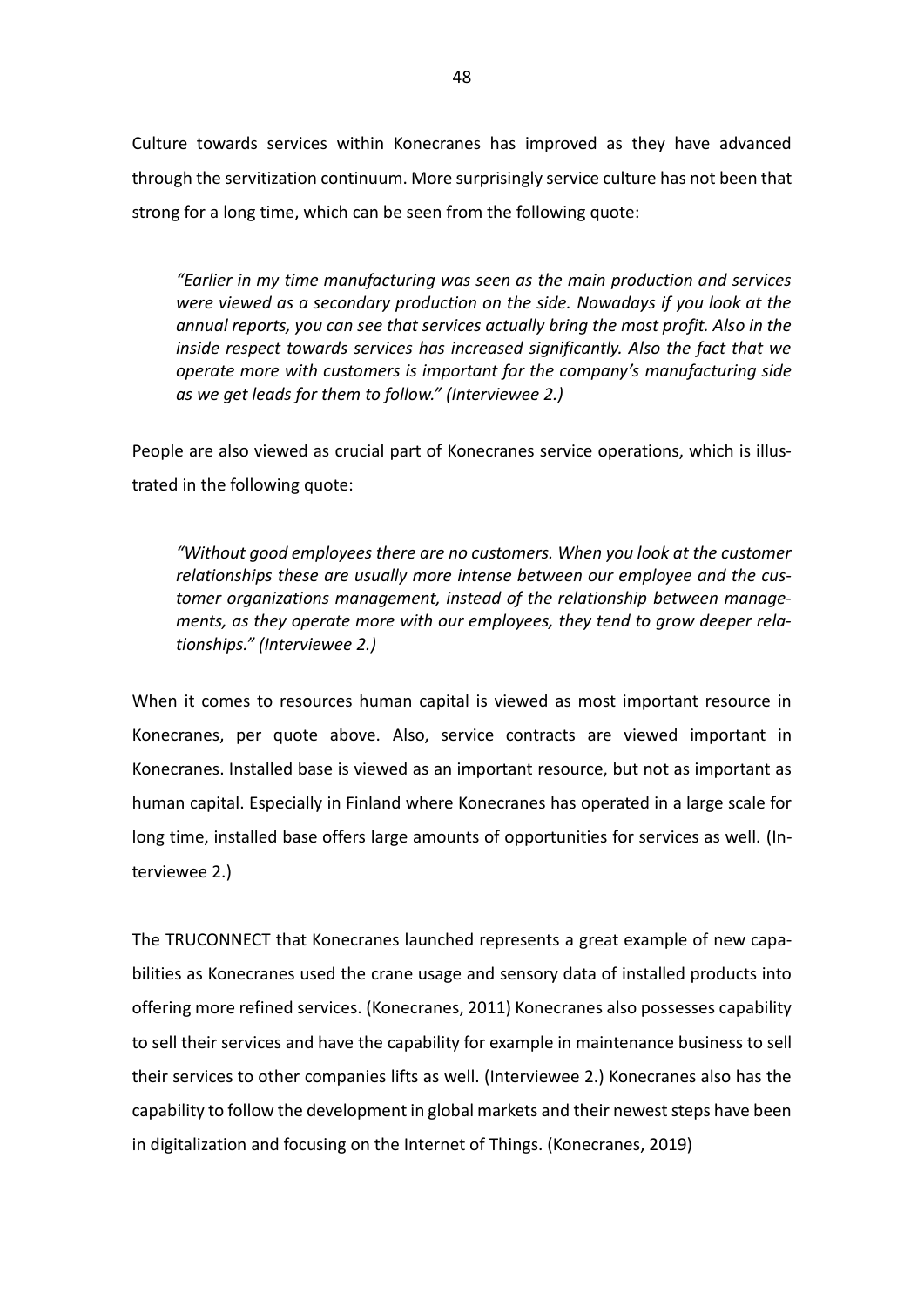When it comes to markets, Konecranes has quite unique position in their markets as most of their competitors focus on the maintenance solely as a service company, especially in Finland. Konecranes are also among market leaders in all business areas they operate in. (Konecranes, 2019) During the early times there was not much of competition, but nowadays there is competition in service business. This has also caused the fact that selling these services has shifted from need based buying of services from the customer more towards selling these services to customers without waiting for their need. (Interviewee 2.)

When it comes to different success factors in servitization with Konecranes, the largest emphasis seems to be on the people. Also, other parts of structural change, culture, resources and capabilities seem to be figured out in Konecranes. Perhaps this has enabled them to keep their position in the market so far. Konecranes seems to focus on innovating also and coming up with new kinds of solutions to help customers complete their needs.

## <span id="page-48-0"></span>**4.3 Cross-case analysis**

As stated earlier both of these companies were successful in their servitization processes and performed better than on average compared to the standard revenue produced by services to average manufacturers. Kone was able to produce 46,3 percent of their revenue through services and Konecranes was able to produce 37,4 percent of their revenue through services in year 2020. As stated earlier also these are considerably higher amount than the average company's one-third of revenue through services, (Martinez et al., 2017) and the critical mass of 20%-30% required for positive effects. (Fang et al., 2008) As seen from the figure below, both of these companies managed to stay on the better side of this average throughout the reviewed period. Therefore, I can strongly argue that both of these companies have been incredibly successful in their endeavours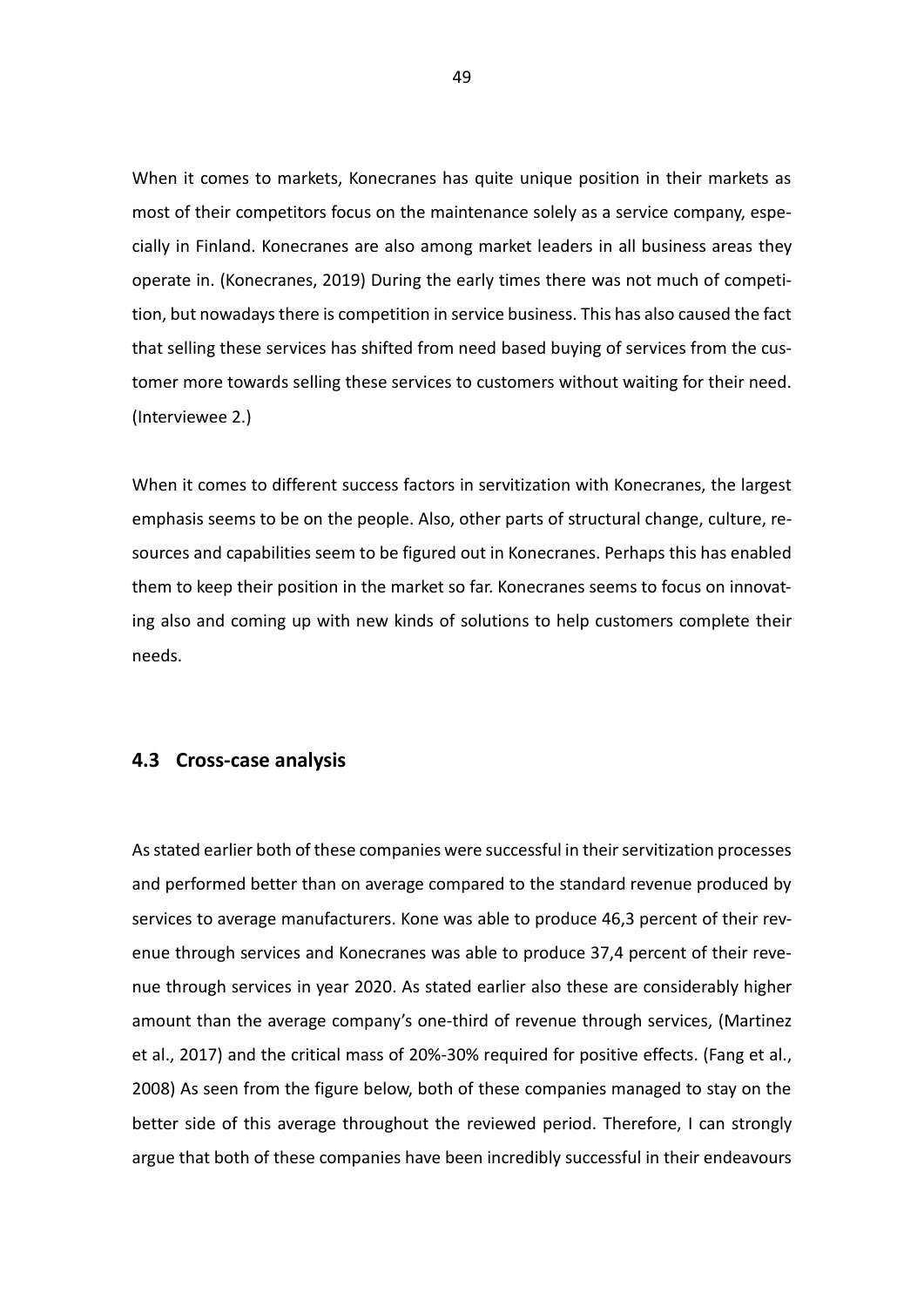in servitization process. Next, I am going to compare servitization processes of these companies and success factors within that could highlight how these companies have been able to perform so greatly with their respective servitization processes.



**Figure 5.** Comparing annual net service sales out of total sales

#### <span id="page-49-0"></span>**4.3.1 Servitization processes**

In this chapter I am going to investigate what the servitization processes these two companies had and what kind of similarities and differences they had in their own processes. In the table below it is shown how these two companies have enhanced their service offerings through the reviewed period. In the table I have included what kind of services both of these companies offered and included different kinds of service offerings that have affected this transition to certain service provider type. After the table I am going to compare these processes more in depth and compare similarities and differences in these servitization processes.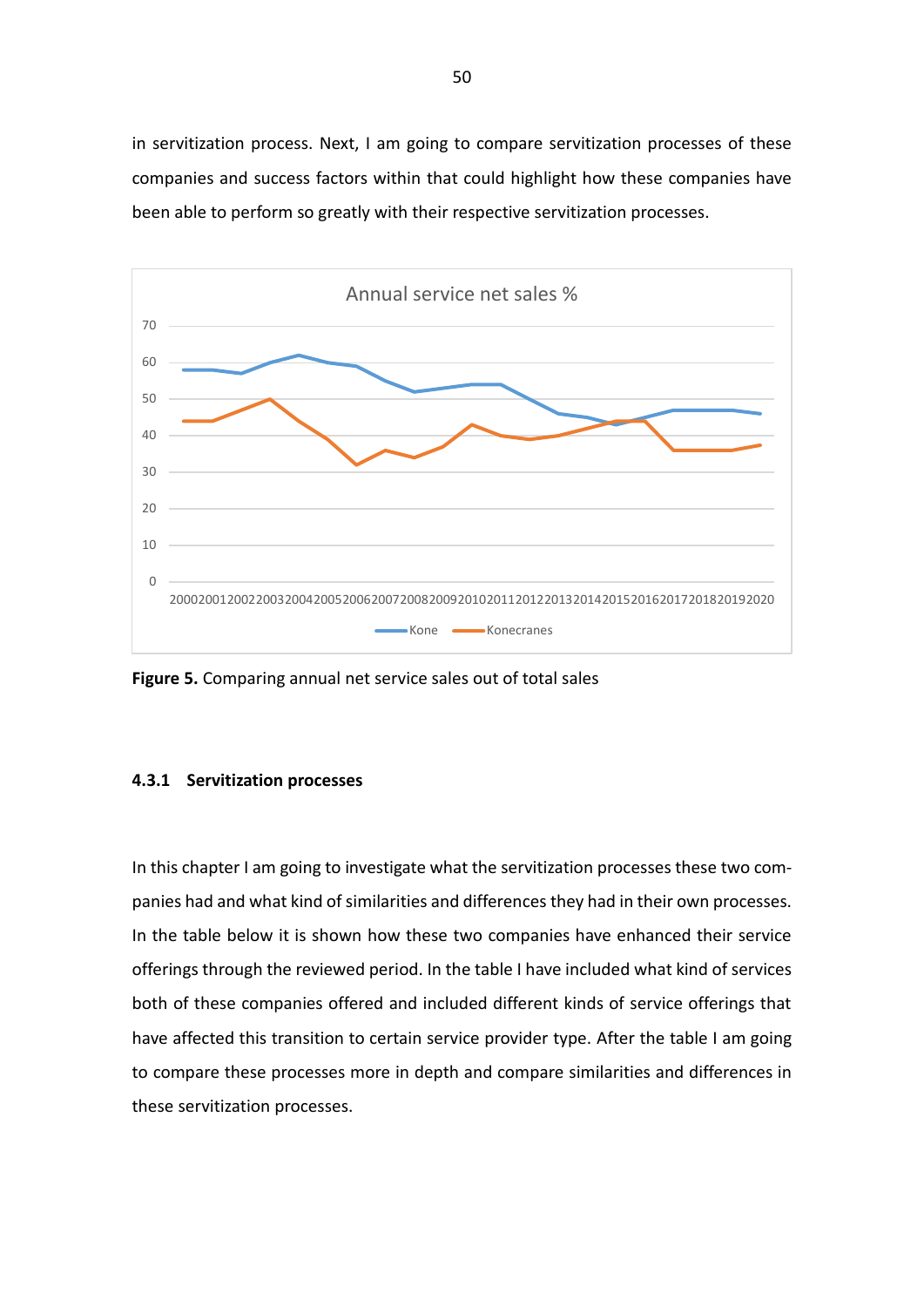| Year       | <b>Kone</b>                     | <b>Konecranes</b>               |  |
|------------|---------------------------------|---------------------------------|--|
| 1994-2000  | Add-on services                 | Add-on services                 |  |
|            | Maintenance                     | Maintenance                     |  |
|            | Modernization                   |                                 |  |
| 2000-2010  | Solutions                       | Shift from add-ons to solutions |  |
|            | 2000 Kone Optimum               | 2006 Lifting Business           |  |
|            | 2007 People flow                |                                 |  |
| 2010-2020  | Improving offering              | Improving offering              |  |
|            | 2017 Kone care services         | 2011 TRUCONNECT                 |  |
|            |                                 | 2013 Agilon                     |  |
| $2020 - >$ | Services as a way to profitable | Services as a way to profitable |  |
|            | growth                          | growth                          |  |
|            | Internet of Things<br>$\bullet$ | <b>Customer satisfaction</b>    |  |
|            | Remote monitoring               | Employee engagement             |  |
|            | Remote maintenance              | Innovative offering             |  |

**Table 2:** Servitization process comparison of case companies.

When looked at the start of review period there are small differences with Konecranes' and Kone's services. Both of these companies provided only add-on services that supported their main product and were mainly a natural part of servitization continuum as legislation required maintenance to the equipment both of these companies sold. In this phase however, only Kone provided modernization services, which is something Konecranes picked up on later. It is crucial for companies to offer add-on services before moving on to solutions as more often companies that tried to skip these more basic services ended up with a failed servitization process. (Oliva & Kallenberg, 2003) Based on motivations, both companies seemed to start offering services due to demand-based motivations and decided to transition into solutions due to competitiveness and demand-based, at least in Konecranes case.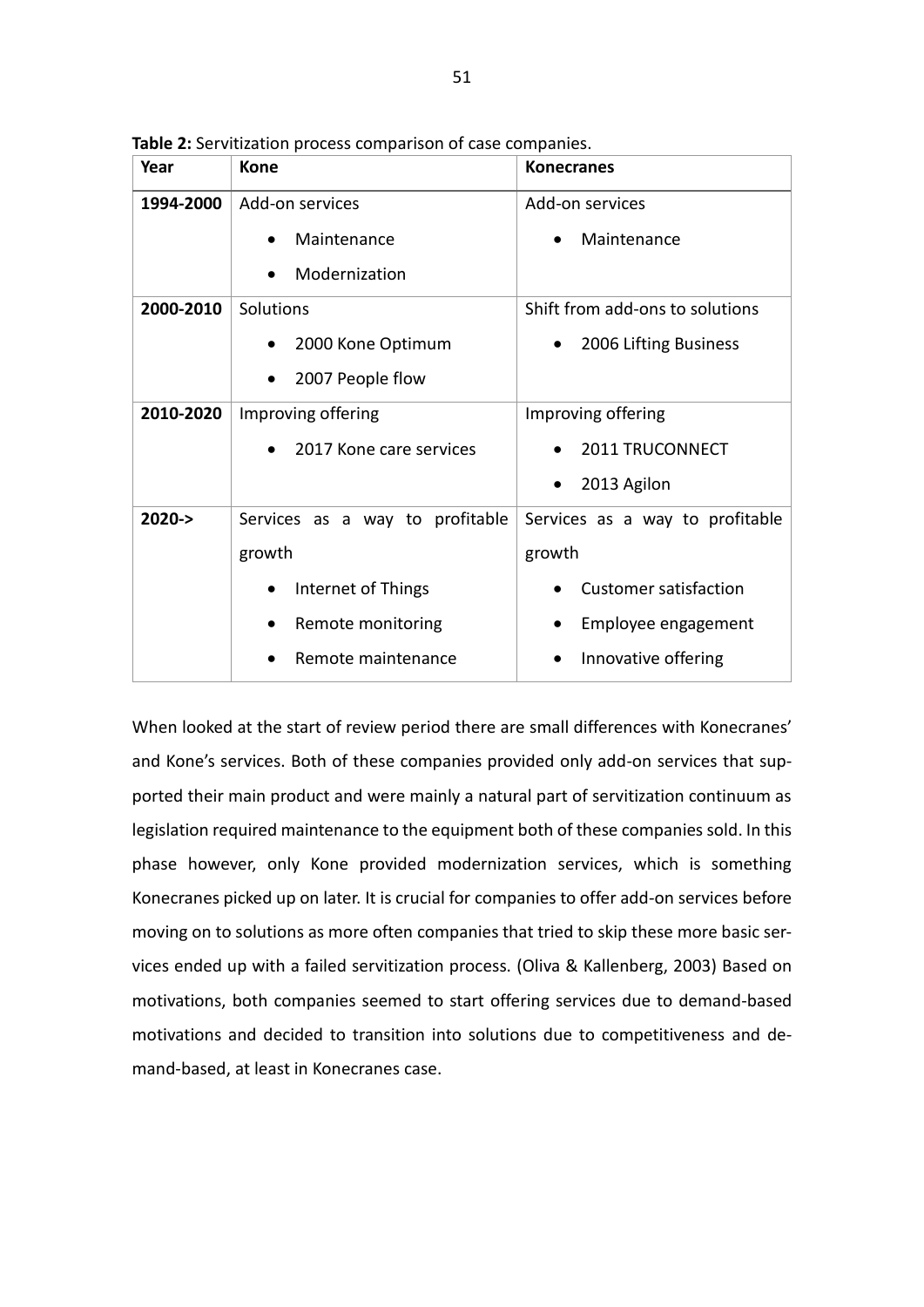In the switch of the century, it is shown that Kone started as a solutions provider with Kone Optimum, which offered more reliable maintenance to elevators, and later in the decade also Konecranes made the switch to a solutions provider, with their renewed slogan Lifting Business, which emphasized productivity enhancing lifting solutions and services, taking more of the lifting process under Konecranes control from the customer company. With Kone's People flow concept it becomes quite apparent that during this time customers' needs were developing. This means that customers were looking to simplify their process through enabling these companies to take care more of the processes related to their product. Customers were more open to this kind of solutions that were more than a service. This seems to be the time in these industries that shifted companies from service providers into solution providers. This change in the mindset can be seen from this quote:

### *"Pretty often nowadays customers have a need for some kind of lift and we decide what is needed and then provide this to the customer." (Interviewee 2.)*

During the 2010s both of these companies developed more solutions offerings to the markets. Kone introduced their Care services, this introduced smart services with Internet of Things to elevators and escalators. Konecranes came up with TRUCONNECT during this time which enabled them to offer remote services to customers. Also, Agilon was launched which offered automated material management. During this decade there is signs that development of technology had massive impact on the services these companies offered. It becomes obvious that as both of these companies are positioned strongly in their respective markets, the limitations from what kind of services they provide come from customer needs and development of technology. These kind of advancements in services suggest that theory of viewing servitization process as a continuum where first more SSPs are offered and after this SSCs are included more until SSCs become the dominant services thus making companies solution providers. (Lütjen et al., 2017; Martinez et al., 2017)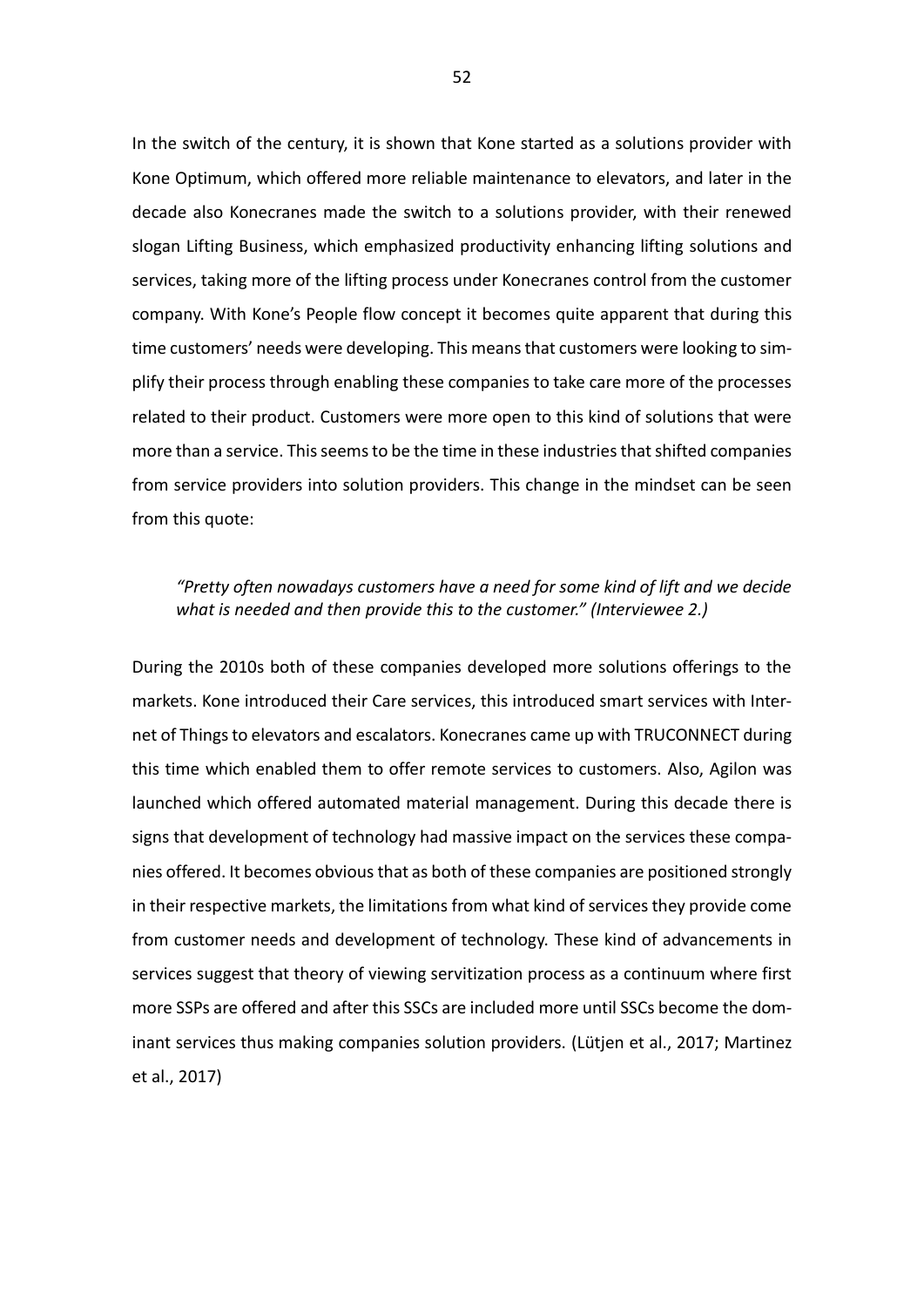When looking at the future with these companies, the common consensus is that services are the way to a profitable growth. With Kone the eyes are on the technological advancements as Internet of Things, remote monitoring and remote maintenance with suitable services are seen as a way in the future to achieve profitable growth. With Konecranes the future is little bit more uncertain as the company is preparing for the merger and this event in the near future is attracting the attention at this moment. However, Konecranes highlights such values as customer satisfaction, employee engagement and innovative offering as a way for profitable growth and these things can certainly be attained with new kinds of services. As shown technology has been a driving factor in both of these companies servitization processes, as it has enabled them to offer different kind of solutions to customers problems, thus I can conclude that technology should be viewed as other limiting factor in solution providing, combined with customers' needs and the success factors I am going to show next.

#### <span id="page-52-0"></span>**4.3.2 Servitization success factors**

In this chapter I am going to examine what kinds of success factors both of these companies had during their servitization processes. We are going to look at every factor presented in the literature review and see how much emphasis each of these factors have. The five factors were: structural change, culture & people, resources, capabilities, and markets.

When looking at structural change in both of the case companies, it is shown that services have been separated from the manufacturing side. Both of these units have their own responsibilities for results and are able to focus on the matters that are important to their own unit. However, this dividing has also caused more need for upper management to make sure that these units cooperate with each other. Despite this barrier I can conclude that structural change in form of dividing services away from manufacturing should have a positive impact on servitization process and on the service offering of the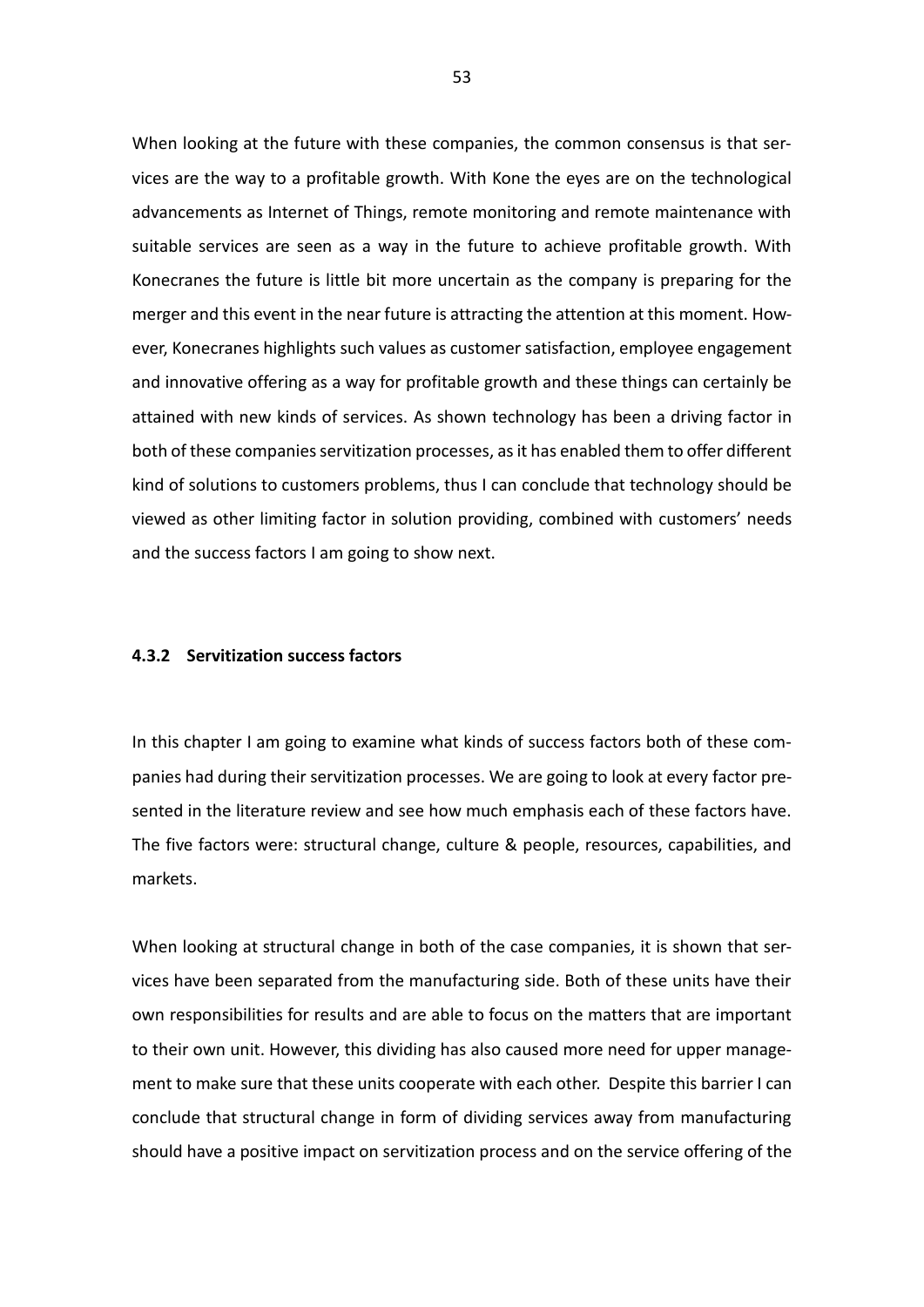company. However, it must be stated that as solutions are bundles of products, services, and software offering these requires even more closer cooperation with manufacturing and service sides, this separation can be seen as an element that makes this more challenging.

Culture and people are viewed in both case companies as a success factor that leaves most questions. People are viewed as a key to success with services, but the stance on culture is rather peculiar. Service culture has increased in both case companies, through the success of services and simultaneously with servitization process. Service culture has helped in both companies to offer better and more customer focused services. However, it is unclear whether the service culture has helped with servitization process or the servitization process has helped service culture. I can still conclude that open culture towards services should have a positive impact on the servitization process. As stated, before people are the most crucial success factors. People are the ones who work with the customer, make customer relationships, deliver the service and have massive impact on how company is perceived from the customers standpoint. Thus, I can conclude that correct kind of people have the most impact on successful servitization process. Without right kind of people, servitization process is doomed to fail.

Resources are viewed as an important success factor in both companies as new resources to service help them within their servitization process. Also, without some resources offering services wouldn't even be possible. The most important resources are in human capital, but also service contracts and installed base of products are perceived as important resources in these companies. Through the need of new resources to be able to offer services and the fact that old resources should be leveraged to ensure maximum advantage on competitors I can conclude that resources are also an important success factor for a successful servitization process.

New capabilities are as important for the successful servitization process as are new resources. Capabilities to leverage these new resources in service offering are especially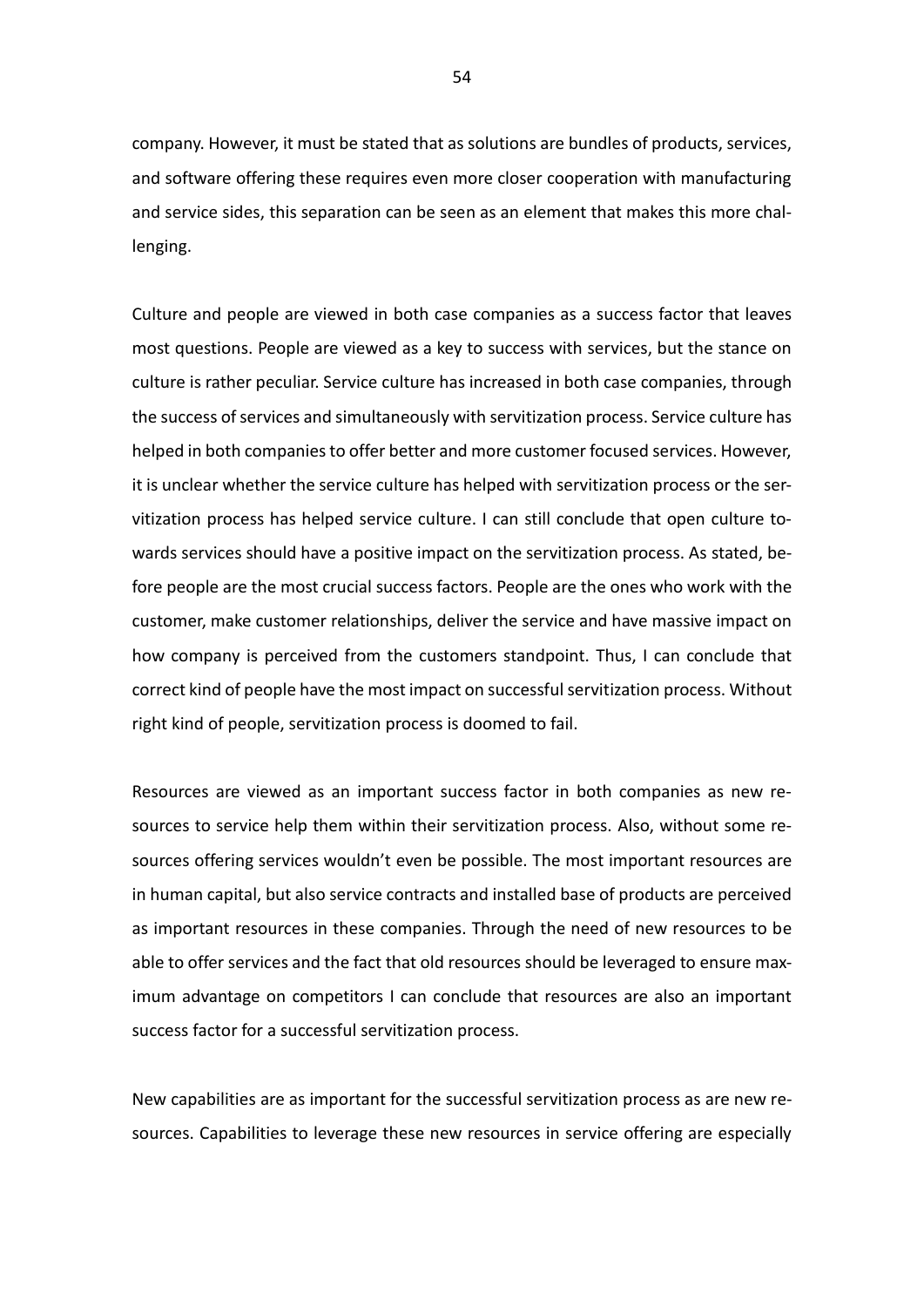important for companies, when offering services. Also, the capability to sell these services by showing the value in new services to customers are perceived as incredibly important for the success of new services. Thus, I can conclude that capabilities are also crucial success factors for a successful servitization process.

Markets were viewed as an important success factor for a successful servitization process. This is because in both case companies there was a shared mindset that you need to understand your customer to be able to offer services that will be purchased, and you might be required to show for your customers where the value comes from. In this case you would also need to understand your customers so you can understand even if they want this kind of value. You should also try to understand in what kinds of markets you are and try to offer differentiated services to stand out. This is a mindset that is especially true in Kone. Therefore, markets are perceived as one of the most important success factors in servitization process, as without understanding your markets, you do not know what to offer.

Thus, I can conclude that all success factors found in literature review were also perceived as important factors in practice. Especially people and markets were considered as the two most important factors to notify during the servitization process. Also, resources and capabilities were viewed as factors without of services could not be provided. Structural change was only viewed as a factor that should help with servitization process, but it is not as important success factor based on the reasoning of other factors.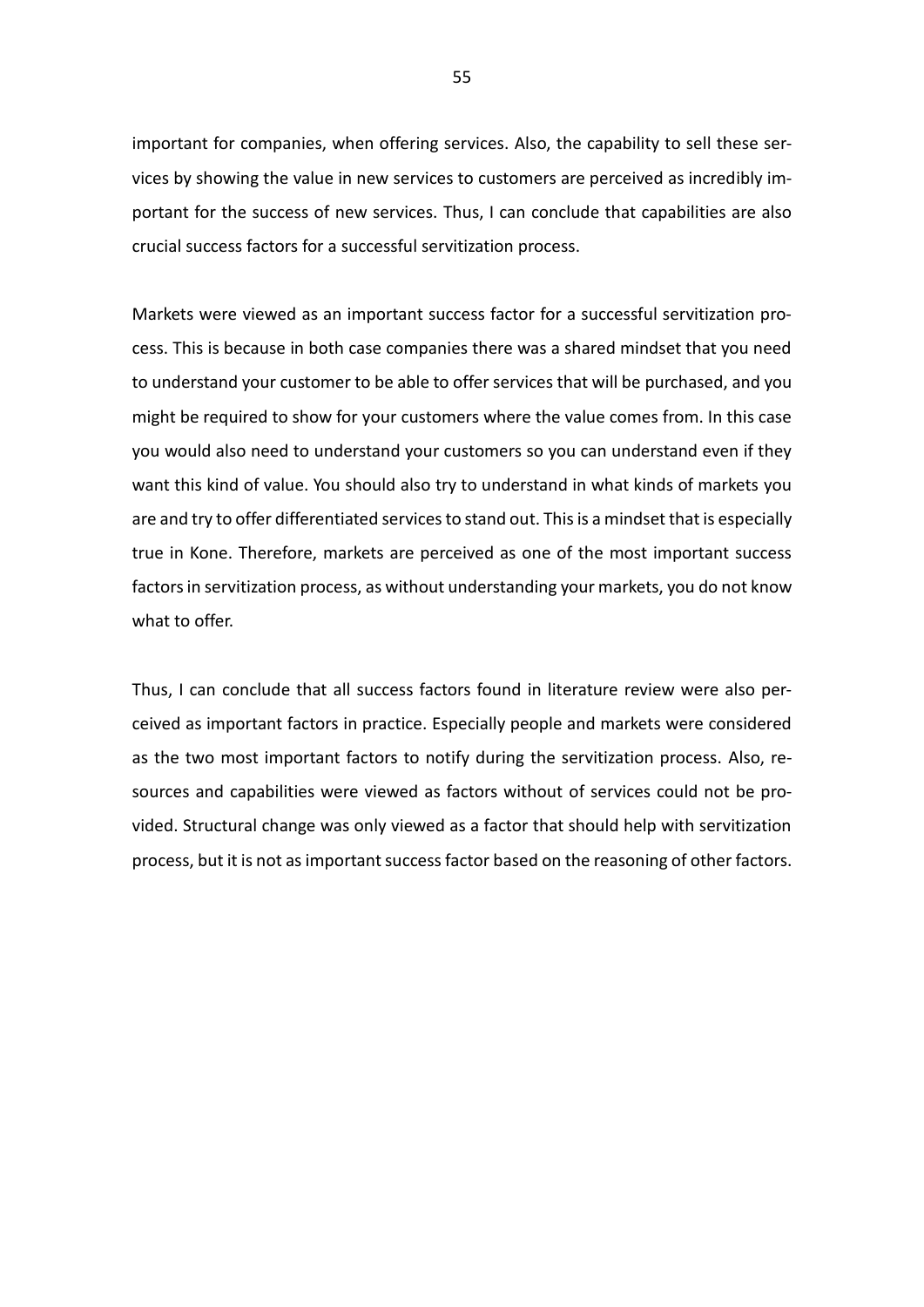# <span id="page-55-0"></span>**5 Summary & discussion**

In this chapter I will firstly look at the theoretical implications of this study. Then I will move on to the managerial implications followed by the limitation this study possesses. Lastly, I have suggestions for future research.

#### <span id="page-55-1"></span>**5.1 Theoretical implications**

The purpose of this thesis was to find out what factors are important for the success of servitization process. This is because as perceived before only 20 percent of companies trying to embark on servitization journey are successful in their endeavours. (Ulaga & Reinartz, 2011) There has also been a clear lack of studies in factors that lead into successful servitization process. (Ulaga & Reinartz, 2011; Lexutt ,2020) This is why I decided to study more on the factors that lead into successful servitization process. This study was conducted by answering three research questions: 1. "What kind of process is servitization as a whole?", 2. "What is success in servitization process?", and "3. What factors can be identified from the servitization process and which of those are the most critical ones that result in a successful servitization process?" First in this thesis I conducted a literature review to find out answers to above research questions. Then I inspected empirical cases in the theoretical framework conducted from the literature review.

First research question was "What kind of process is servitization as a whole?". During this study I was able to come into conclusion that servitization process is heterogeneous process. These processes differ from each other greatly. However, with case companies included in this thesis, the servitization processes have some similarities. Both processes started with customer demand and included basic add-on services. Then with increasing customer needs, both case companies started to expand their service offering with more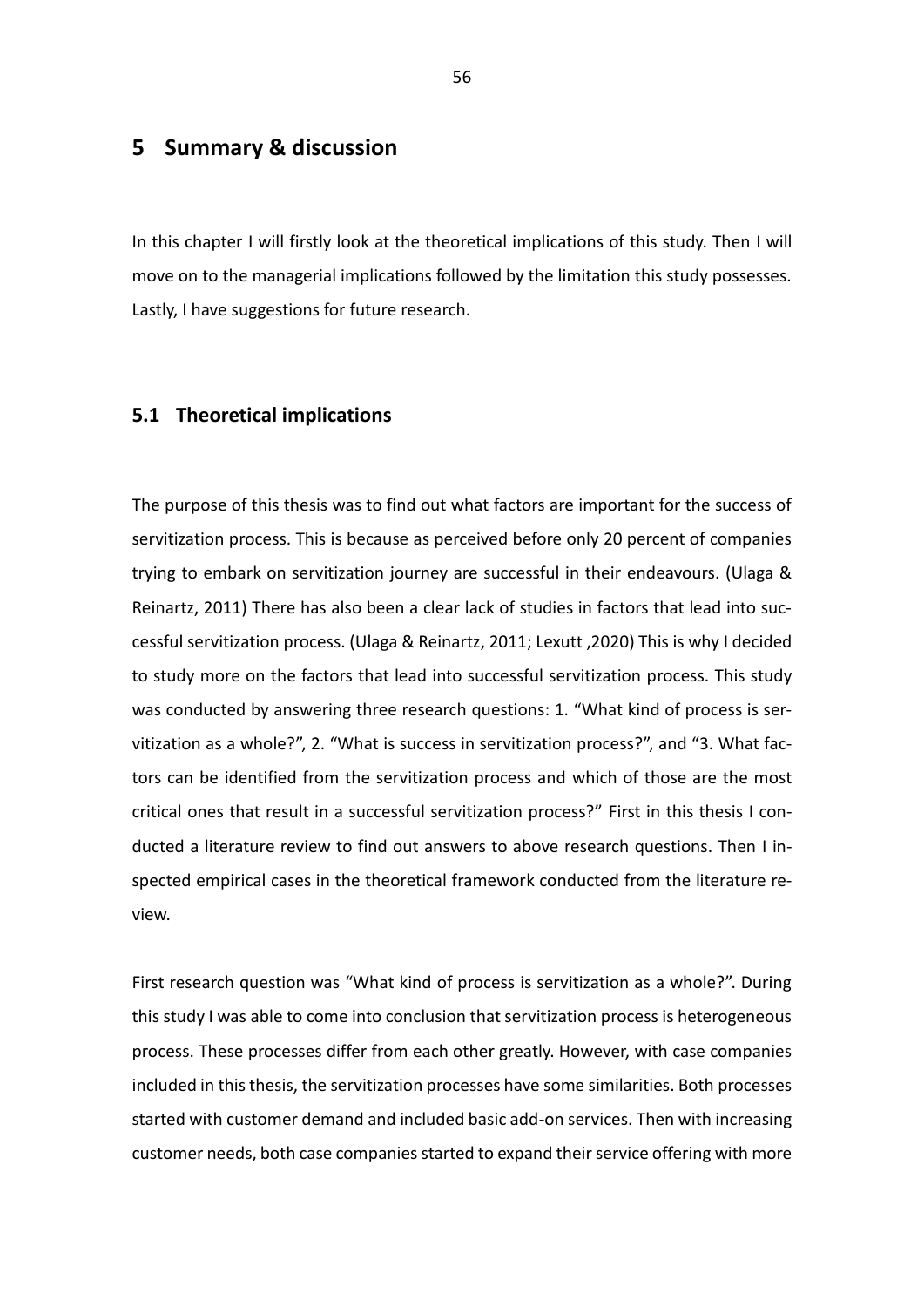services that aim at fulfilling customers' needs. This process is viewed to be a continuum that starts from manufacturer, goes through add-on services and ends up as a solutions provider.

Second research question was "What is success in servitization process?". Success in servitization process, in this thesis, is defined with service-related revenue and profitability. The critical mass of 20%-30% service net sales, which is the minimum to gain positive effects from servitization, (Fang et al., 2008) and the one third of average net service sales with servitized companies (Martinez et al., 2017) were set as a line to beat to be defined as successful. Thus, the success in servitization process is when company is able to achieve over one third of net sales with services, when servitization process is completed.

Third research question was "What factors can be identified from the servitization process and which of those are the most critical ones that result in a successful servitization process?" Five factors were found that were critical for the success of servitization process. These five factors are: structural change, culture & people, resources, capabilities, and markets. Structural change is important, because it allows company's service providing unit to focus on providing services and enables more easier tracking of success in services. Culture & people are also important as they enable company to provide services without internal friction, thus making the change towards more service orientated culture important. Resources, and especially new resources are important for the successful offering of new services as more often companies that are trying to offer advanced services need to develop or obtain new resources. Capabilities are also important as these new services also require new capabilities that enable usage of new resources. Also, other kinds of capabilities need to be developed as companies are working more closely with customers, this also requires customers to possess capabilities to co-create value. Lastly markets are perceived as an important factor, as all these new solutions are provided to match customers' needs, so companies need to understand what these customers' needs are and if there is demand for the services that are about to be developed.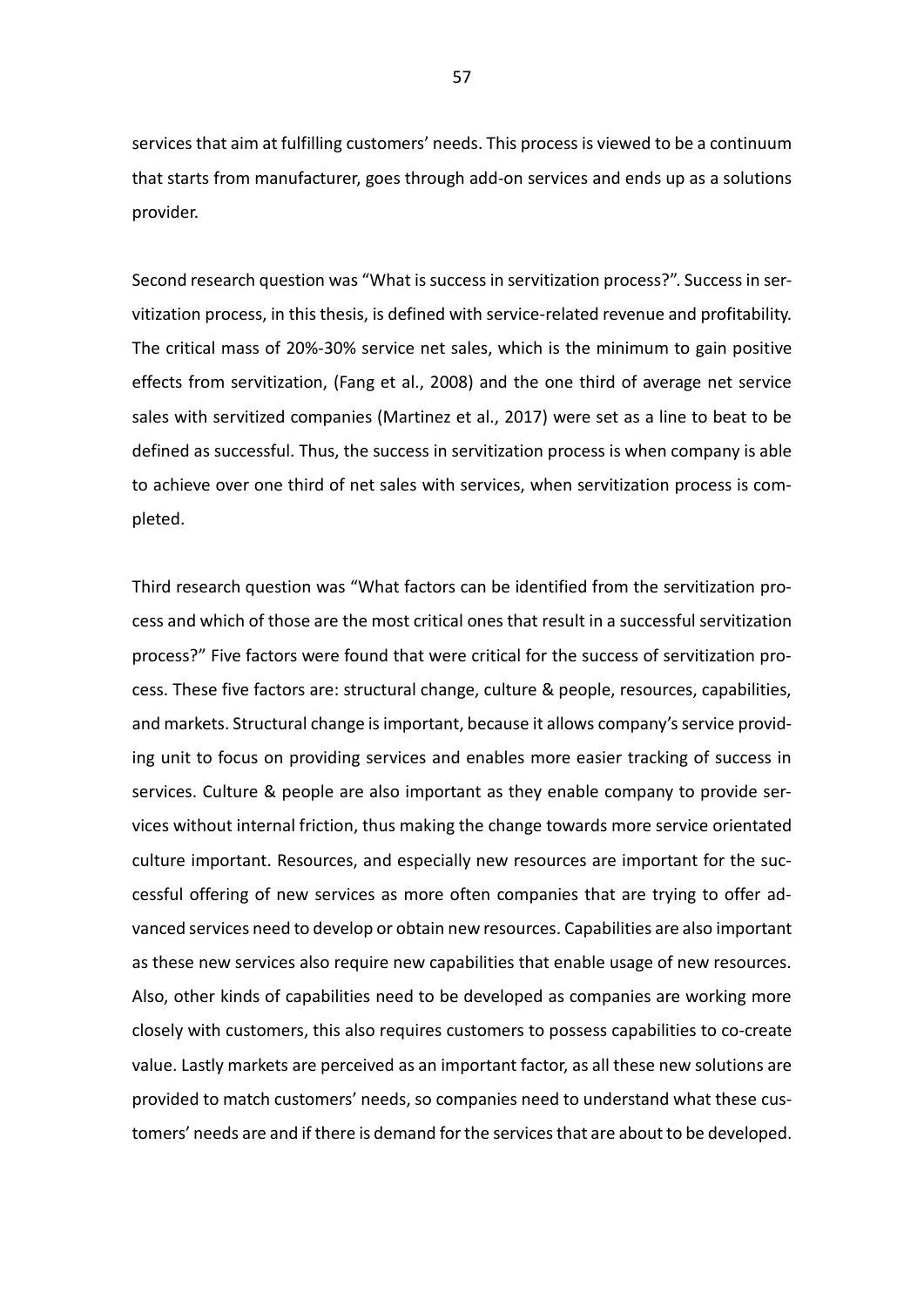In this thesis I was able to identify critical success factors for servitization process and this was supported by the case evidence. The success factors found out during the literature review were structural change, culture & people, resources, capabilities, and markets. After this I investigated how these factors present themselves in practice, as I interviewed two large Finnish manufacturing companies about their servitization process. I was able to find out that culture & especially people and understanding the markets were the two most crucial success factors in servitization process. Also, resources and capabilities were something that should be created when moving into advanced services, thus making them important for the servitization process as well. Lastly structural change was identified as a factor that should help companies in their servitization process through making part of company able to focus more better on the providing of services. However no clear evidence was presented during the interviews to state this as a critical factor.

This work contributes towards prior research in multiple ways. Firstly, the structure of servitization processes was confirmed to be heterogeneous, but in successful processes this process reminds of continuum, where companies start with add-on services and transition over time into solutions providers. Secondly in this study I was able to confirm that achieving over one third of net sales with services is a definition of servitization success as both case companies have surpassed this number in all of their years of offering solutions and being confirmed as successful in it. Thirdly this study supports the claims that markets, culture & people, resources, and capabilities are important factors for companies to notify during their servitization process. However, against the prior research this work didn't find structural change to be a crucial factor for a successful servitization process, as there is no evidence where this change wouldn't have happened the servitization process would have failed. However, there was also no evidence that this wasn't crucial. This remains as something that should be researched more.

58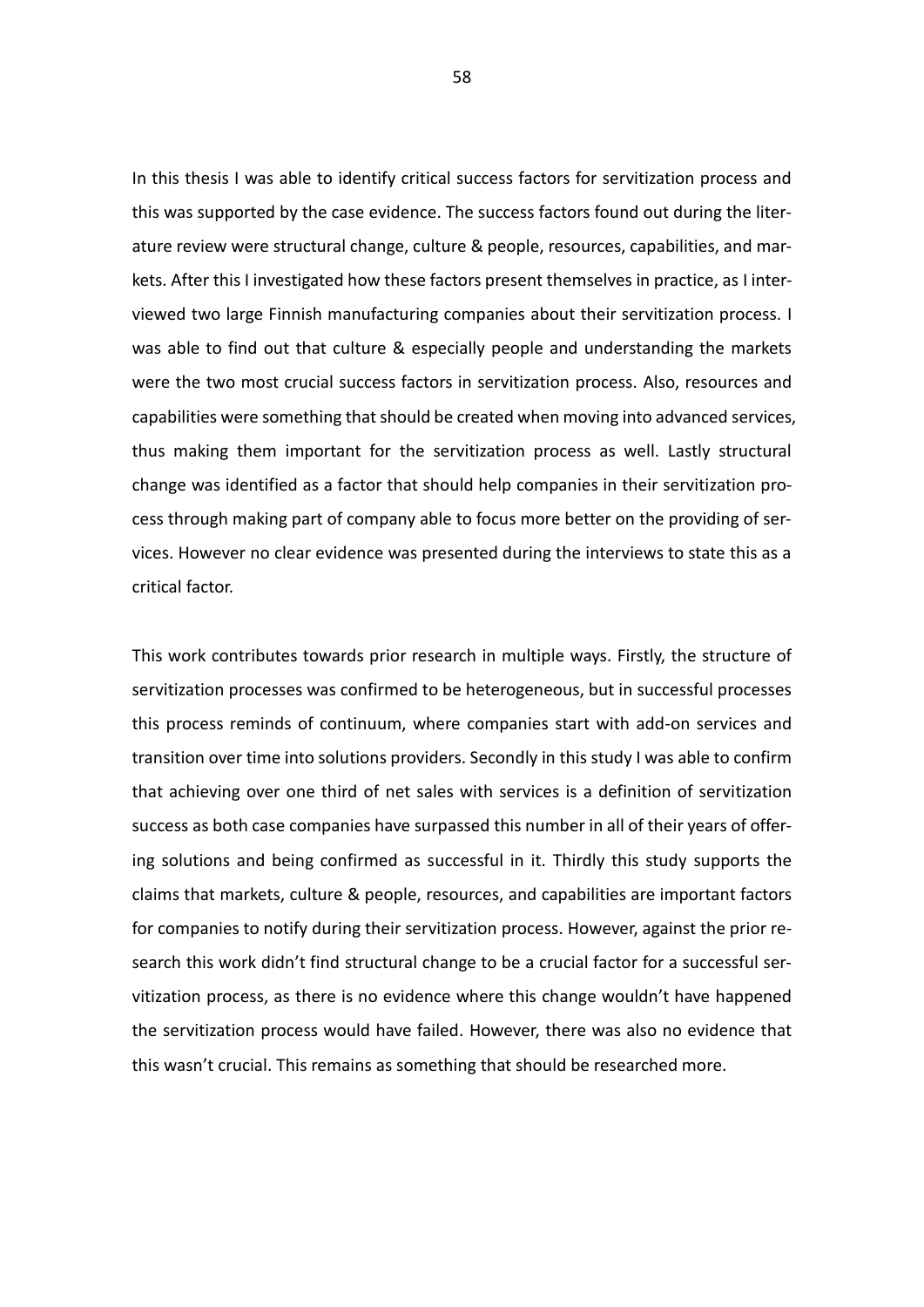In conclusion this work was able to answer the research questions set and while doing so combine critical success factors for servitization process into one place and test these factors in theory. This work should help in future research as details about servitization success factors were earlier scattered and these are now compiled within one work.

#### <span id="page-58-0"></span>**5.2 Managerial implications**

The managerial implications in this thesis are quite straightforward. When company is looking into embarking on servitization journey, here are the five things that managers should focus on perfecting: structural change, culture & people, resources, capabilities, and markets. Managers should focus mostly on the hiring of correct type of people, people that are good enough to represent the company and possess the skills to provide that quality of service that company wishes to provide. This is the first thing managers should focus on after they have looked into markets. It is exceedingly important for a company trying to succeed in service business to understand their markets, what kind of services customers want, what kind of services could customers use of which they do not know they need, who are the competitors, how to stand out among these competitors. These are some questions managers should try to answer and understand when creating new service offerings.

After the initial research on markets is done and correct people are hired, managers should investigate what kinds of resources and capabilities they should obtain or develop to be able to provide these new service offerings. Among all this time the structural change could help managers to focus more on services when manufacturing matters are in no need to be focused in.

If every step of these factors is acknowledged, developed and performed, the success rate of servitization process should be immensely higher than the original 20 percent.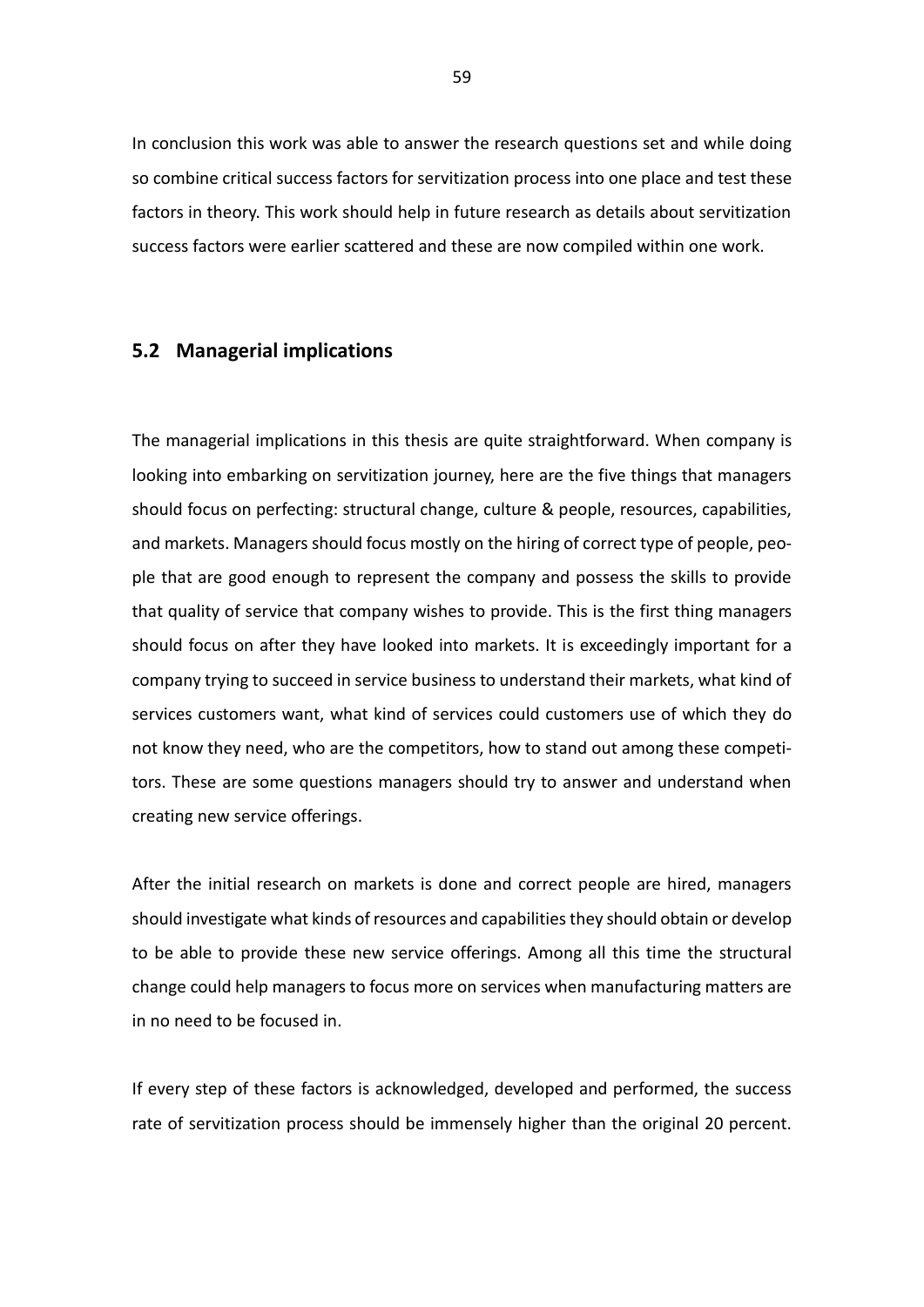Managers are only required to understand the market correctly and understand how these different kinds of services are best offered.

## <span id="page-59-0"></span>**5.3 Limitations**

This thesis has its limitations. More basic limitations are small number of cases, there were only two large manufacturing companies researched, which do operate in somewhat similar field. Secondly even though both of these companies are multinational companies, there is still some cultural limitations, as both of these companies have their headquarters in Finland.

This study is limited also because this kind of research on processes that in some ways are never ending and have started many decades ago, should not be studied with one set of interviews but rather with studies during the course of this process. More suitable way to study this phenomenon would be to follow along company's journey from the start to the point they are trying to achieve at the beginning. Secondly as the timespan in this study was very large, it was hard to find persons to interview about this process, as they would have needed to work in the same company with these matters for most of the duration of the process.

It should be argued however that even though this study of long timespan phenomenon was conducted in this style. The results should not be dismissed as the main critical success factors are present during the whole servitization process and are such occurrences that they shouldn't be missed. However, any research that looks more deeply into these matters, should be conducted alongside the company's servitization process.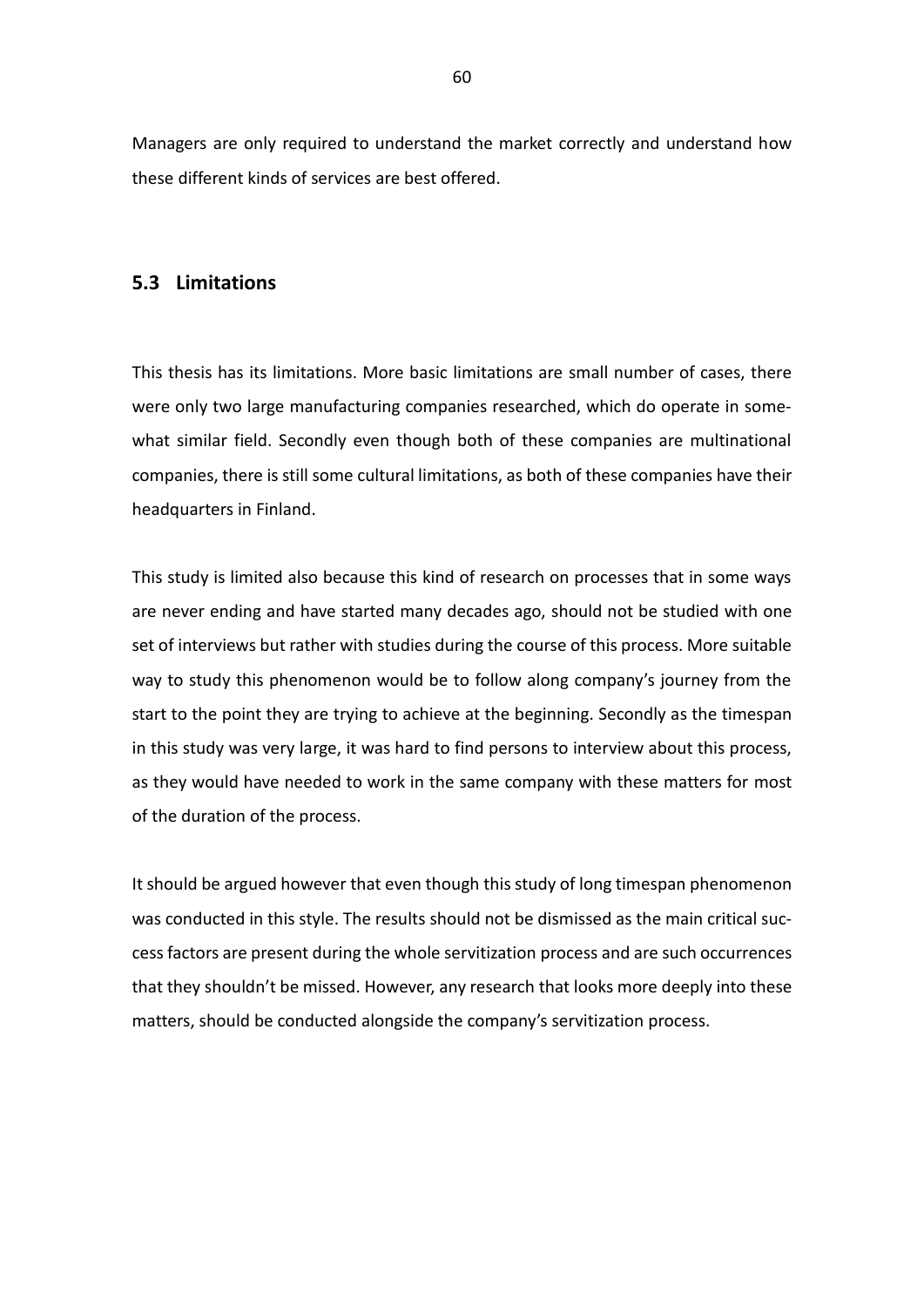## <span id="page-60-0"></span>**5.4 Suggestions for future research**

In the future research researchers should investigate the process alongside the company's servitization process. These success factors should be looked more deeply into and trying to see how in different phases these factors impact the servitization process. Also, research on the importance of structural change should be conducted with companies that have not divided services and manufacturing and their success with servitization process.

Secondly technology's development's effects on services provided and thus servitization processes should be investigated also. It would appear that with new technologies new kinds of services are provided, and this raises the question of is it any more realistic for companies to follow such paths of servitization as Kone and Konecranes have created? Does the technology offer new kinds of more effective servitization paths for current sole manufacturing companies? Also, what kind of possibilities come from these new technologies.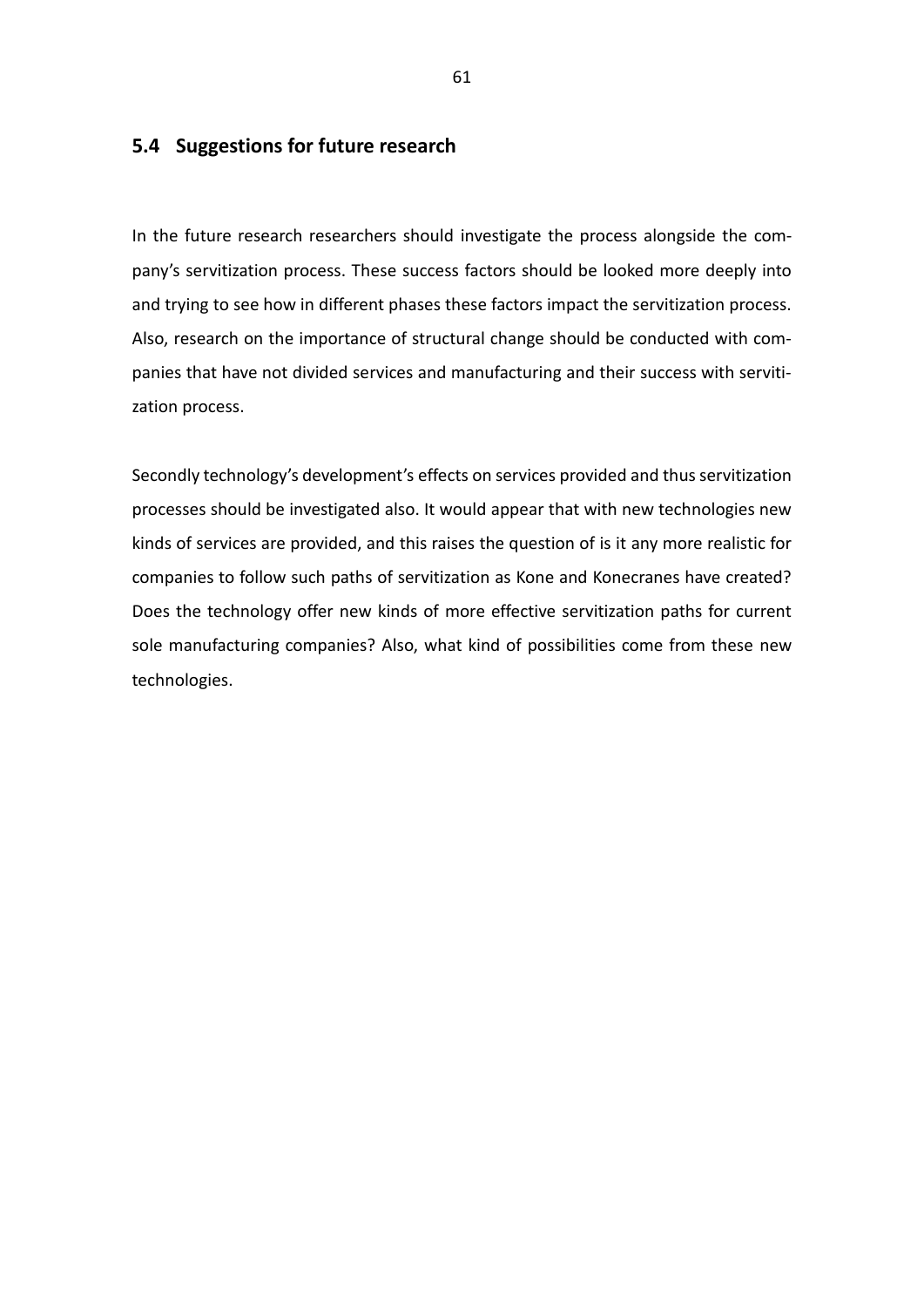# <span id="page-61-0"></span>**6 References**

- Baines, T., Lightfoot, H., Benedettini, O. & Kay, J. (2009). The servitization of manufacturing; A review of literature and reflection on future challenges. Journal of Manufacturing Technology Management, 20(5), pp. 547-567. doi:10.1108/17410380910960984
- Baines, T. S., and Lightfoot, H. (2013). Made to Serve: Understanding What It Takes for a Manufacturer to Compete Through Servitization and Product-Service Systems. Hoboken, NJ: Wiley
- Baines, T., Lightfoot, H., Smart, P. & Fletcher, S. (2013). Servitization of manufacture; Exploring the deployment and skills of people critical to the delivery of advanced services. Journal of Manufacturing Technology Management, 24(4), pp. 637-646. doi:10.1108/17410381311327431
- Baines, T., Ziaee Bigdeli, A., Sousa, R. & Schroeder, A. (2020). Framing the servitization transformation process: A model to understand and facilitate the servitization journey. International journal of production economics, 221, doi:10.1016/j.ijpe.2019.07.036
- Brax, S. A. & Visintin, F. (2017). Meta-model of servitization: The integrative profiling approach. Industrial marketing management, 60, pp. 17-32. doi:10.1016/j.indmarman.2016.04.014
- Benedettini, O., Neely, A. & Swink, M. (2015). Why do servitized firms fail? A risk-based explanation. International Journal of Operations & Production Management, 35(6), 946-979. https://doi.org/10.1108/IJOPM-02-2014-0052
- Benedettini, O., Swink, M. & Neely, A. (2017). Examining the influence of service additions on manufacturing firms' bankruptcy likelihood. Industrial marketing management, 60, 112-125. https://doi.org/10.1016/j.indmarman.2016.04.011
- Confente, I., Buratti, A. & Russo, I. (2015). The role of servitization for small firms: Drivers versus barriers. Int. J. of Entrepreneurship and Small Business, 26(3), . doi:10.1504/IJESB.2015.072394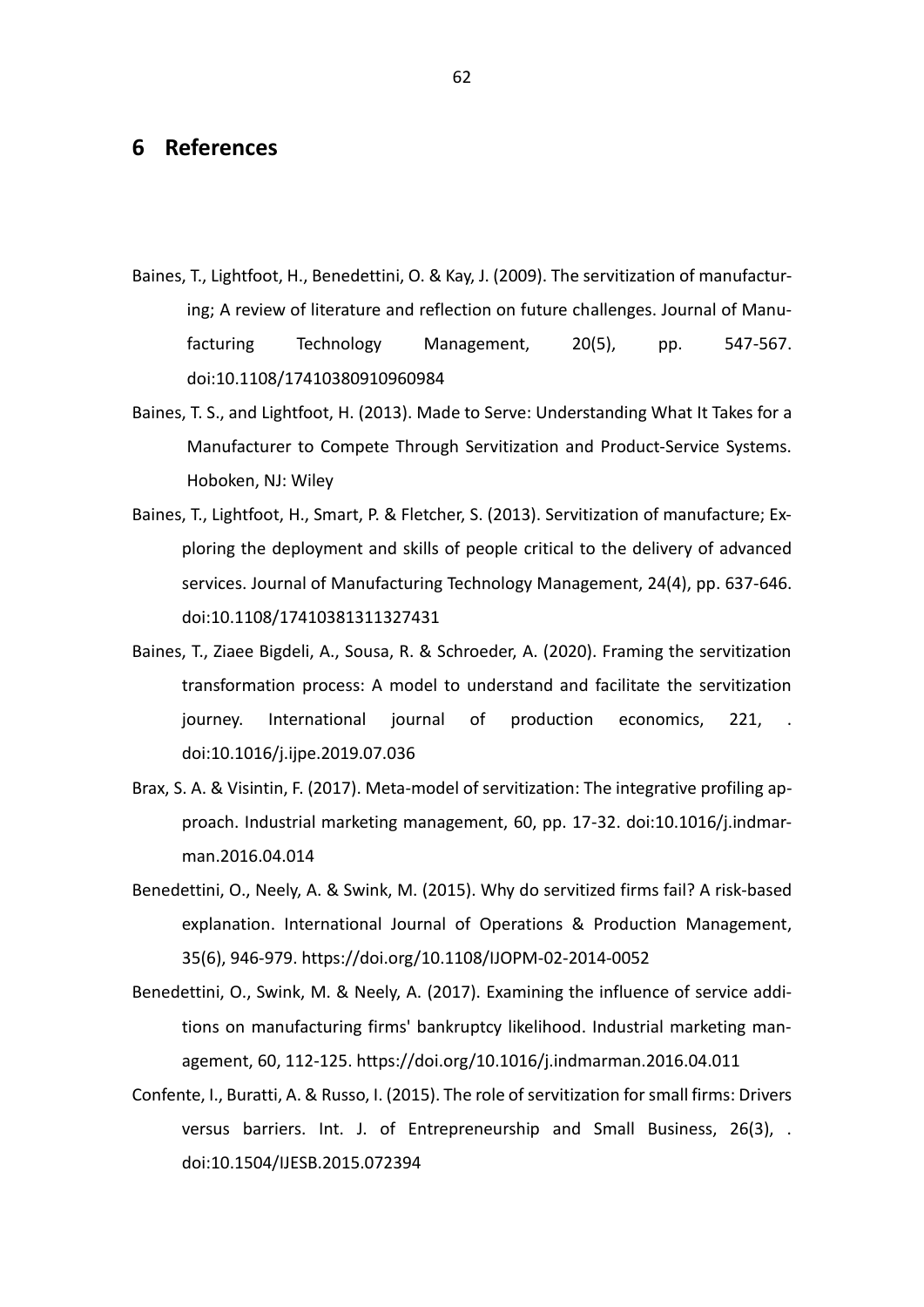- Dubois, A. & Araujo, L. (2004). Research methods in industrial marketing studies. *In Håkansson, H., Harrison, D. And Waluszewski, A. (Eds.) Rethinking Marketing: Developing A New Understanding Of Markets, John Wiley &Amp; Sons Inc., Chichester.,* 207- 228.
- Eisenhardt, K. M. & Graebner, M. E. (2007). Theory Building from Cases: Opportunities and Challenges. The Academy of Management Journal, 50(1), 25-32. <https://doi.org/10.5465/AMJ.2007.24160888>
- Eriksson, P. & Kovalainen, A. (2008). Introduction. In Qualitative methods in business research (pp. 4-9). SAGE Publications Ltd, [https://www-doi](https://www-doi-org.proxy.uwasa.fi/10.4135/9780857028044)[org.proxy.uwasa.fi/10.4135/9780857028044](https://www-doi-org.proxy.uwasa.fi/10.4135/9780857028044)
- Fang, E., Palmatier, R. W. & Steenkamp, J. -. B. E. M. (2008). Effect of service transition strategies on firm value.(Report). Journal of Marketing, 72(5), 1. https://doi.org/10.1509/jmkg.72.5.1
- Gephart, R. & Rynes, S. (2004). Qualitative Research and the Academy of Management Journal. Academy of Management Journal, 47(4), 454-462. https://doi.org/10.5465/AMJ.2004.14438580
- Gibbert, M., Ruigrok, W. & Wicki, B. (2008). What passes as a rigorous case study? Strategic Management Journal, 29(13), 1465-1474.<https://doi.org/10.1002/smj.722>
- Huikkola, T., Kohtamäki, M. & Rabetino, R. (2016). Resource Realignment in Servitization: A study of successful service providers explores how manufacturers modify their resource bases in transitioning to service-oriented offerings. Research technology management, 59(4), pp. 30-39. doi:10.1080/08956308.2016.1185341
- Huikkola, T. & Kohtamäki, M. (2017). Solution providers' strategic capabilities. The Journal of Business & Industrial Marketing, 32(5), pp. 752-770. doi:10.1108/JBIM-11- 2015-0213
- Hirsjärvi, S., Remes, P., Sajavaara, P. & Sinivuori, E. (2009). Tutki ja kirjoita (15. uud. p.). Tammi.
- Kamal, M. M., Sivarajah, U., Bigdeli, A. Z., Missi, F. & Koliousis, Y. (2020). Servitization implementation in the manufacturing organisations: Classification of strategies, definitions, benefits and challenges. International journal of information management, 55, . https://doi.org/10.1016/j.ijinfomgt.2020.102206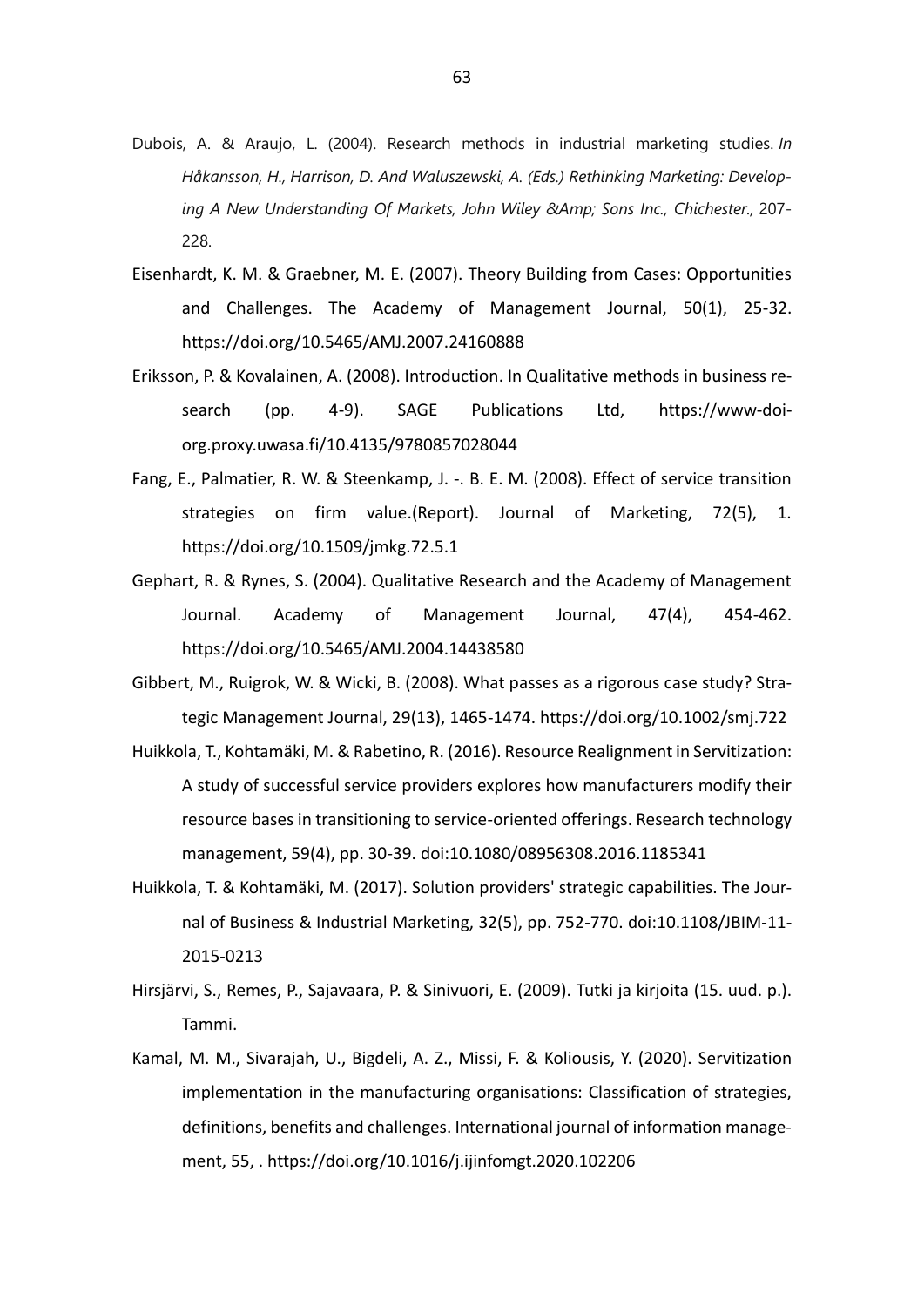- Kanninen, T., Penttinen, E., Tinnilä, M. & Kaario, K. (2017). Exploring the dynamic capabilities required for servitization. Business Process Management Journal, 23(2), pp. 226-247. doi:10.1108/BPMJ-03-2015-0036
- Kohtamäki, M., Partanen, J., Parida, V. & Wincent, J. (2013). Non-linear relationship between industrial service offering and sales growth: The moderating role of network capabilities. Industrial Marketing Management, 42(8), 1374-1385. <https://doi.org/10.1016/j.indmarman.2013.07.018>
- Kohtamäki, M., Einola, S. & Rabetino, R. (2020). Exploring servitization through the paradox lens: Coping practices in servitization. International journal of production economics, 226, . doi:10.1016/j.ijpe.2020.107619
- Kowalkowski, C., Windahl, C., Kindström, D. & Gebauer, H. (2015). What service transition? Rethinking established assumptions about manufacturers' service-led growth strategies. Industrial marketing management, 45(C), 59-69. <https://doi.org/10.1016/j.indmarman.2015.02.016>
- Lenka, S., Parida, V., Rönnberg Sjödin, D., Wincent, J. & Sjödin, D. R. (2018). Towards a multi-level servitization framework: Conceptualizing ambivalence in manufacturing firms. International Journal Of Operations &Amp; Production Management, 38(3), 810-827. https://doi.org/10.1108/IJOPM-09-2016-0542
- Lexutt, E. (2020). Different roads to servitization success A configurational analysis of financial and non-financial service performance. Industrial marketing management, 84, pp. 105-125. doi:10.1016/j.indmarman.2019.06.004
- Lütjen, H., Tietze, F. & Schultz, C. (2017). Service transitions of product-centric firms: An explorative study of service transition stages and barriers in Germany's energy market. International journal of production economics, 192, pp. 106-119. doi:10.1016/j.ijpe.2017.03.021
- Martinez, V., Bastl, M., Kingston, J. & Evans, S. (2010). Challenges in transforming manufacturing organisations into product-service providers. Journal of Manufacturing Technology Management, 21(4), pp. 449-469. doi:10.1108/17410381011046571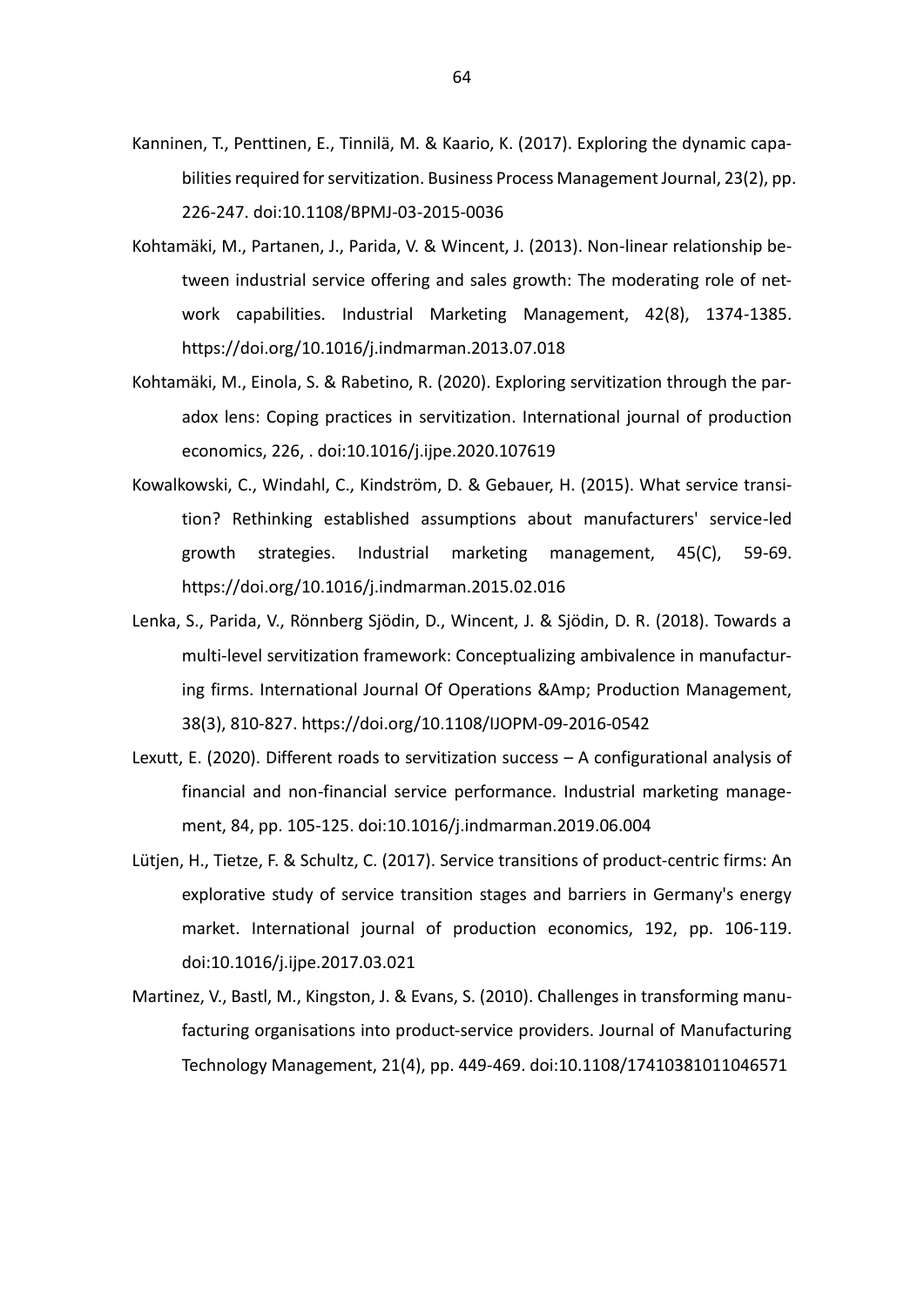- Martinez, V., Neely, A., Velu, C., Leinster-Evans, S. & Bisessar, D. (2017). Exploring the journey to services. International journal of production economics, 192(C), pp. 66- 80. doi:10.1016/j.ijpe.2016.12.030
- Mathieu, V. (2001). Product services: From a service supporting the product to a service supporting the client. Journal of Business & Industrial Marketing, 16(1), pp. 39-61. doi:10.1108/08858620110364873
- Nordin, F., Kindström, D., Kowalkowski, C. & Rehme, J. (2011). The risks of providing services; Differential risk effects of the service-development strategies of customisation, bundling, and range. Journal of Service Management, 22(3), 390-408. https://doi.org/10.1108/09564231111136881
- Oliva, R. & Kallenberg, R. (2003). Managing the transition from products to services. International Journal of Service Industry Management, 14(2), pp. 160-172. doi:10.1108/09564230310474138
- Raddats, C., Baines, T., Burton, J., Story, V. M. & Zolkiewski, J. (2016). Motivations for servitization: The impact of product complexity. International journal of operations & production management, 36(5), 572-591. https://doi.org/10.1108/IJOPM-09-2014-0447
- Raddats, C., Kowalkowski, C., Benedettini, O., Burton, J. & Gebauer, H. (2019). Servitization: A contemporary thematic review of four major research streams. Industrial Marketing Management, 83, 207-223. [https://doi.org/10.1016/j.indmar](https://doi.org/10.1016/j.indmarman.2019.03.015)[man.2019.03.015](https://doi.org/10.1016/j.indmarman.2019.03.015)
- Reinartz, W. & Kumar, V. (2003). The Impact of Customer Relationship Characteristics on Profitable Lifetime Duration. Journal of Marketing, 67(1), 77-99. https://doi.org/10.1509/jmkg.67.1.77.18589
- Salonen, A. (2011). Service transition strategies of industrial manufacturers. Industrial marketing management, 40(5), pp. 683-690. doi:10.1016/j.indmarman.2011.05.005
- Story, V. M., Raddats, C., Burton, J., Zolkiewski, J. & Baines, T. (2017). Capabilities for advanced services: A multi-actor perspective. Industrial marketing management, 60(C), 54-68.<https://doi.org/10.1016/j.indmarman.2016.04.015>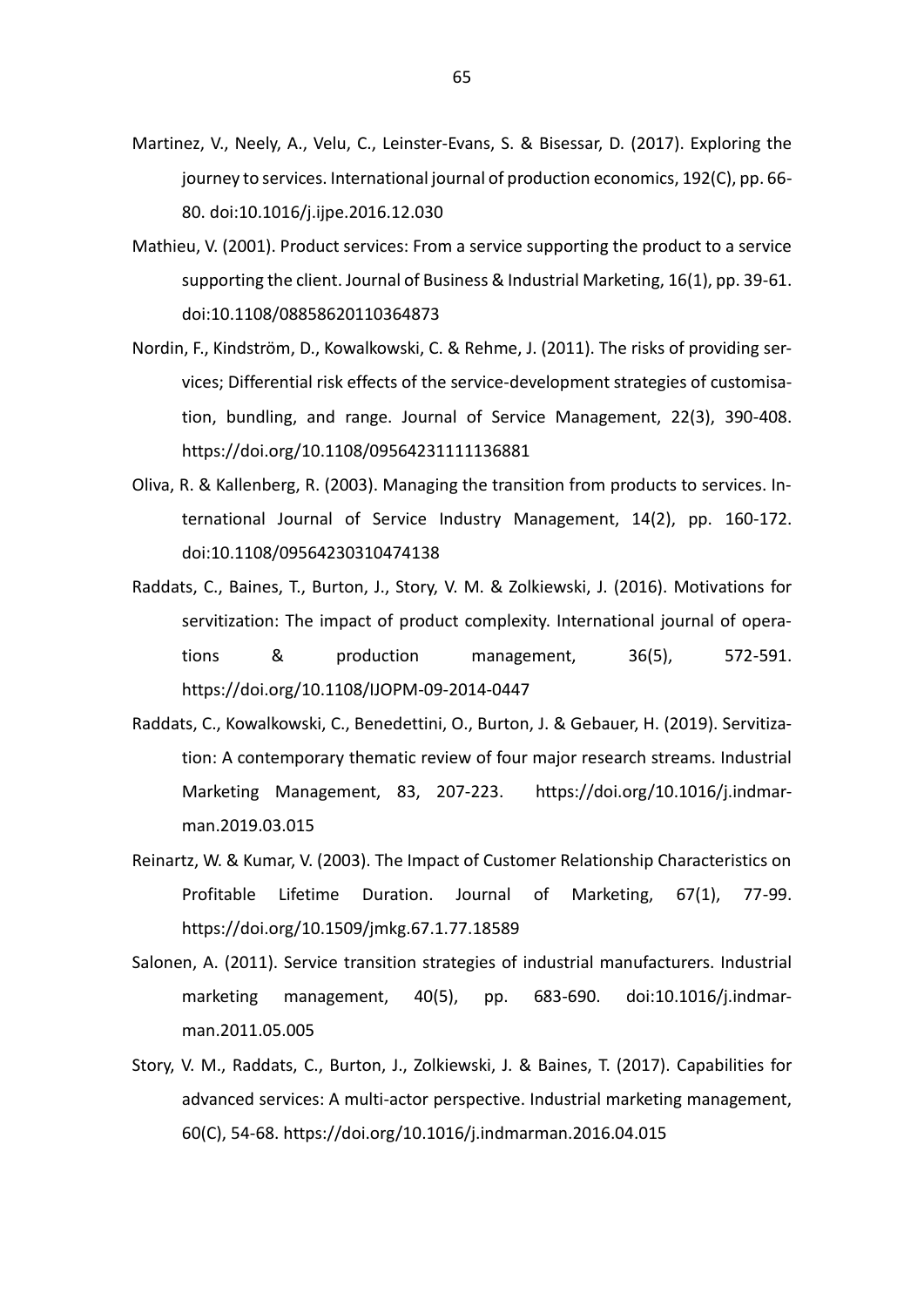- Teece, D. J., Pisano, G. & Shuen, A. (1997). Dynamic capabilities and strategic management. Strategic Management Journal, 18(7), pp. 509-533. doi:10.1002/(SICI)1097- 0266(199708)18:7<509::AID-SMJ882>3.0.CO;2-Z
- Ulaga, W. & Reinartz, W. J. (2011). Hybrid offerings: How manufacturing firms combine goods and services successfully.(Report). Journal of Marketing, 75(6), p. 5. doi:10.1509/jm.09.0395
- Vandermerwe, S. & Rada, J. (1988). Servitization of business: Adding value by adding services. European management journal, 6(4), pp. 314-324. doi:10.1016/0263- 2373(88)90033-3
- Weigel, S. & Hadwich, K. (2018). Success factors of service networks in the context of servitization – Development and verification of an impact model. Industrial marketing management, 74, pp. 254-275. doi:10.1016/j.indmarman.2018.06.002
- Worm, S., Bharadwaj, S. G., Ulaga, W. & Reinartz, W. J. (2017). When and why do customer solutions pay off in business markets?(Original Empirical Research)(Report). Journal of the Academy of Marketing Science, 45(4), 490. https://doi.org/10.1007/s11747-017-0529-6
- Yin, R. K. (2003). Case study research: Design and methods (3rd ed.). Sage.
- Yin, R. K., (1994). Case Study Research Design and Methods (2<sup>nd</sup> ed.) Thousand Oaks, CA: Sage Publications Inc.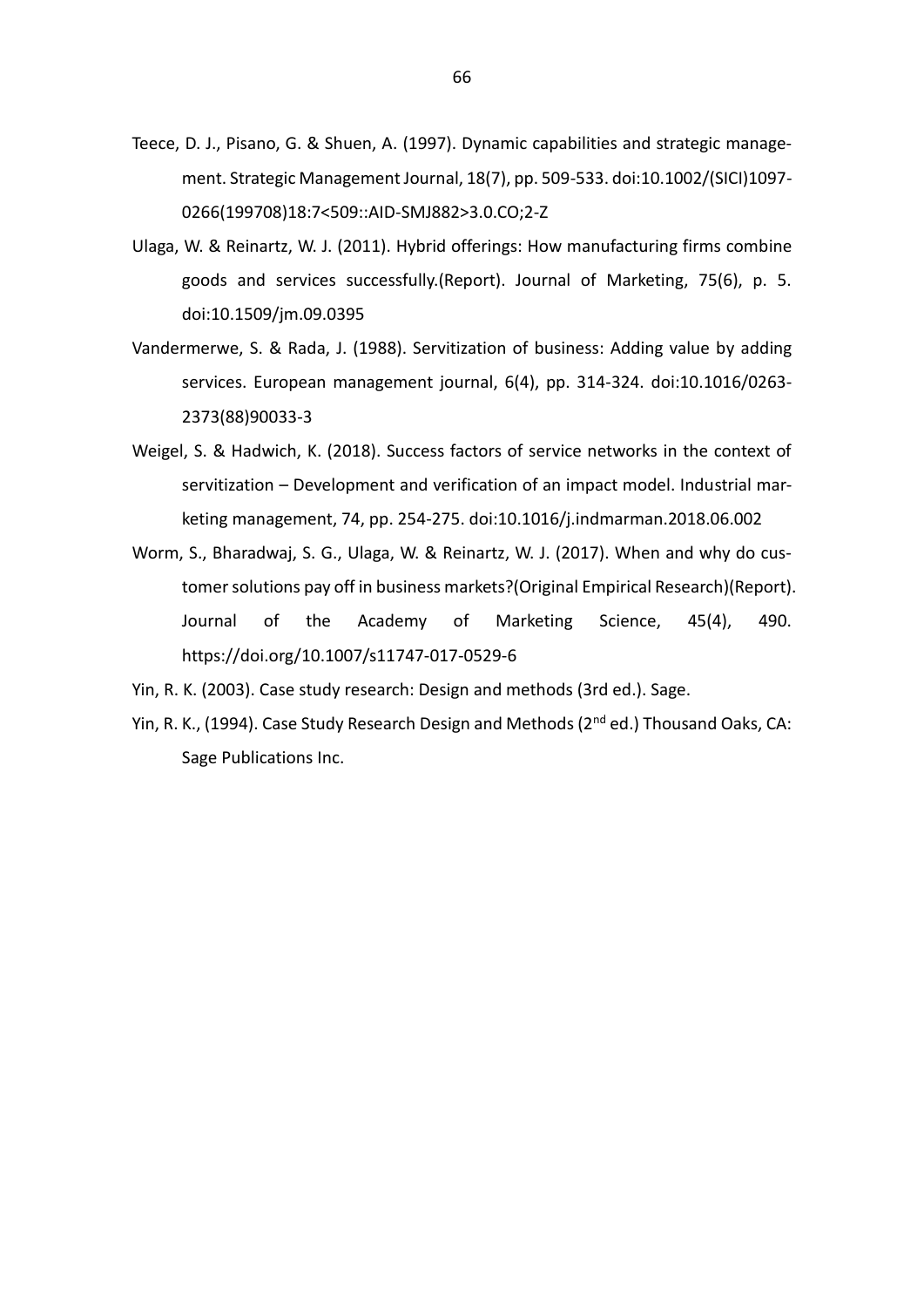# <span id="page-66-0"></span>**Appendices**

# <span id="page-66-1"></span>**Appendix 1. The interview questionnaire**

### **1. Work background**

- a. In which position do you work at the moment?
- b. How many years have you worked in this company?
- c. How long have you worked with services in your company?

## **2. Current state of services**

a. What kind of services does your company provide and how advanced would you consider these services to be?

## **3. Servitization process**

- a. How has servitization process advanced in your company? I wish that this would be told as a story which includes where it all started and how things evolved, while including points of view in following questions
	- i. What kind of customer needs and changes in those did you detect?
	- ii. How did your company's service business related resources and capabilities form and how did those develop?
	- iii. How did the competition change with servitization and what it was like before in this industry?
	- iv. How did service businesses increased volume affect its profitability?
	- v. How did service business affect to your company's organization?
	- vi. What kind of networks support your service business?
	- vii. What kind of challenges were faced during the servitization process?
	- viii. How did your company's culture improve during the servitization process?